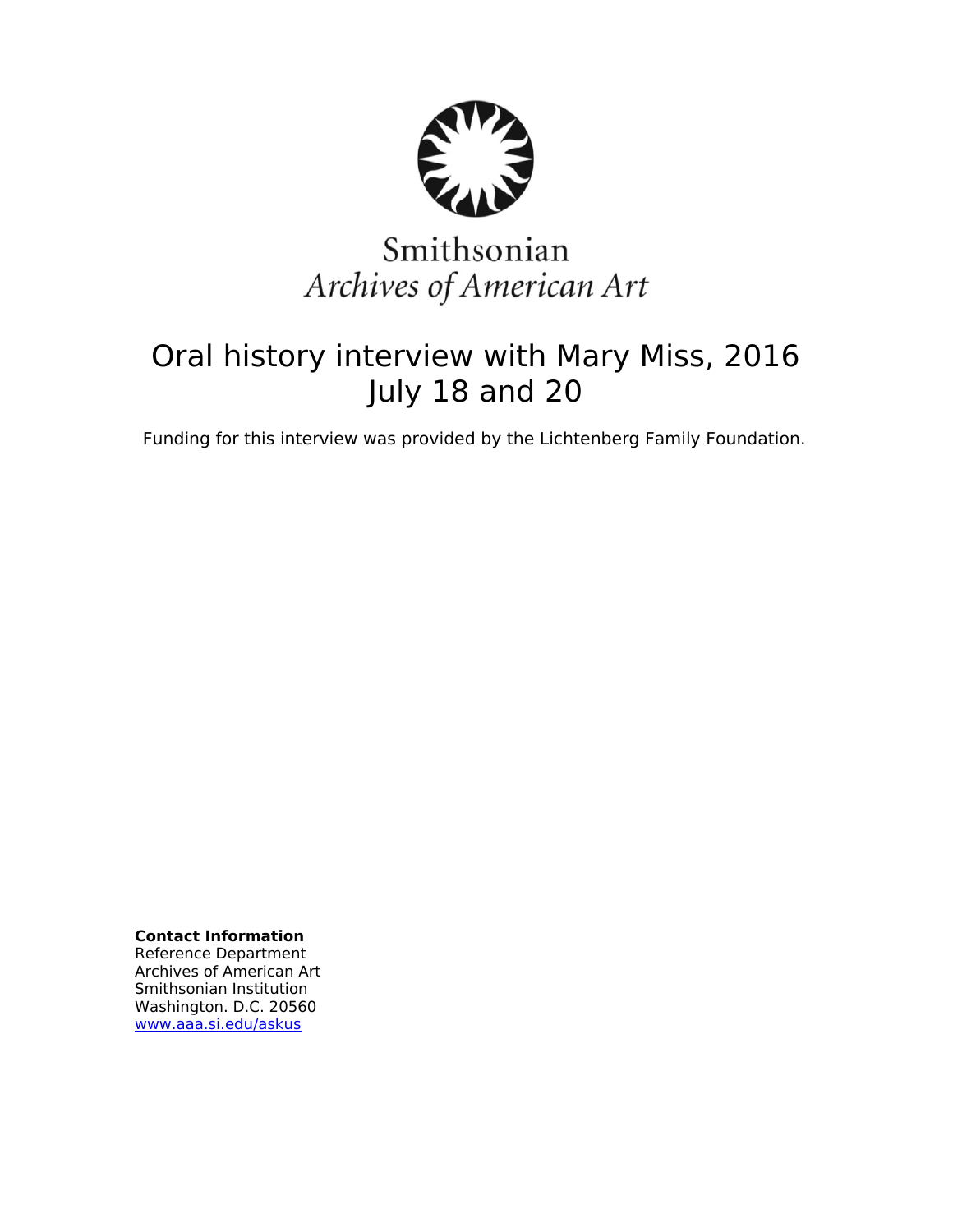# **Transcript**

# **Preface**

The following oral history transcript is the result of a recorded interview with Mary Miss on July 18 and 20, 2016. The interview took place at the home and studio of Mary Miss in New York City, New York, and was conducted by the Archives of American Art, Smithsonian Institution.

Mary Miss and Annette Leddy have reviewed the transcript. Their corrections and emendations appear below in brackets with initials. This transcript has been lightly edited for readability by the Archives of American Art. The reader should bear in mind that they are reading a transcript of spoken, rather than written, prose.

#### **Interview**

ANNETTE LEDDY: This is Annette Leddy interviewing Mary Miss at her home and studio in New York City on July 18, 2016, for the Archives of American Art, Smithsonian Institution, card number one. Okay, now we can begin. I'm going to put this closer. All right, so I don't know anything about your early life—your childhood—except and verify this—you were born in 1944 in New York City. Is that correct?

MARY MISS: Yes.

ANNETTE LEDDY: And then after that your life was a series of wanderings till you came back, it sounds like.

MARY MISS: Yes. My father was overseas in the South Pacific during World War II, and my mother was living here in New York with her parents.

ANNETTE LEDDY: They had met before that?

MARY MISS: Yes, they had—my mother was an Army Nurse, and my father was a—you know, he was in the military, and they met in California, I think.

ANNETTE LEDDY: While he was—was he—

MARY MISS: They were both in the military.

ANNETTE LEDDY: Was he a professional military guy, or was he just—he—

MARY MISS: He ended up in—after the war staying in the Army.

ANNETTE LEDDY: Oh, but he had just signed up for the war.

MARY MISS: But he had probably been drafted or something.

ANNETTE LEDDY: Oh, drafted, yeah.

MARY MISS: I don't—I don't really know, but—

ANNETTE LEDDY: He didn't enlist like so many people did out of patriotic sentiment?

MARY MISS: I really don't know. I think he was in the—what do you call it? Like some version of the ROTC or something. No, is that what it is? Anyway, he was in something that then, when it was—the war started, he probably joined.

ANNETTE LEDDY: Oh, that's it. That's it.

MARY MISS: The Army Reserves.

ANNETTE LEDDY: Okay.

MARY MISS: And so he and my mother met in California. They were both stationed, I think, at Camp Pendleton, and my mother was training—well, she was working there in, you know, a hospital, but she was training—they were training nurses to fly planes to the South Pacific because they didn't have enough pilots. They wanted to use the pilots for doing the fighting.

ANNETTE LEDDY: They were training nurses to fly the—wow, that's an interesting fact.

MARY MISS: And there was this—there was a great picture of her in this—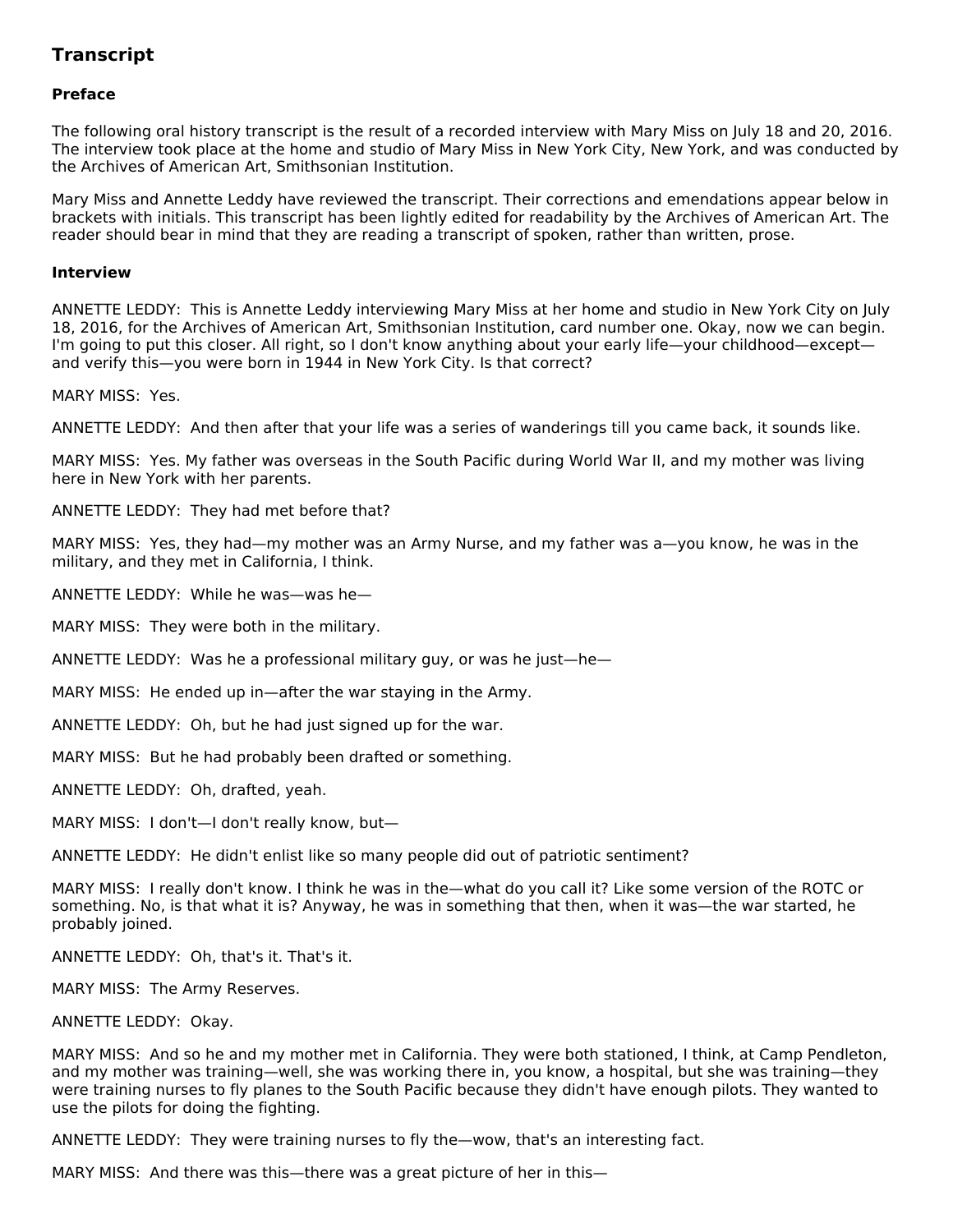ANNETTE LEDDY: That sounds like a documentary in itself, doesn't it?

MARY MISS: Yeah, and so she had on this fleece, leather, big thing—this outfit—this funny picture of her. Anyway, I think as—at that time, if a nurse got married, she had to get out of the Army, and so she got out of the Army, and they—

ANNETTE LEDDY: And that would have been in 1940 or something?

MARY MISS: '40—I don't really know, maybe '42 or something like that. I know that they were on the East Coast for a while because she was—there's a photograph of them on the coast in maybe North Carolina or something, and then he was in Alaska at a certain point. She was living in California with some friends, so I'm guessing they were married—

ANNETTE LEDDY: So, was he in the Navy as—

MARY MISS: He was in the Army.

ANNETTE LEDDY: He was in the Army.

MARY MISS: And—but I'm guessing they were married for a year or two before I was born, and so he came back when I was about a year old.

ANNETTE LEDDY: Oh, you were born while he was away—

MARY MISS: Yes.

ANNETTE LEDDY: —in Alaska.

MARY MISS: No, in the South Pacific.

ANNETTE LEDDY: In the South Pacific.

MARY MISS: But—

ANNETTE LEDDY: So, did he see action? I mean—

MARY MISS: Mm-hmm [Affirmative]. Yes.

ANNETTE LEDDY: Oh, really?

MARY MISS: So—and when he went to Alaska, that's—they were married, but that was before he went—

ANNETTE LEDDY: Yeah.

MARY MISS: —to the South Pacific. So, he was in the Philippines, and it's something that really marked him, I think. You know, obviously—

ANNETTE LEDDY: World War II.

MARY MISS: World War II.

ANNETTE LEDDY: He was in combat.

MARY MISS: In combat.

ANNETTE LEDDY: And he was not wounded?

MARY MISS: Yes, he was, but it was not a very serious wound. It was—and he also had malaria because every once in a while, he would come down with malaria.

ANNETTE LEDDY: He would relapse, yeah.

MARY MISS: You know; it keeps coming back—

ANNETTE LEDDY: Comes back.

MARY MISS: —over the years.

ANNETTE LEDDY: So, he came back. Your mother had you with her—when she was with her parents—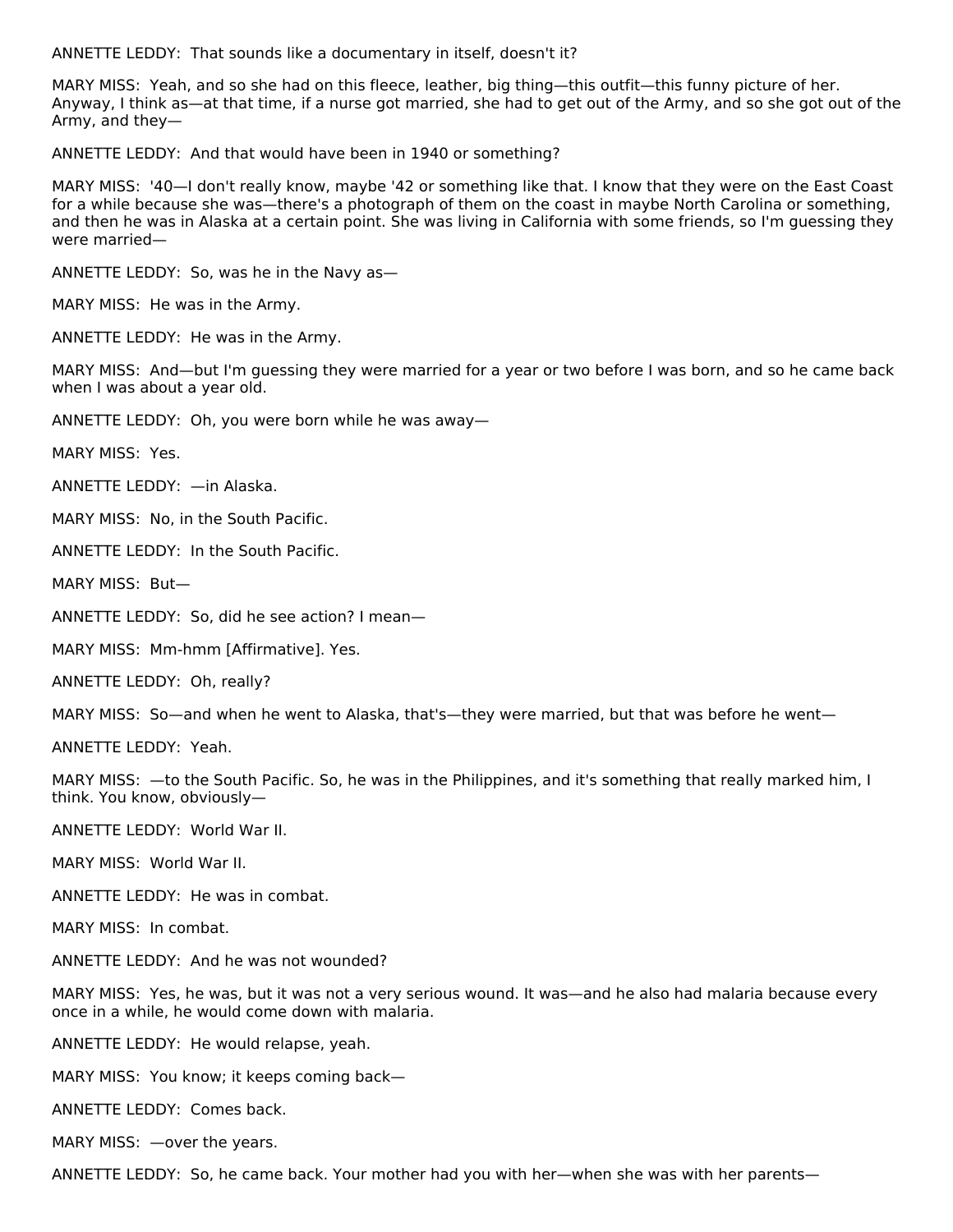MARY MISS: Yes.

ANNETTE LEDDY: —in New York City.

MARY MISS: So, they were living on Lexington Avenue, about near 32nd Street or something like that in a building that's still there. It's funny to walk by it and say, "Oh, that's where I lived my first year." My grandfather was working as an—in advertising for Canada Dry or something like that.

ANNETTE LEDDY: He wrote ads?

MARY MISS: Yeah.

ANNETTE LEDDY: He was an adman.

MARY MISS: Adman, and he was a poor, Irish orphan kid, and my grandmother had been this—from this very well-off family in Ohio, and they took off, so it was this other part of the background.

ANNETTE LEDDY: They took off—they met in Ohio, and then they came to New York, and he—

MARY MISS: No, they went to—I don't know where they went. First, they ended up in California during the Depression. He was there. He was working for Goodyear, and then during the Depression they lost their—lost everything, and my grandmother moved with her daughters—two daughters back to Ohio to stay with her parents, and he was trying to find a way to make money again, and at some point they ended up in New York City.

ANNETTE LEDDY: And he did find a way to make money, which was pretty good, I think.

MARY MISS: Yes.

ANNETTE LEDDY: So, they were there, and then what about your father's side of the family, his parents?

MARY MISS: My father's parents—my father was born—it's—his father was a mining engineer, and his mother was a nurse, and his father was an eccentric kind of inventor, and my father was born in [South Dakota and spent time growing up on a homestead there –MM] next to the Rosebud Sioux Reservation. So, he had a kind of itinerate childhood, as well. They were there for a while, and then my grandfather was trying to—great—no, grandfather was trying to invent insulation by using refuse, like corn stalks or—you know, but he was trying to do this kind of—invent prefabricated paneling. They lived in Vermont—no, New Hampshire, I think it was— Manchester, New Hampshire. Isn't there one—

#### ANNETTE LEDDY: Yeah.

MARY MISS: New Hampshire, and I think he was doing something with whatever agricultural refuse there was around there, and then they were supposed to go to the Soviet Union, and he was going to try and do things there, and that fell through.

ANNETTE LEDDY: Because he was like a communist worker type or—

MARY MISS: I don't know what his political—but can you imagine anybody deciding to go to the Soviet Union in the '20s? I mean—but they did not go, but they ended up in Hawaii at a certain point, and there are pictures of my father standing with his Hawaiian friends and their surfboards.

#### ANNETTE LEDDY: Mm-hmm [Affirmative].

So, but a lot of his experience—my father's experience was about living in the West and being very, you know, knowing how to take care of yourself, and my grandmother was—the whole time I knew her, my grandfather was already dead. She was living very modestly with what little money my father could give her in North Hollywood in a small house, but she made everything. You know, she canned, she grew vegetables, she made rugs of rags that were in—made into hooked rugs, made—our Christmas presents were always these beautiful handmade dolls' clothes, like handmade smocking and coats and hats and wrapped in the funny papers for the wrapping paper, so—

ANNETTE LEDDY: So, kind of a real resourceful—

MARY MISS: Frontier.

ANNETTE LEDDY: —and adaptable family on both sides.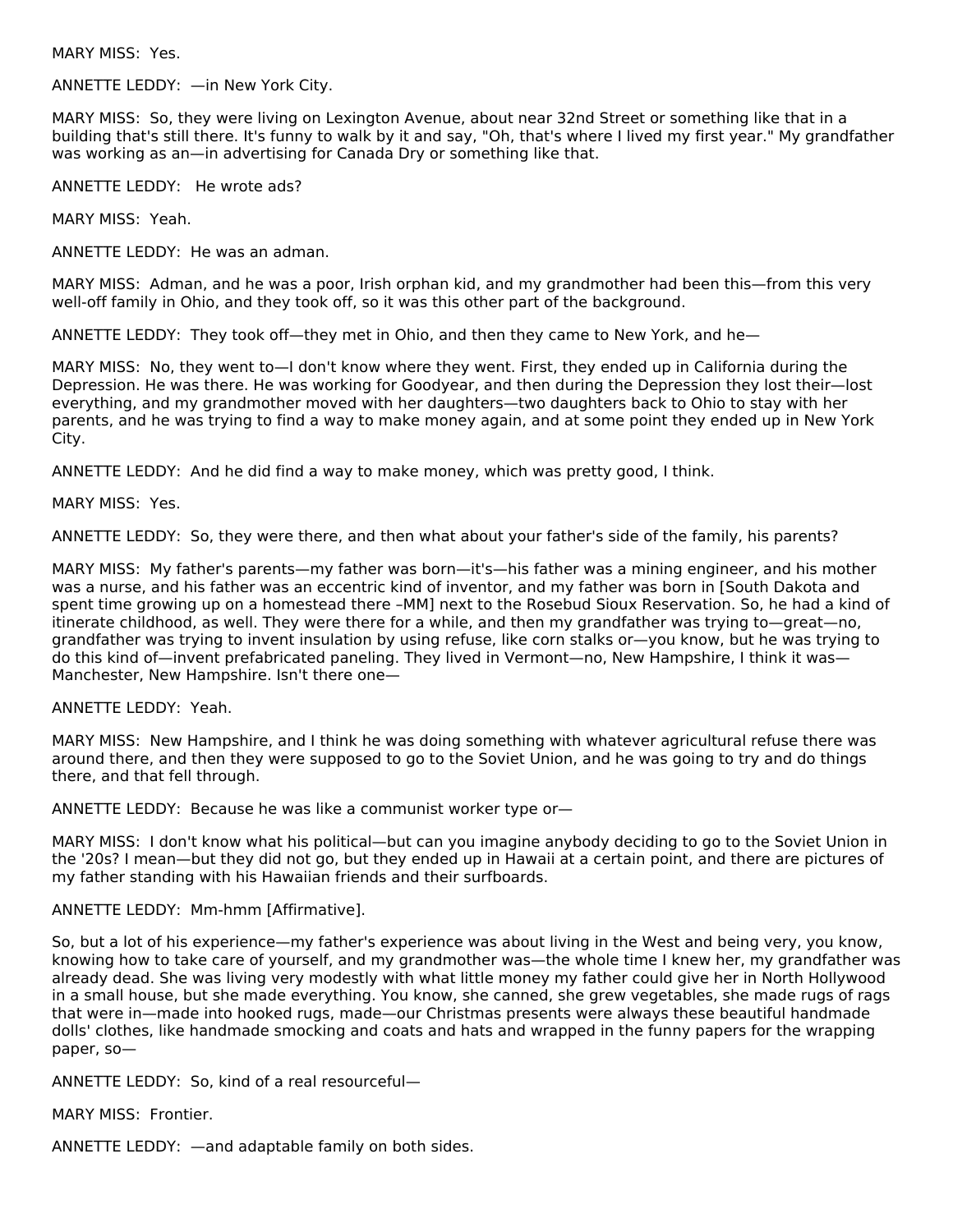MARY MISS: Yeah, but it was like this real frontier feeling was still—you know, that homestead—

ANNETTE LEDDY: Right.

MARY MISS: —in South Dakota was—I think my father's best friends there were the people on the reservation, the Native American guys. He would tell us stories about them, and so—

ANNETTE LEDDY: So, he is in the Army. He's in Camp Pendleton, meets your mother, who's a nurse and also a pilot.

MARY MISS: No, she wasn't—she was like—

ANNETTE LEDDY: Training to do that.

MARY MISS: —training to do that or starting that training, and I think one of her great disappointments in life was that she didn't get to have this adventure.

ANNETTE LEDDY: Yeah, didn't have [laughs]—right.

MARY MISS: And she had also been a nun for awhile.

ANNETTE LEDDY: Oh, gosh.

MARY MISS: And I didn't find that out until I was a teenager. My cousin told me, but when she was 70 she went into the Peace Corps. She was, you know, a nurse, so—

ANNETTE LEDDY: Strong, yeah.

MARY MISS: So, she did public health nursing in the Peace Corps, but I think she was ready for adventures still a little later in life.

ANNETTE LEDDY: So, they met at Camp Pendleton, then he goes off to the war, and she comes back to New York, and she has you, and then a year later, your father joins her.

MARY MISS: And then—where did we go? I can't remember, but I know that I moved every year until I was about 13.

ANNETTE LEDDY: Really?

MARY MISS: And we lived in—early on—in Texas, in El Paso, Texas, and I have vague memories of taking my bath in the galvanized—

ANNETTE LEDDY: Tin.

MARY MISS: —tin tub out in the back yard.

ANNETTE LEDDY: Right.

MARY MISS: And—

ANNETTE LEDDY: Why did you move—so you moved not just from house to house, but from town to town, and what caused that?

MARY MISS: I don't know. I mean, he decided—I guess because he had a family—he came home with having a family, he decided to stay in the Army. He hadn't—he had started college, but he hadn't finished college.

ANNETTE LEDDY: So, he was stationed in different places—

MARY MISS: Yes.

ANNETTE LEDDY: —and were these like promotional opportunities, or just—

MARY MISS: No, I don't think—I mean, it was kind of unusual, and I'm not quite sure why he—usually people stay places two or three years.

ANNETTE LEDDY: Yeah, tour of duty is two, yeah.

MARY MISS: Yeah, but for some reason with the kind of work that he was doing, he was moving every year.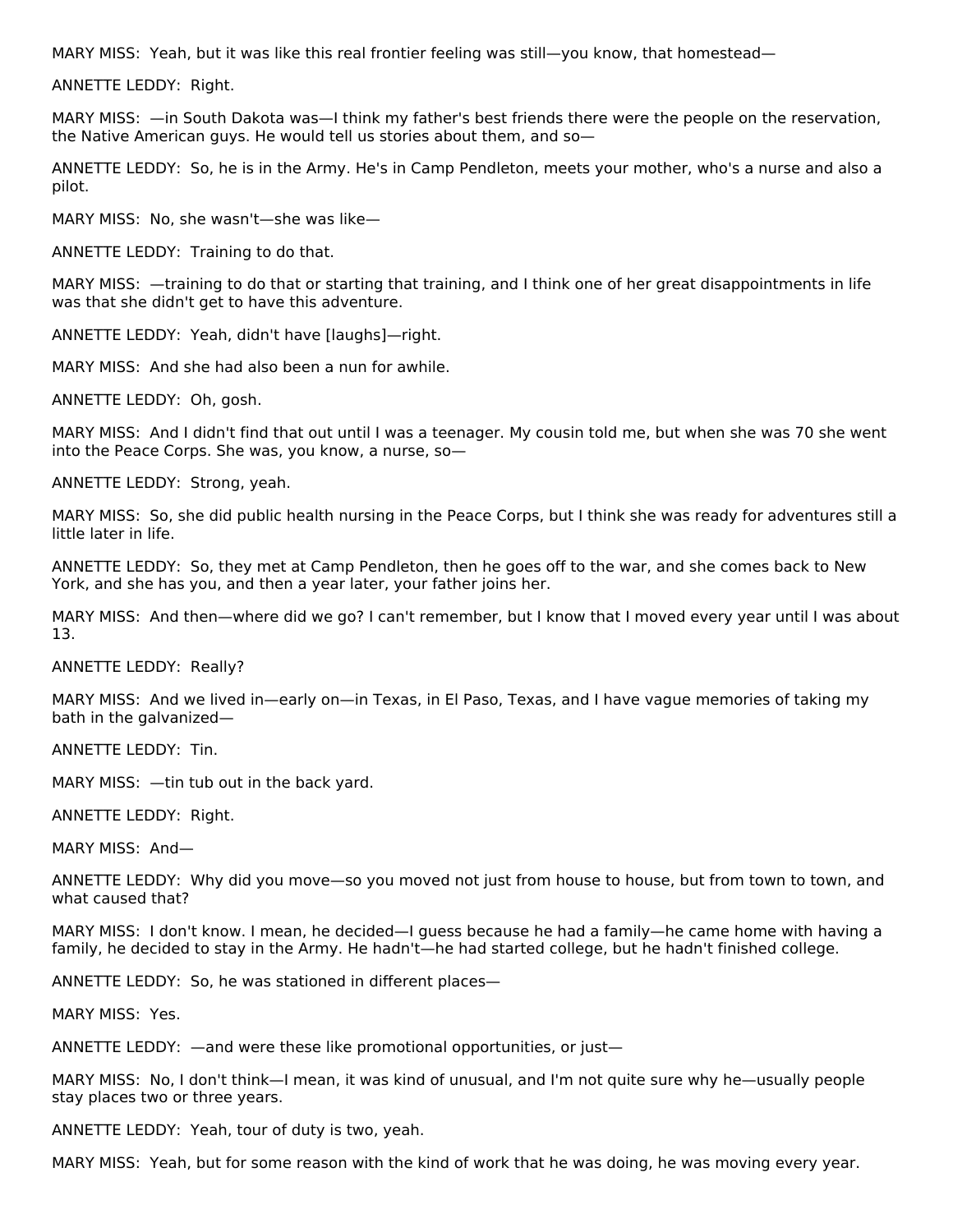ANNETTE LEDDY: And what did he do in the Army?

MARY MISS: I don't really know except that he was—towards the end of his career, he was stationed at the North American Air Defense Command—NORAD, which is in Colorado Springs. It's that place inside the mountain.

ANNETTE LEDDY: Oh, yeah.

MARY MISS: So, he was probably dealing with missile installation or—I don't—who knows? I have no idea.

ANNETTE LEDDY: Yeah, so it was kind of secret.

MARY MISS: It was—I never knew what he did, and he never talked about the war—

ANNETTE LEDDY: Never talked—

MARY MISS: —and what happened in the war.

ANNETTE LEDDY: And he never watched those endless documentaries on TV about the war?

MARY MISS: No, and he—if he caught us looking at anything—like he had this—I know that he had been in handto-hand combat with somebody, and that person died, and he had this flag that had blood on it, and we found it in a trunk once, and he was very upset.

ANNETTE LEDDY: Oh.

MARY MISS: And he was extremely, overly cautious about us seeing or knowing about anything to do with violence.

ANNETTE LEDDY: Oh, that's so interesting for a career military person.

MARY MISS: So, I think, you know, like he didn't like us to watch television programs that had—not that we had a television very early. It was very late, but—

ANNETTE LEDDY: So, when you say "we," you had siblings?

MARY MISS: Yes.

ANNETTE LEDDY: You were the eldest—

MARY MISS: Yes.

ANNETTE LEDDY: —and then—

MARY MISS: So, then I had a sister four years younger, a brother six years, and another sister 12 years younger.

ANNETTE LEDDY: Oh.

MARY MISS: So, I know that I was in Kansas—this very small town in Kansas—when—you know, in those early years. I was in Texas. When my sister was born, I was four years old, and we were in Monterey. My father was at Fort Ord I think was the thing—the place—

ANNETTE LEDDY: Yeah, Fort Ord.

MARY MISS: —that was nearby, and other places I remember—East Chicago, Indiana—

ANNETTE LEDDY: Were you on the base always in these places?

MARY MISS: Almost never.

ANNETTE LEDDY: Oh, okay.

MARY MISS: The one time we lived—and it was something that he really wanted us to be out, you know, in the community—

ANNETTE LEDDY: Yeah.

MARY MISS: —and we lived at Fort Sheridan on the base for a short period of time. That's near Chicago, and in Germany we—you had to live on the base.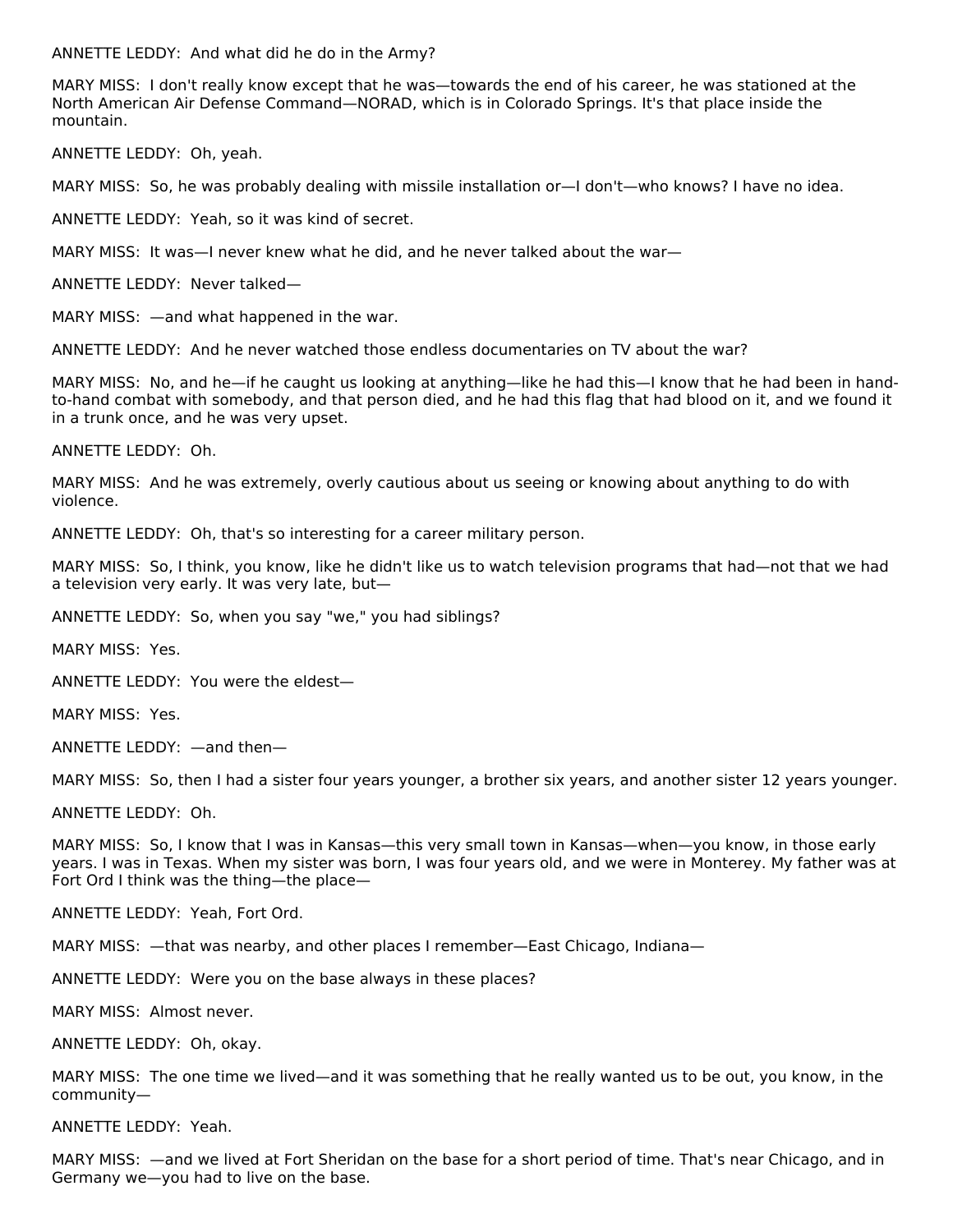ANNETTE LEDDY: So, how did you—how did you like all this moving?

MARY MISS: You know, when you're a kid you don't know anything else. I've been watching "The Wire" recently. You know, we—I don't have HBO, so I'm always years behind.

ANNETTE LEDDY: I haven't seen it yet, so—I have heard about it.

MARY MISS: But, you know, in watching these, a lot of it focuses on these children who are in—you know, on the streets and leading these very hard lives, and they don't know anything else, and I think that's kind of—not that I'm comparing it to that street life, but I—just to the fact that kids don't realize, you know, what—

ANNETTE LEDDY: know people who, you know, had itinerate childhoods, and they said how painful it was to leave your friends, that you'd just make friends—

MARY MISS: That was hard, yeah.

ANNETTE LEDDY: —and then you'd have to—

MARY MISS: Yeah.

ANNETTE LEDDY: —and then even with school, sometimes, they felt they never knew—

MARY MISS: Yeah.

ANNETTE LEDDY: —what was going on because they—it—you know—

MARY MISS: Right.

ANNETTE LEDDY: —even foreign service kids, for example, often talk about how you just can't put that education together, so—

MARY MISS: Right.

ANNETTE LEDDY: —very disjointed.

MARY MISS: It was—it—I think, you know, I look back, and it was—you know, one thing that's very funny is I'll see, you know, various characters around the art world or other places like—or there's this great woman who died recently, Zaha Hadid—

ANNETTE LEDDY: Oh, yeah.

MARY MISS: —who—

ANNETTE LEDDY: Yeah, architect.

MARY MISS: —I—

ANNETTE LEDDY: You knew her.

MARY MISS: I just knew her a little bit, but Zaha wanted people to look at her all the time. She was like a real exhibitionist in, you know, many ways. I've always been just the opposite. You know, if I can fade into the scenery, that's what I wanted to do because this thing of going into a new place—and I always was taller than anybody, and I had pierced ears, and my—I had these long, black braids, and was kind of—everybody else was blond and blue-eyed wherever I went, and so it was like trying to be not visible, and it was impossibly, you know, but that was the way I dealt with it. I kind of tried to—you know.

ANNETTE LEDDY: But you had siblings, so sometimes that makes it—I mean, at least your social life kind of travelled with you in a way.

MARY MISS: It does. Your family—

ANNETTE LEDDY: Yeah.

MARY MISS: —is your social life. I wasn't particularly close to them because this is—my sister was—

ANNETTE LEDDY: Younger.

MARY MISS: —four years younger, and then she had partner with—my brother was two years younger than her,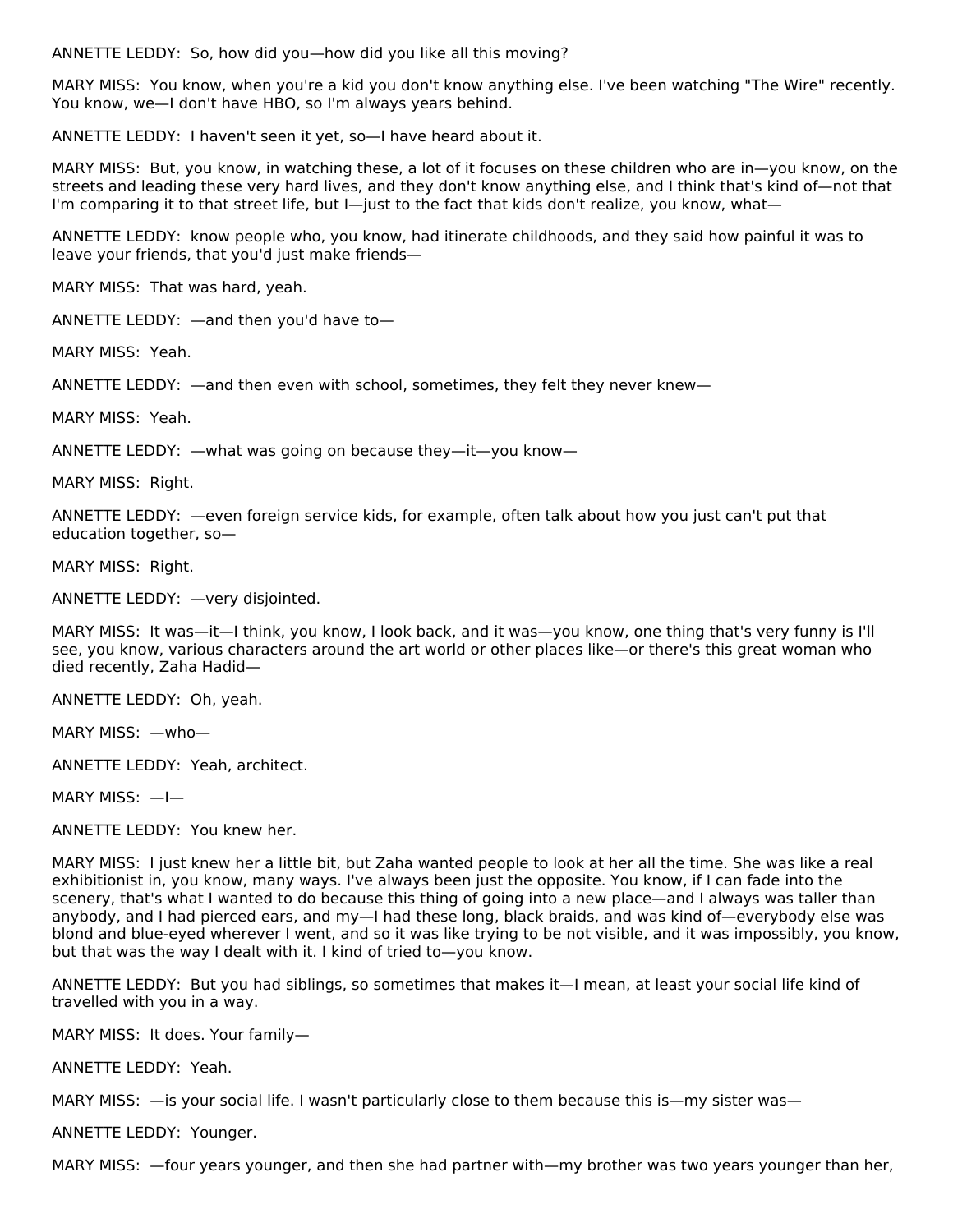but at least, yeah, it was still, you know, you had your—the family, you know, and I would usually find somebody to be at least one friend each place that I went, but it was—it was a strange life, yeah.

#### ANNETTE LEDDY: Did you like school?

MARY MISS: I did. I kind of remember being bored a good bit, partly because, I think, there was never a chance to get into things, you know. You know, then you'd be moving again, and so you didn't have a chance to really explore places or people or school or—you know. It was—

ANNETTE LEDDY: Hard to feel grounded—

MARY MISS: Right.

ANNETTE LEDDY: —maybe, focused, although, you know, probably most American children you would talk to would say that school was quite boring, and so—

[They laugh.]

MARY MISS: Maybe it's just everybody has that experience.

ANNETTE LEDDY: Right, at least at a certain kind of school, but yeah, well—and so what would be—if you want to share - something that would be a key memory of that time, of your upbringing.

MARY MISS: I always think that it's being in the back seat of an old Chevy moving from one place to the next and looking at the landscape out the window, and sometimes you got to places where it was really hot. My parents would put, you know, wet towels on our heads to keep us from totally passing out or something, or they —you know, with the fights in the car, you know—

ANNETTE LEDDY: Yeah.

MARY MISS: When the car gets stopped and everybody gets threatened with a spanking if they don't—but really, I mean, that sense of the land and—you know, it was—it was really an important thing, kind of seeing it and crisscrossing, you know, from Midwest to West and Northwest to Southwest to Midwest to South to Florida to —back and forth.

ANNETTE LEDDY: Now, were your parents at all interested in art, or was there any early exposure to art?

MARY MISS: No, my mother had been interested in ballet when she lived in New York. I remember she had books about ballet, and I thought they were really interesting with—but neither of them really knew about art.

ANNETTE LEDDY: So, what was your first experience of art would you say?

MARY MISS: Really, I think, it was maybe making some plaster models. You know, getting some molds. There were several things that I had to do that I got to do when I was young that I really loved, and one was making these molds. I would even—they were figures, but I don't even remember what they were, but the idea that you could pour the liquid plaster in and peel this rubber off and have that three-dimensional thing. I really loved that, or there was—somebody gave me once—oh, somebody—a friend of my mother's had to make a model for her bridge club, and I helped her, and we made a scene around a pond on a piece of mirror, and I loved making that. So, it turned out anything that—where I was making something, I really loved doing.

ANNETTE LEDDY: But your mother didn't—or your—you had this grandmother who made those things, but your mother didn't make things.

MARY MISS: She made all my clothes.

ANNETTE LEDDY: Oh, she did?

MARY MISS: We were—we didn't have very much money ever, so it was always passing things down or going to Goodwill or—and moving so often, we would kind of—that was normal. You'd go to Goodwill and get some new furniture for the new place. There were a few things that got moved, but you fill in the missing parts and get clothes and get things from my cousins.

ANNETTE LEDDY: Did you know how to sew when you were young?

MARY MISS: I did. I learned how to sew, and—but I did like sewing once, you know, I was old enough to start doing that.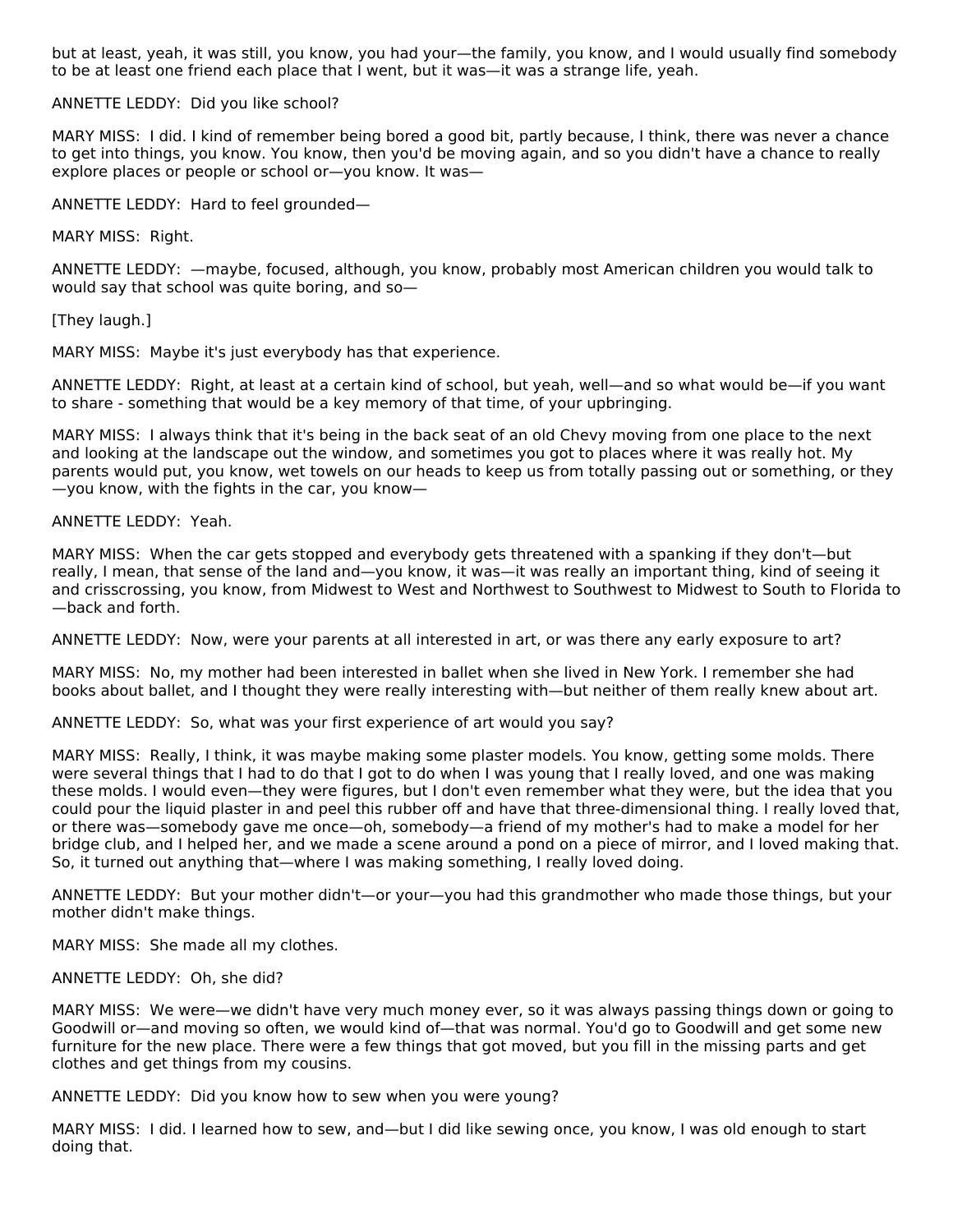ANNETTE LEDDY: And did you have art class in school, like elementary school.

MARY MISS: Not that I remember. Probably the first art classes I had were in high school, and I found them to be very interesting. I really liked it.

ANNETTE LEDDY: So, where was that?

MARY MISS: In Colorado. In Colorado Springs.

ANNETTE LEDDY: So, it was—so, that—you sort of settled after age 13. So, your high school years were all in Colorado Springs?

MARY MISS: No, we moved for one year to Florida. So, I lived in the outskirts of Colorado Springs for a year after we came there from Germany, and I moved into town, and then I was there for a couple of years, and so I was moving most of the time until I was 13. Then, I had a couple of years of—maybe seventh, eighth, and ninth grade, but I think ninth grade was part of high school there.

ANNETTE LEDDY: Right.

MARY MISS: And then 10th—no, wait, I can't remember.

ANNETTE LEDDY: Tenth would sophomore year, normally.

MARY MISS: No, so it was seventh, eighth, and ninth was junior high—

ANNETTE LEDDY: Yeah.

MARY MISS: —and then 10th was high school, and then 11th I went to Florida, and then I came back to Colorado for just the last year.

ANNETTE LEDDY: And then Germany, how was Germany?

MARY MISS: I really loved it because we were living on the base, which was really boring because everybody's in these apartments, and—but every chance we got, my father would—and mother would take us out to see things and go exploring, and so I really—I thought that was interesting.

ANNETTE LEDDY: And so when did you start thinking that your direction was art? How old were you?

MARY MISS: I think it was probably in high school. You know, I was—well, I don't know that I felt my direction was art. I was taking art classes, and I really enjoyed them, and then in college, I was interested in English literature. I was interested in history, but I took a sculpture class, and it's that kind of lightbulb going off, like with the plaster and the mold, you know. I really liked that three-dimensional thing.

ANNETTE LEDDY: And now—you went to UCSB, right?

MARY MISS: Mm-hmm [Affirmative].

ANNETTE LEDDY: And what drove that decision? How did you end up there?

MARY MISS: My father was—my father was working in—he had gone to Florida to work for a company. He had retired from the Army. He didn't like that, so he went back to Colorado Springs. He worked there for a while and then went to work for a company in California, but he wanted to see if it was going to work or not, and so when I graduated from high school, I applied to UCLA because the tuition was so low in California at the time.

#### ANNETTE LEDDY: Free, I think, actually.

MARY MISS: Practically, and then I'd never been to UCLA, and I went out. My mother and I drove out for a visit, and it was so busy and right, you know, in the middle of LA, and we drove up to Santa Barbara just for something else, and I got to that campus, which was very funky at the time. It was—a lot of old Army barracks were still there. There were only a few new buildings, and I really liked it. I thought it was interesting. There were people that seemed interesting to be around, so I transferred my application. I had already been accepted in school, but I asked if I could transfer there and ended up going there.

ANNETTE LEDDY: And so then you discovered sculpture there. What—and were there particular teachers who you worked with?

MARY MISS: You know, there were, but they weren't that interesting. There was a guy—Howard Warshaw, who was this California artist kind of in the vein of Rico Lebrun.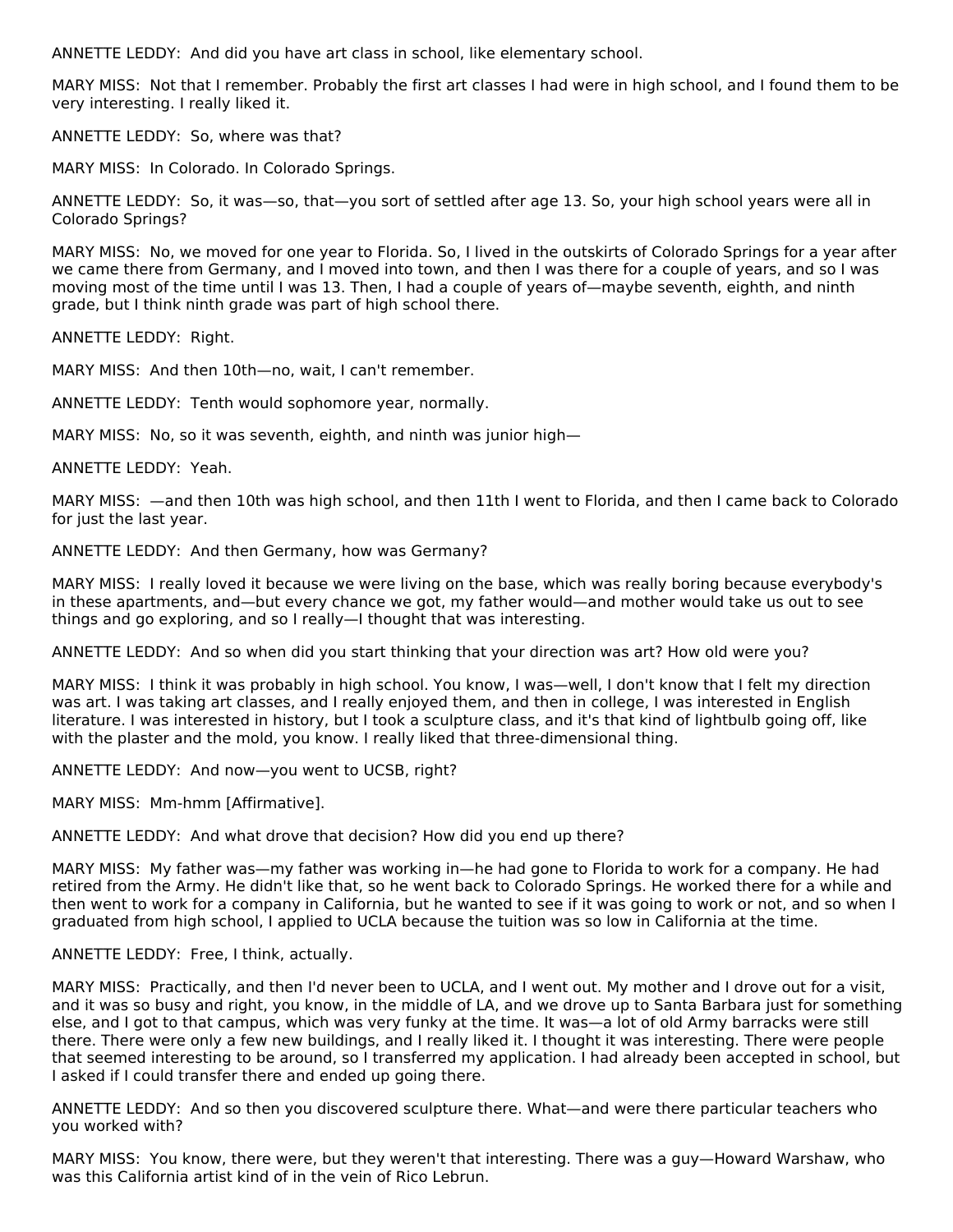ANNETTE LEDDY: Rico Lebrun, yeah.

MARY MISS: Yeah.

ANNETTE LEDDY: I know his work.

MARY MISS: Yeah, and I couldn't stand that, and there was a very nice guy—Robert Thomas—who taught sculpture who had studied after the war on the GI bill with—what's his name?—a French sculptor—Zadkine, and he was a very nice guy, very low key, but it wasn't because of a teacher, really. It was because I really liked making things, and I kept studying English literature during—I was pretty serious about that at the time, as well.

ANNETTE LEDDY: And then—but then you went right away to graduate school, right—directly finished?

MARY MISS: Well, the—I guess one of the important things was that I went back to Colorado Springs. I think my father had gone back there, but I was able to stay—P.S. I never would have been able to go to college or graduate school if it was today because the amounts of money people—

ANNETTE LEDDY: Too expensive.

MARY MISS: —it's way—I mean—

ANNETTE LEDDY: So, that's—yeah, so sad.

MARY MISS: It's so sad. I never would have gone to school.

ANNETTE LEDDY: Well, just think of—you know, if you read just biographies of artists, the number of them that went to school just in New York alone on the GI bill. I mean—

MARY MISS: Yes.

ANNETTE LEDDY: —huge number—I mean, all of the American artists of the basically '40s and '50s that—

MARY MISS: Yes.

ANNETTE LEDDY: —were all GI bill.

MARY MISS: Yeah, like my teacher, yeah.

ANNETTE LEDDY: They just wouldn't have existed, you know. It's amazing.

MARY MISS: Right.

MARY MISS: Right, but I went back to Colorado during the summers and took a summer course at Colorado College—a sculpture class—and there was a man there named Herman Snyder, who I took a course with, and I think maybe the next summer I did as well, and he was—I mean, Robert Thomas and people in California were these traditional—traditionalists, you know, bronze casting, marble carving, and Herman Snyder knew what was happening in New York and, you know, was a really interesting artist himself. He was inviting people—I don't know if Cage actually came. People came during the school year as visitors that were of this—of the time, you know—

ANNETTE LEDDY: Yeah.

MARY MISS: —in New York.

ANNETTE LEDDY: Yes. This was—what—1963?

MARY MISS: '63 or something like that.

ANNETTE LEDDY: Something like that.

MARY MISS: '63, '64.

ANNETTE LEDDY: So, these were people who would really know about Fluxus or they would know about—

MARY MISS: Yeah.

ANNETTE LEDDY: —what was really happening in New York.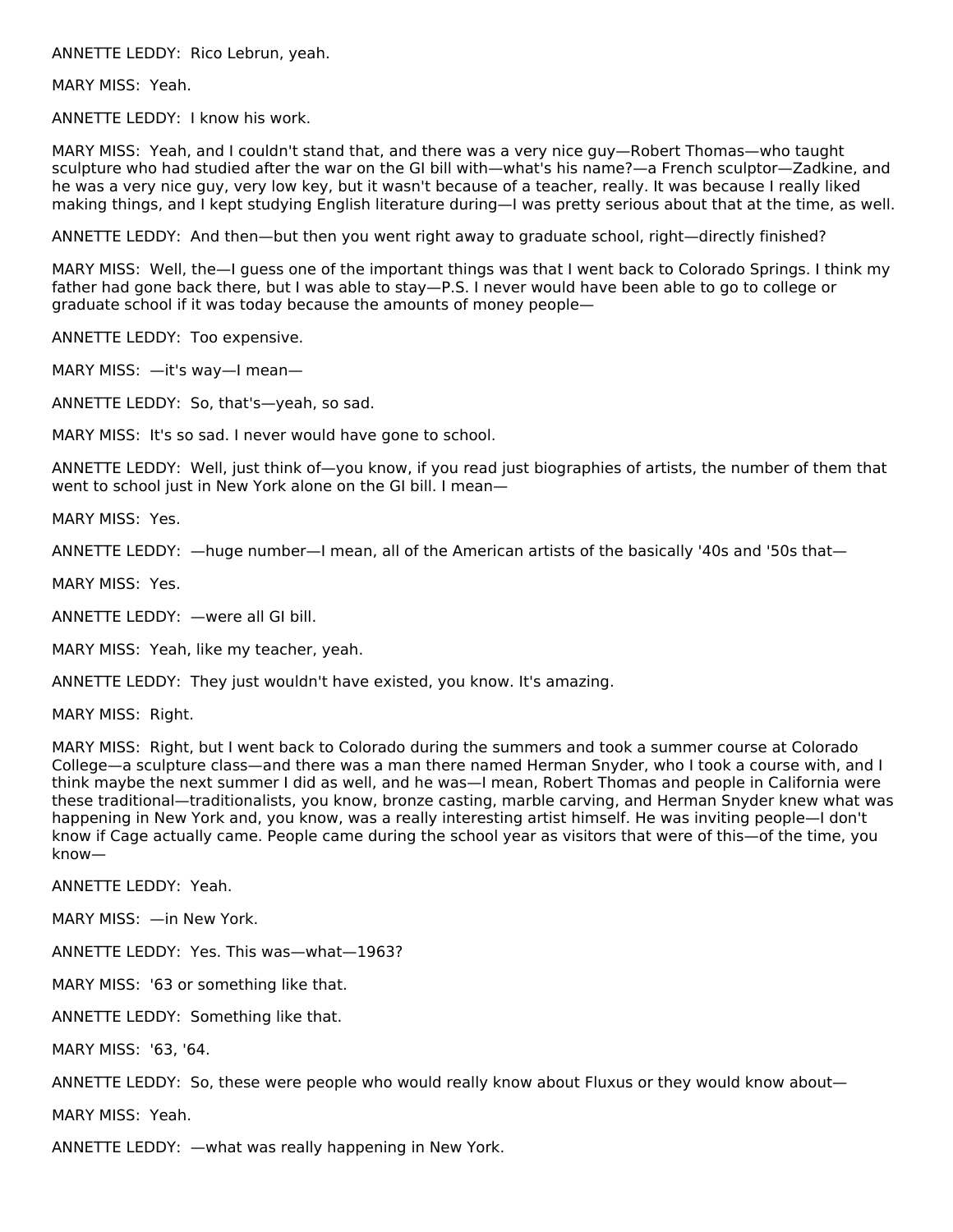MARY MISS: So, it was so eye-opening that it wasn't just, you know, that—you know, the whole concept of art was—I was introduced to a really different way of thinking that was extremely appealing to me, really interesting, and so that was a very important thing, and also during that time, I met the person who was going to be my first husband, Bruce Colvin.

ANNETTE LEDDY: And how do you spell it? Bruce—

MARY MISS: C-O-L-V-I-N.

ANNETTE LEDDY: Yeah, I don't know who that is.

MARY MISS: So, he's not anybody who's been visible, but he was Snyder's first—or, you know, kind of top student and very smart guy, very—he was a bike racer, and the biker racers were like outlaws, you know, at that time. It wasn't a popular sport, but anybody who was serious about bike racing was in Colorado because of the mountains and the hill climbing that was possible. And so that was like a really important connection through Snyder, and—

ANNETTE LEDDY: It's kind of great. It's how—it just seems like your parents just kind of had nothing to do with any of these decisions. They just let you lead the way, and you just—

MARY MISS: And actually that's the other thing that I feel not only that there was free school, but I was off in California. My grandmother lived in Los Angeles. I saw her maybe at Christmas and Thanksgiving. My mother would give me a stack of postcards, self-addressed, so that I would put a postcard in the mail. I was supposed to do it every week. I did it once in six weeks, maybe. There were no telephone calls. They had no clue what I was doing. I was just off—

ANNETTE LEDDY: Running wild.

MARY MISS: —[laughs] off on my own, and I feel so sorry for these kids that have their telephone connection because—

ANNETTE LEDDY: It's a new era, definitely.

MARY MISS: And Santa Barbara was really an interesting place outside of the school because a lot of the old beatniks—not hippies but, you know, the old crew that had come down from San Francisco. They were poets and people—

MARY MISS: —was there, but there were—these were, you know, the remains of that period. Dancers—so, I could be—you know, I was able to be with this—I really related to that kind of marginal group.

ANNETTE LEDDY: Mm-hmm [Affirmative]. And that's kind of interesting, being kind of from a military family that that would be your—how do you explain that?

MARY MISS: That's a good question. I have—I'm not quite sure.

ANNETTE LEDDY: I mean, maybe there's no causal relationship there, but I don't know. I mean, I—

MARY MISS: Well, I think exploration was always just part of my thinking because we were always moving, and you had to be exploring a new place every time you moved, and my father's family had been exploring new places, and my mother was, you know, really a—somebody who—you know, as I said, was in the Peace Corps at 70 and did lot of travelling afterwards, and I think was just waiting to get these kids out of the house and so she could have this life that she had missed. So—

ANNETTE LEDDY: It was just another kind of adventure in a way, right?

MARY MISS: Yeah, it was just—I was just really interested in things.

ANNETTE LEDDY: It was a—it was kind of counter-cultural. You didn't feel part of kind of a political—

MARY MISS: Political stuff was—still wasn't coming up then, you know?

ANNETTE LEDDY: Yeah.

MARY MISS: I—maybe it was two years after I left Santa Barbara the Bank of America burned down, but it wasn't a political place at that time. When I got to New York is when I kind of became more politicized, you know, by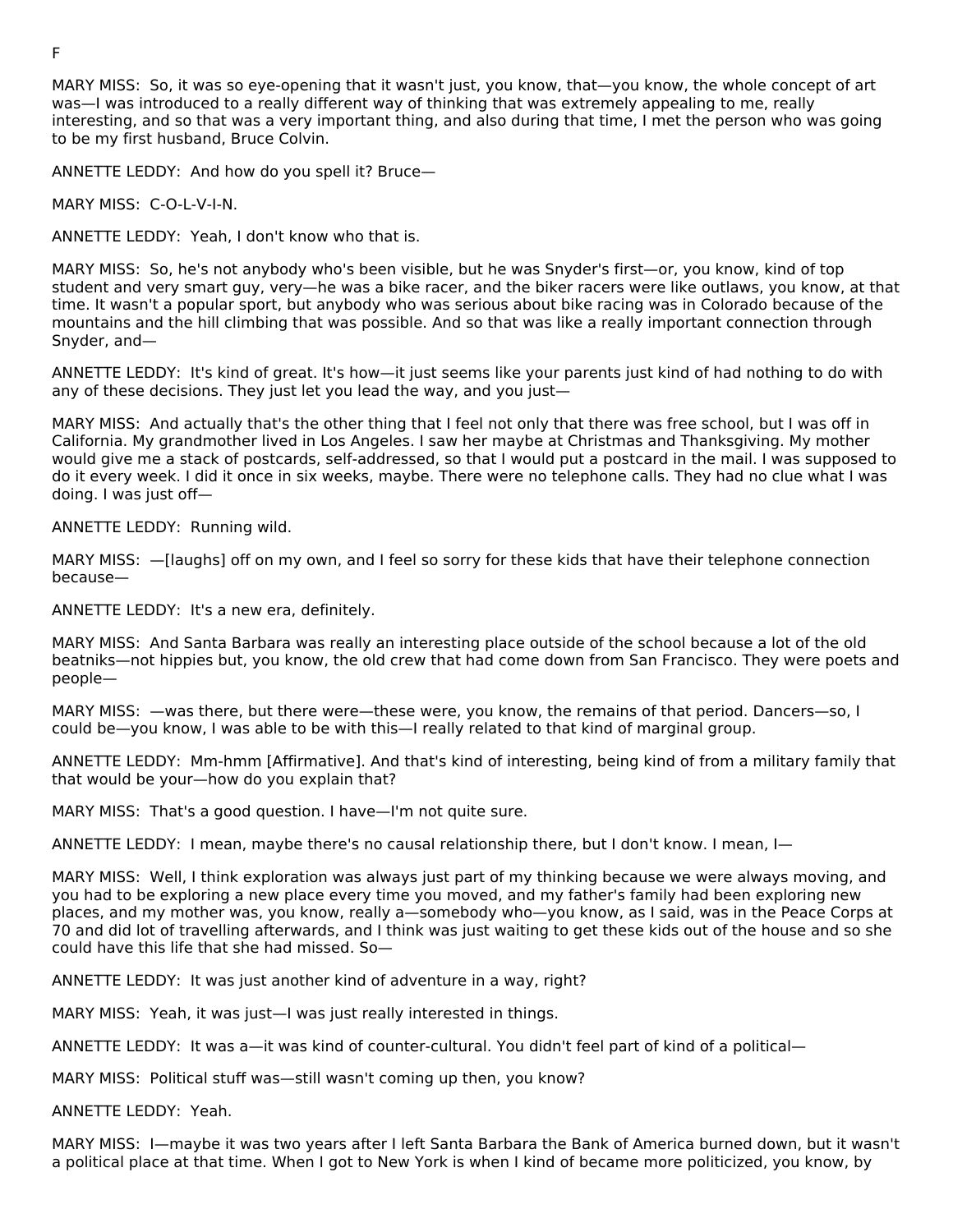what was going on in New York, but there it was really a cultural—I knew that I didn't like the sorority kids or the surfer kids, but I liked the poets and the writers and the artists.

ANNETTE LEDDY: And so then say something more about the interest in literature and writing. How did that what direction did that take? What writers did you like?

MARY MISS: I was looking at poetry pretty seriously, you know, really trying to read Elliot and Pound and those guys. Reading was just—it was like that—this other way of thinking about the world, and

ANNETTE LEDDY: Because you mentioned that in some of the other interviews that—just relative to your work that you make these references to Hitchcock or to literature, and I kind of—it's interesting. You know, you wouldn't—for example, that wouldn't be the first thought I would have on looking at these early works, right? But obviously it was a part of your creative process.

MARY MISS: Right. Also, there were films in Santa Barbara. Seeing these fabulous early Italian films, or—

ANNETTE LEDDY: Kate Le Havre [ph] or all sorts of—

MARY MISS: Yeah, La Ventura or—

ANNETTE LEDDY: La Dolce Vita.

MARY MISS: What is the French film?

ANNETTE LEDDY: Truffaut.

MARY MISS: That—yeah, Truffaut, but—

ANNETTE LEDDY: Or Godard. No?

MARY MISS: Jack—who's the painter? Ellsworth Kelly's kind of contemporary? Jack Youngerman's wife, Delphine Seyrig—

ANNETTE LEDDY: Seyrig, yeah.

MARY MISS: —was in the film. What did—is it really?

ANNETTE LEDDY: "Breathless."

MARY MISS: "Last Year at Marienbad."

ANNETTE LEDDY: Oh, I loved that movie.

MARY MISS: I loved that. It was just great.

ANNETTE LEDDY: Yeah.

MARY MISS: I have one friend now from that period who was a marine scientist, and he was my botany lab teacher, and he's the only person I know from the period, and he's such a good friend still. He's now 80 years old or something like that, and I think, "What was I like then?" I mean, you know, here I was. How—what was I doing? And he said, "You were just like you are now" [laughs]. You know, that's no help, but you know—

ANNETTE LEDDY: Right.

MARY MISS: —you're kind of curious trying to recreate—

ANNETTE LEDDY: Totally.

MARY MISS: —but I was curious about things all the time. That's all I can say, and don't ask me coming from this nonintellectual family, somebody described me early on as an intellectual. I—what's that name? I was—

ANNETTE LEDDY: Well, somebody, you know, driven by lots of curiosity and—

MARY MISS: Yeah.

ANNETTE LEDDY: —it just seems like there's adventure that can happen in physical space, but in your case it got translated into this creative and intellectual adventure.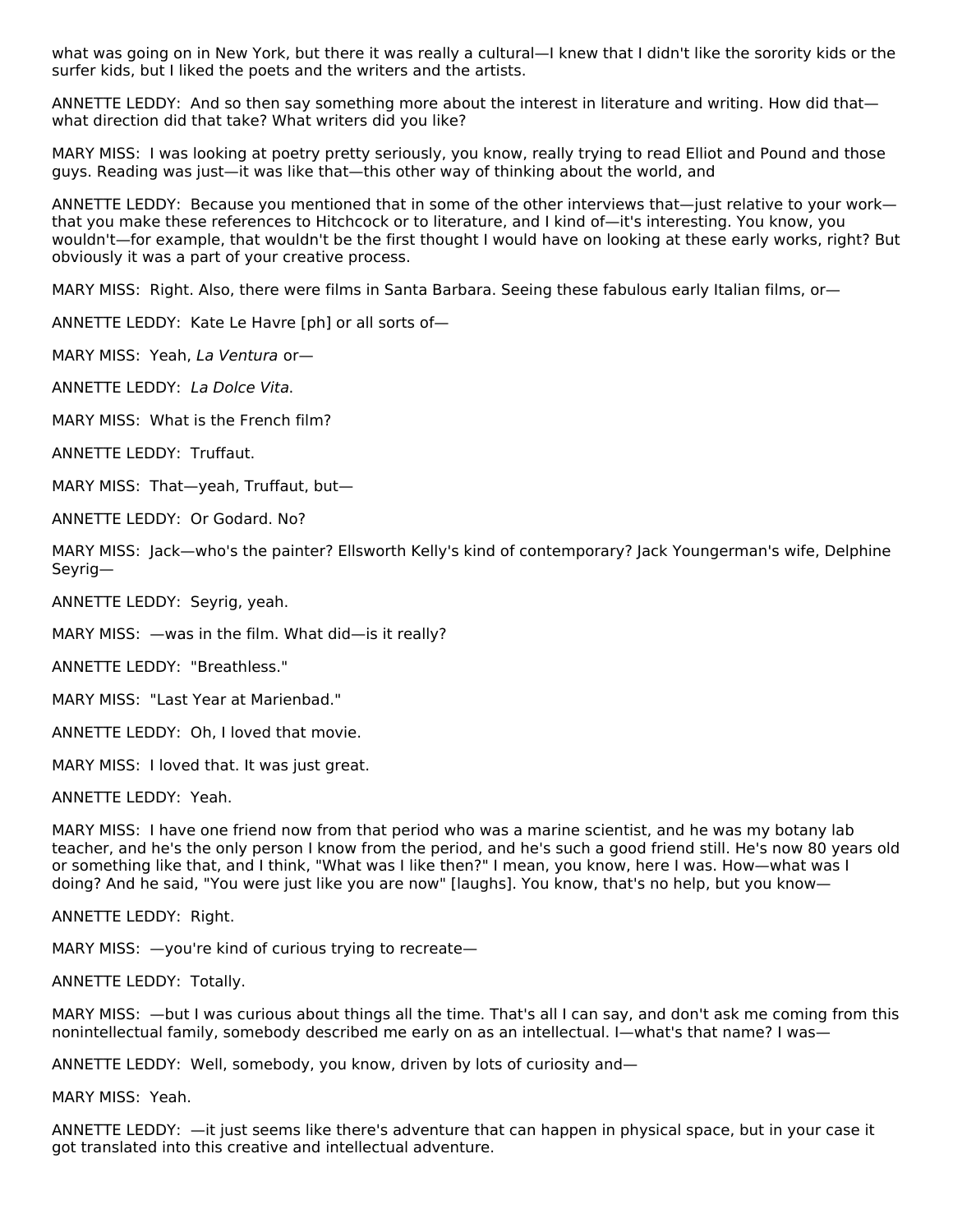MARY MISS: Right.

ANNETTE LEDDY: That's kind of—that's kind of amazing, but—so then, so—and I'm also getting this feeling that Colorado Springs in a way feels like home—the most like home.

MARY MISS: That was—that was the most like home—

ANNETTE LEDDY: Most like home.

MARY MISS: —and my mother continued to live there.

ANNETTE LEDDY: Yeah.

MARY MISS: My parents lived there. My father died. My mother stayed there until she was in her 90s.

ANNETTE LEDDY: And that's also where you had this great experience—

MARY MISS: Right.

ANNETTE LEDDY: —about discovering realsculpture—

MARY MISS: Right, I never went—like later on, I didn't spend time there, you know. After—well, I did. No, that's not right. So, I went to graduate school in Baltimore—

ANNETTE LEDDY: At like—

MARY MISS: The—Rinehart School of Sculpture, and I went because there was no tuition if you got accepted at Rinehart. There were only 10 students. You got materials paid for, and they took, I think, maybe five students each year, and my future husband was there.

ANNETTE LEDDY: This is the—Colvin.

MARY MISS: Bruce Colvin.

ANNETTE LEDDY: Oh.

MARY MISS: And I had heard about it from him, and we weren't exactly—it's not like we were together then, but I was hearing that this was a good place and that it was, you know—

ANNETTE LEDDY: So—and, you know, I gather from looking at these books and everything that really the work you did as a graduate student is what's called your early work.

MARY MISS: Mm-hmm [Affirmative].

ANNETTE LEDDY: I mean, it was exhibited and is still—

MARY MISS: Right.

ANNETTE LEDDY: —referred to as your—so it was, you know, very precocious, right? I mean, you found this kind of aesthetic so fast, really.

MARY MISS: You know, it's—so, there I was in Santa Barbara and people were doing all of this figurative stuff and bronze casting, and I was kind of doing the things I needed to do to, you know, pass my classes, but I wasn't —it wasn't my interest any longer, so it's like I got there, and I was—and it's not like everybody there was so interesting, and the person who was the kind of artist in residence/teacher, Norman Carlberg, came out of this tradition of, you know, you take a form and you repeat it over and over and—I mean, it wasn't anything—but he was a really nice guy and, you know, could—got to do what he got to do, and my conversations were a lot with Bruce, and he was very interested in not only contemporary art, but contemporary music and had been very involved in jazz for a long time.

So, I think our dialogue was, you know, one of the most important things, and I just wanted to use like really simple materials, and so I started making these things, but I was not getting any support from the school.

ANNETTE LEDDY: So, when you were at—

MARY MISS: Rinehart.

ANNETTE LEDDY: —Rinehart, there was no—there was no support for that? It was like what—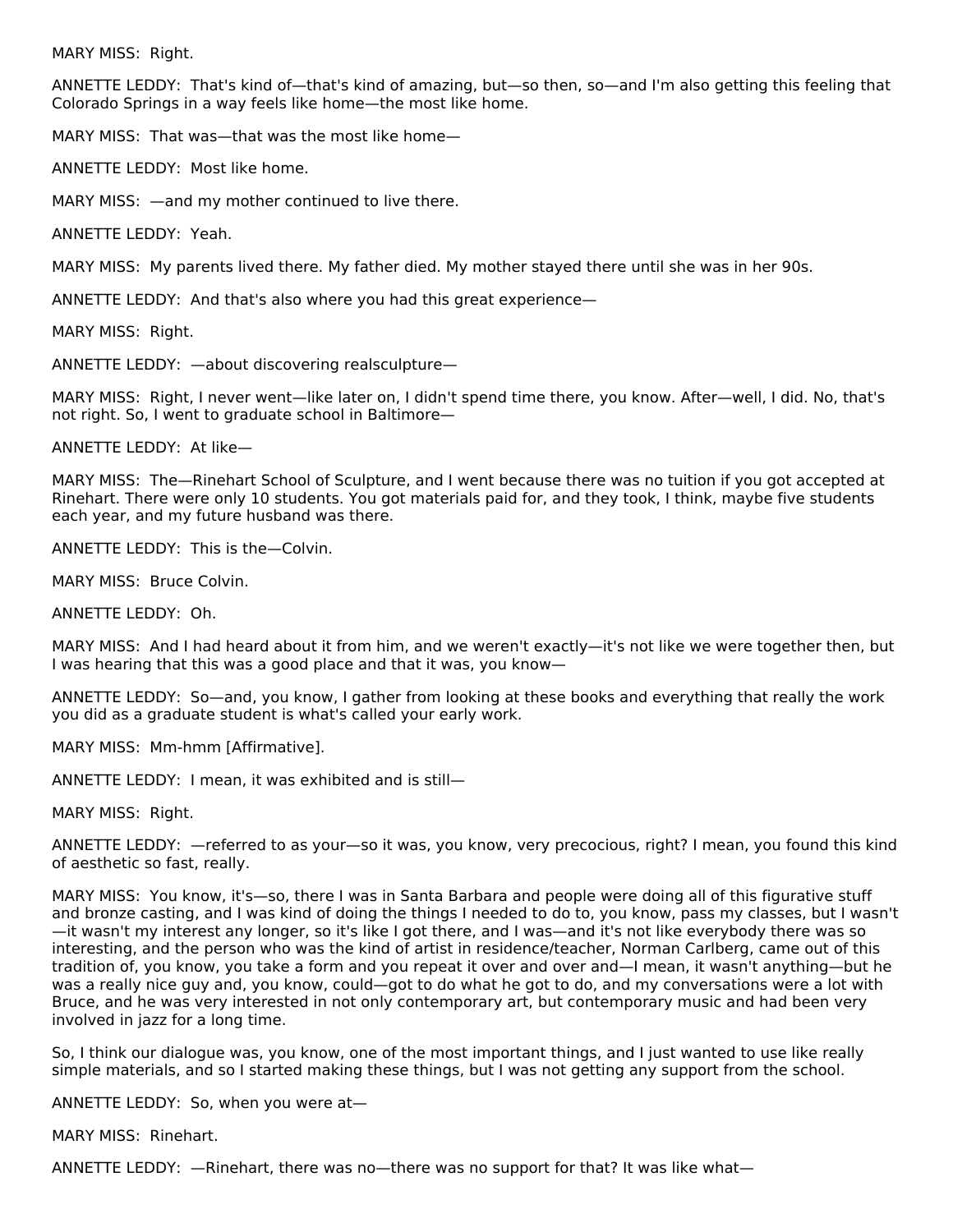MARY MISS: Again, it was more like doing steel, welded steel—

ANNETTE LEDDY: I see.

MARY MISS: You know, sculpture with a big S, capital S or something.

ANNETTE LEDDY: But maybe it was, at least, what we call Minimalism, or—

MARY MISS: It wasn't really.

ANNETTE LEDDY: No?

MARY MISS: So, what was interesting to me was that—I worked for that first year, and we had a student show at the end of the year. I had these pieces like made of string and—

ANNETTE LEDDY: And you did that screen that goes like that?

MARY MISS: Screen—

ANNETTE LEDDY: And maybe that one that's like four by fours—yeah.

MARY MISS: Right, that one—

ANNETTE LEDDY: You know, I was looking at them, but I can't find them in this book now, but I know which ones you're—they're in—

MARY MISS: This cone covered with tar.

ANNETTE LEDDY: The cone, yeah. Yeah, I had—this is a very good book, too. It's a little heavy for me to bring, but, yeah, this one. Yeah, you know, so it's not—

MARY MISS: Yeah, so this.

ANNETTE LEDDY: So, you did all of these as a graduate student?

MARY MISS: This.

ANNETTE LEDDY: Oh.

MARY MISS: Now, wait a second. This might have been the second year. Yeah, but I was a graduate student.

ANNETTE LEDDY: Yeah.

MARY MISS: I can't remember which one and which year.

ANNETTE LEDDY: Well, it's—

MARY MISS: —and this—I had done this one, and so I probably had this, this—

ANNETTE LEDDY: You're covering the phone here. We've got to move it.

MARY MISS: Oh, I'm sorry.

ANNETTE LEDDY: [Laughs.] That's okay.

MARY MISS: No, maybe not. I don't know when I did that one.

ANNETTE LEDDY: Well, this says '66 or '67 on it. I don't know if that's accurate.

MARY MISS: I can't remember, but anyway, so Robert Morris came as a visiting artist—

ANNETTE LEDDY: Oh.

MARY MISS: —and I was being given a lot of gas because Norman and other sculptors who taught, didn't think this was really sculpture or art.

ANNETTE LEDDY: Oh.

MARY MISS: And Morris came, and we went into—the whole group went with him into the exhibition space of the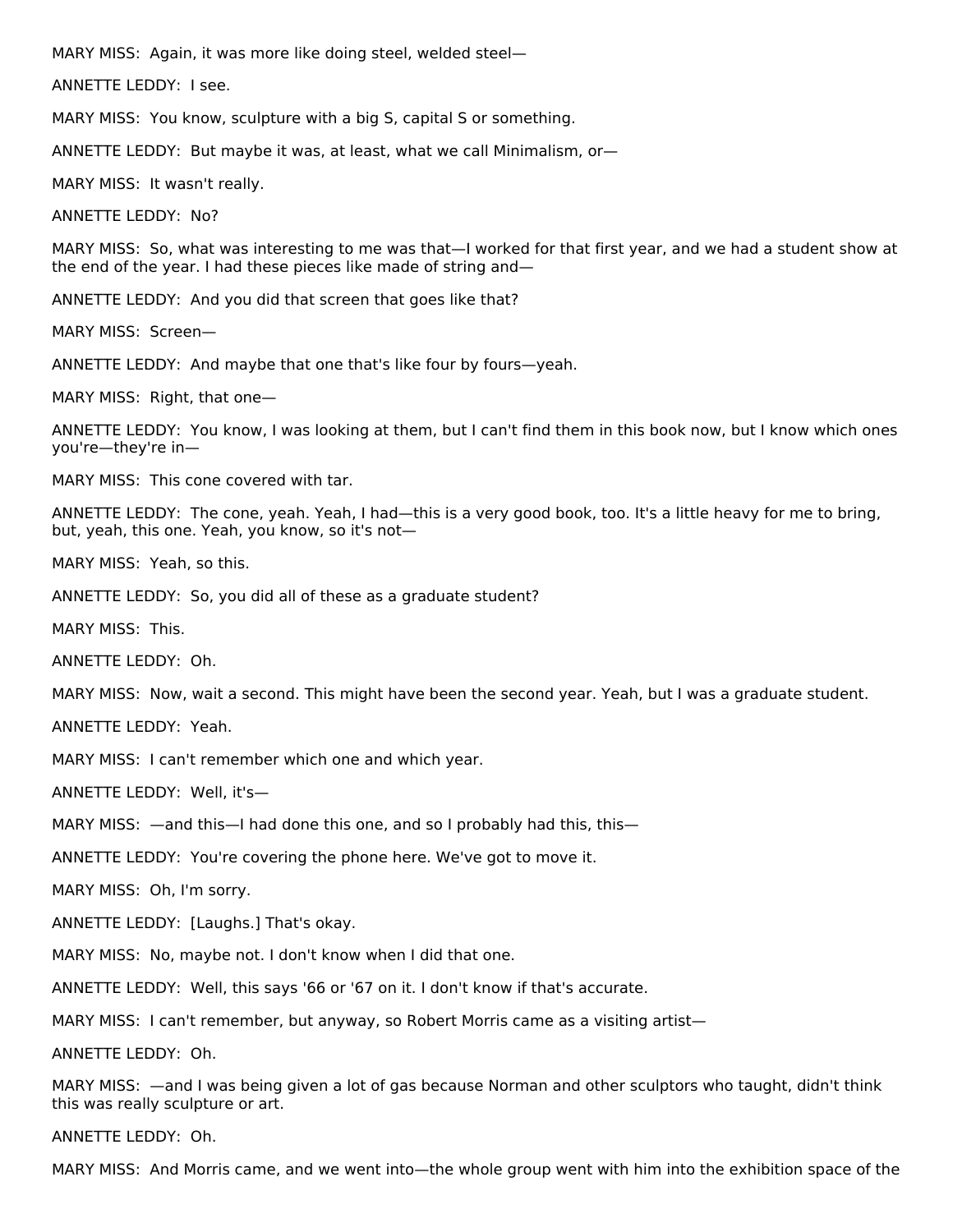student show, and he talked about my work and focused on it, and it was like, for me, gee, you know, somebody —

ANNETTE LEDDY: Somebody really important knows about it.

MARY MISS: Somebody appreciates what I'm doing.

ANNETTE LEDDY: Right.

MARY MISS: And so I decided—this man, Herman Snyder, died in a car accident in Colorado, and Bruce was asked to come back and teach in his place, so he—Bruce was finishing his master's. There's more over there if you want some, and I had just done one year and had a second year to go. So, I decided to go with him to Colorado and take the second year out of residence. I said, "I'll come back at the end of the year with work, but I don't want to stay here" because I wasn't getting support, and so they couldn't very well say no because it wasn't like I hadn't done—I had a lot of work. So, I did the second year out of residence. We lived in Colorado Springs for that one year and decided we didn't want to live there. We wanted to be in New York because we had—during that year—taken trips up to New York to visit and look at galleries and things.

ANNETTE LEDDY: And so what did you see in New York when you went on those trips?

MARY MISS: We would stay in Sal Scarpitta's studio near Union Square, and I can't quite remember what I saw then or what I might have seen when we first moved here, but I'm thinking of a show that Castelli had that was way uptown. He had rented a space, and Rafael Ferrer had, I think, leaves in an elevator, and I saw some early things of Eva Hesse. That wasn't so early for her, but—

ANNETTE LEDDY: Oh, yes.

MARY MISS: I can't remember. I can't remember exactly which things I was seeing, but, you know, some of Morris' work.

ANNETTE LEDDY: Right, so that was all in the—in the—

MARY MISS: Yeah, so it just seemed that there were—Colorado Springs was really boring, and it was really much more interesting in New York.

ANNETTE LEDDY: And someone like, say, Donald Judd or—

MARY MISS: I was reading Donald Judd. I remember reading about—reading his articles in magazines at the time.

ANNETTE LEDDY: And what about Robert Smithson?

MARY MISS: I was kind of reacting against the Earth artists, or I didn't feel sympathetic to them because I felt they were doing these gestures out in the desert, and I knew what the desert was like and that it could swallow up anything, and so I didn't believe it when I saw a spiral, no matter if you had to do it with bulldozers or the double negative. I didn't, you know—I didn't understand why you would do it that big because even if you did it that big, it was going to be small.

ANNETTE LEDDY: Well, the performative aspect of it didn't appeal to you, I guess.

MARY MISS: No, I thought it was too much like using the desert as a canvas, you know, and gestural. What interested me in Morris' work or Andre or some of Judd's was—more than anything was the relationship of the viewer to—the role of the viewer. I—that really got me thinking about how you as a viewer come to the work, and I started wanting that to be really emphasized, the experience that the viewer had. I felt like those early pieces of Morris were demanding something of the viewer different—in a, you know, in a different way than sculpture had before. I wasn't exactly satisfied with that relationship or that experience, but it really made me be thinking about that.

ANNETTE LEDDY: And did you continue to be in contact with Robert Morris after that visit to the—

MARY MISS: Not really. I mean, we saw him once when we moved to New York, but he was off. You know, he was kind of at the peak of his—

ANNETTE LEDDY: Although he did put you in that article that was in [inaudible], you know. He—

MARY MISS: Yeah.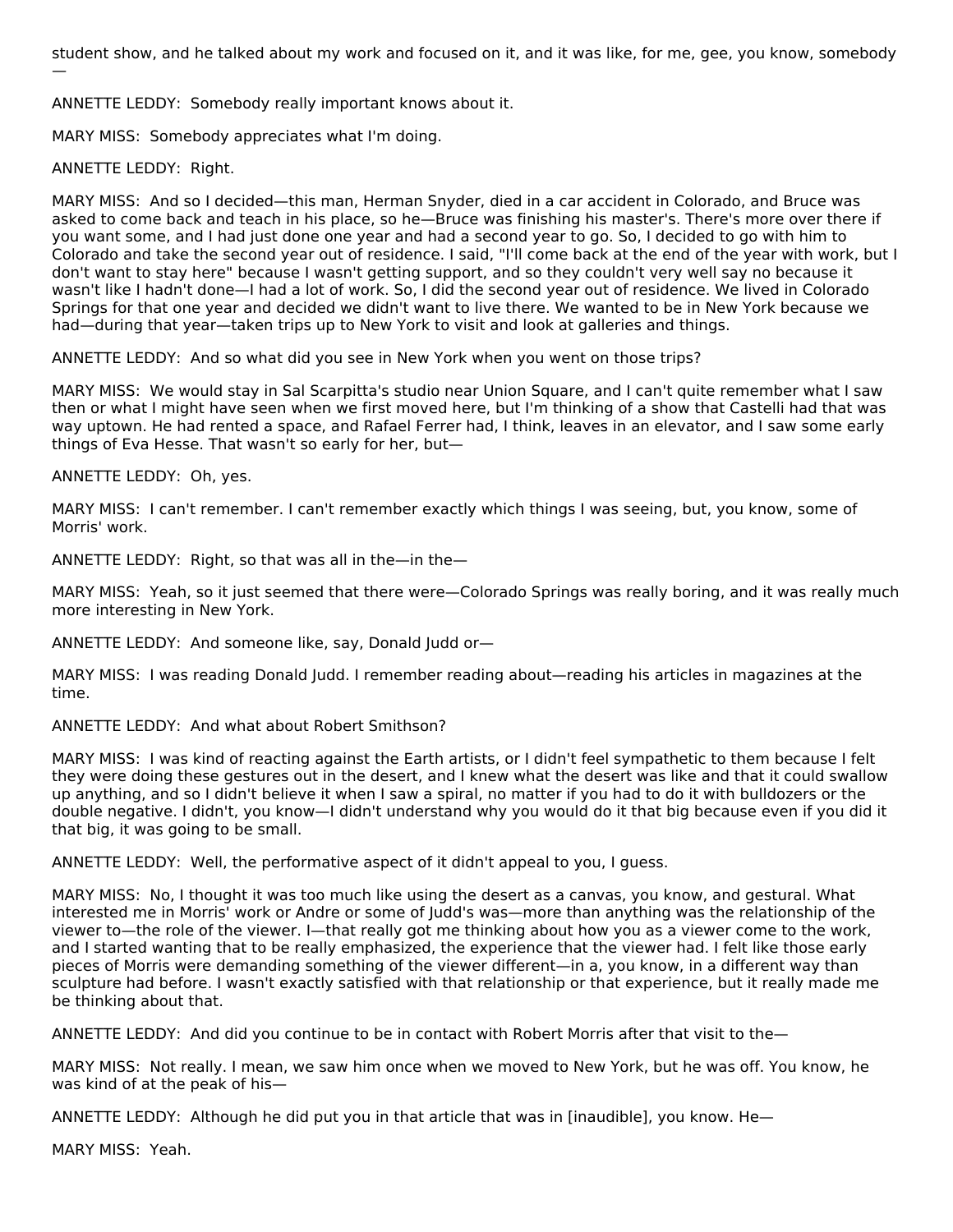ANNETTE LEDDY: The Nazca one.

MARY MISS: But I didn't—I didn't really have contact with him. It's been strange to see his demise in a way or lack of visibility because I think he was really important at the time.

ANNETTE LEDDY: So important to everybody close to him.

MARY MISS: In kind of thinking and the positions—I think he was really—

ANNETTE LEDDY: Yeah, I guess things have kind of shifted. Critical opinion has shifted more towards Smithson, right, as the—since they recognized some of the same things, at least, and—I don't know. One doesn't know how —

MARY MISS: Yeah.

ANNETTE LEDDY: —those things happen exactly.

MARY MISS: But—

ANNETTE LEDDY: So, all of that was happening when you were in graduate school, and you were just taking in all these influences, and you were—

MARY MISS: Reading.

ANNETTE LEDDY: —reading, and you were—

MARY MISS: Reading about the Russian constructivists. I really loved reading about them and kind of becoming more aware of their—the role that art was being given in that context.

ANNETTE LEDDY: You mean, as a kind of part of a political vision?

MARY MISS: Yeah.

ANNETTE LEDDY: And that's how you were thinking of your own work?

MARY MISS: I was curious. I hadn't—I hadn't come to maybe articulate that, but I was interested in—I was always interested in more than just the—David Smith never really—I could never get interested. I always felt like I was reading a road sign, you know, and it was not going to be that—

ANNETTE LEDDY: You mean his sculpture didn't interest you.

MARY MISS: His sculpture.

ANNETTE LEDDY: Yeah.

MARY MISS: Yeah. The pop artists were just interesting to me in the way they were pushing boundaries, but the work itself wasn't that interesting.

ANNETTE LEDDY: But these people make sense with who you mentioned, like Eva Hesse and Carl Andre.

MARY MISS: Yeah.

ANNETTE LEDDY: That—you know, that kind of more poetic and—sculptural but still—

MARY MISS: Mm-hmm [Affirmative].

ANNETTE LEDDY: Yeah.

MARY MISS: I just saw this Eva Hesse movie recently.

ANNETTE LEDDY: Oh, what is it?

MARY MISS: I forget what the title is, but it's the only movie I think that's been made about her. It's called "Eva Hesse" probably.

ANNETTE LEDDY: Yeah, I think I heard about that. It sounds intriguing.

MARY MISS: Yeah.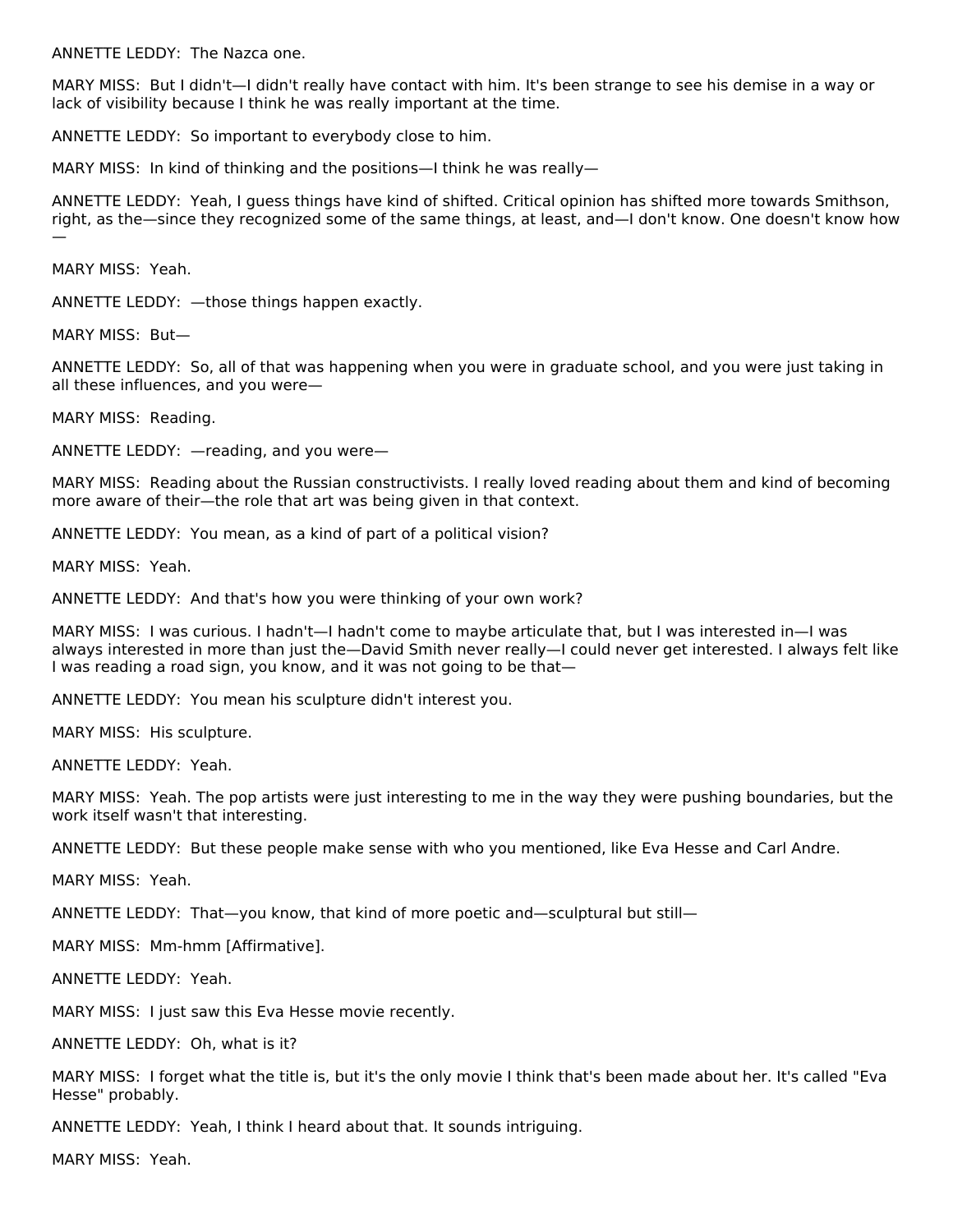ANNETTE LEDDY: What was—what did—what struck you about it?

MARY MISS: Also, Ana Mendieta was a friend of mine—

ANNETTE LEDDY: Really?

MARY MISS: —and I guess whether it's a man or a woman, any dead artist—they—you know, you go for a certain take, but it was disturbing that it was like she was being defined and her work was being defined by these kind of tragic events that happened in her life—

ANNETTE LEDDY: Oh.

MARY MISS: —that I don't think necessarily defined the work, but—

ANNETTE LEDDY: Yeah.

MARY MISS: —you know. It makes a good story, I guess.

ANNETTE LEDDY: I guess. Raises the prices also, I think, but, yeah, that seems to be the way it plays out. And Diane Arbus—you know, with this new show and new books and new novel. It's like an endless industry. I mean, her work was amazing, but it's like the—

MARY MISS: I know.

ANNETTE LEDDY: —the mythology is so much bigger.

MARY MISS: The mythology.

ANNETTE LEDDY: You know, and it really seems without end. I mean, it's—

MARY MISS: Yeah.

ANNETTE LEDDY: —how many years have passed—you know, since her death. I feel like she's having a run, and it's—how can that still be like a new thing slowly coming out, you know?

MARY MISS: Yes.

ANNETTE LEDDY: So, okay, well, I just—okay, so here's the other thing I wanted to know. Now, these early pieces were right away taken up. They were shown. They were reviewed. They were raved. I mean, you had a—

MARY MISS: No.

ANNETTE LEDDY: —Mercer Gallery was your first show.

MARY MISS: No—

ANNETTE LEDDY: No?

MARY MISS: —these pieces were—they were just really important to me, these—

ANNETTE LEDDY: But I think they were shown at—forgive me—but Mercer Gallery I have as—

MARY MISS: Mercer Gallery other things were shown.

ANNETTE LEDDY: Oh, so they didn't—

MARY MISS: I may have shown this piece at Mercer—55 Mercer.

ANNETTE LEDDY: I see.

MARY MISS: And I may have shown—yeah, I might have shown a couple of these pieces. I can't remember. So, these were done during the second year of my graduate school while I was away.

ANNETTE LEDDY: And The V [V's in the Field] was also graduate school.

MARY MISS: So—no, I think that's when I first got to New York. So, this is the one I always—

ANNETTE LEDDY: Yeah, actually Stakes and Ropes, Colorado Springs, 1968.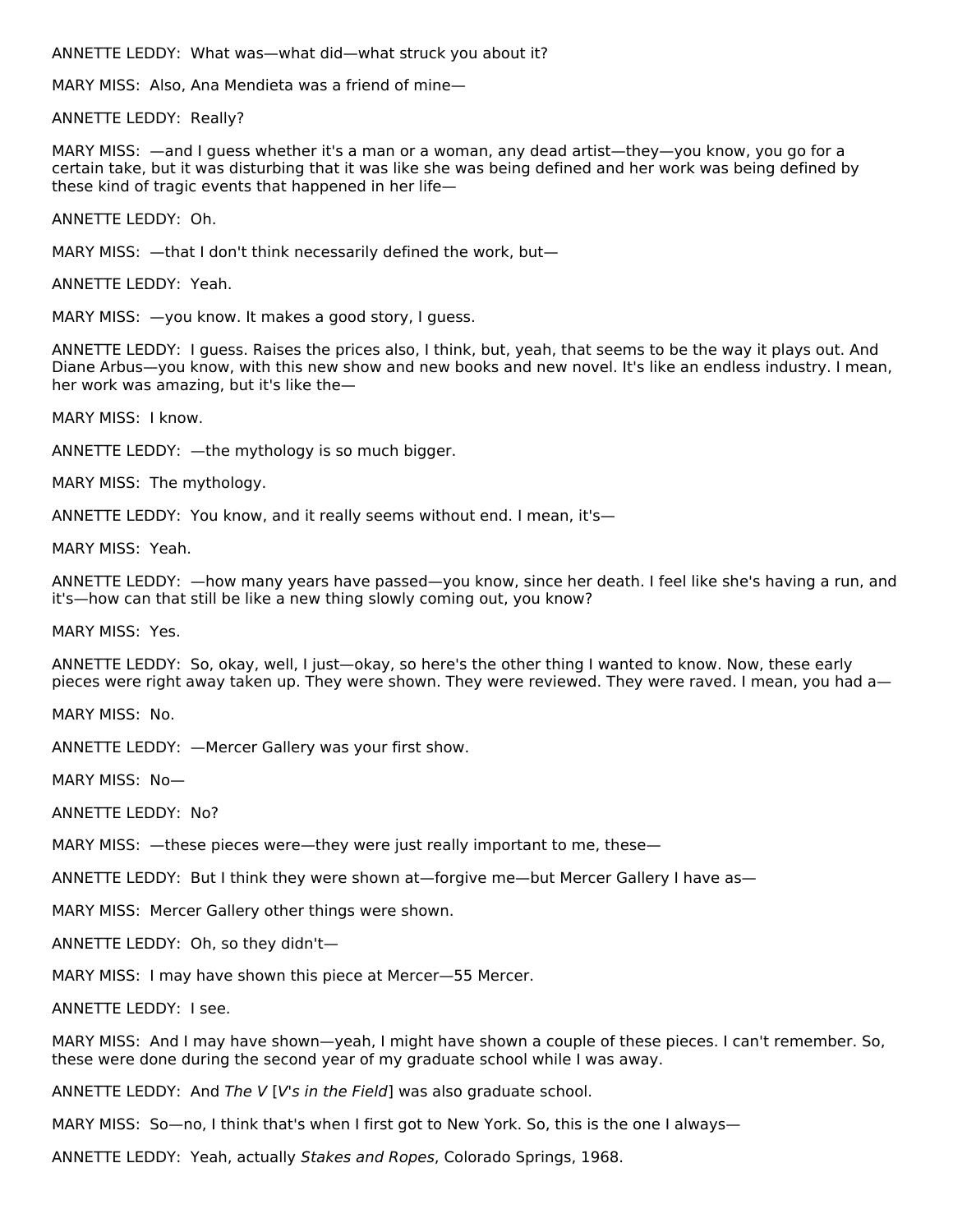MARY MISS: So, that's while I was in graduate school. That was my year of—out of residence.

ANNETTE LEDDY: Window in the Hill: A Rectangle of Reflective Material.

MARY MISS: This one, yeah.

ANNETTE LEDDY: So, those were the first ones on your CV on your website, but then other places list this 55 Mercer as the first show, but I can't quite figure out—

MARY MISS: I mean; this was in a graduate show at—I guess—is that why they're there? I don't know. I guess it's an outdoor work, so I listed them as outdoor projects. Maybe that's why.

ANNETTE LEDDY: Maybe so, yeah.

MARY MISS: Maybe that's why they're there.

ANNETTE LEDDY: They were all different CVs in all these different places.

MARY MISS: This book probably has another one, as well.

ANNETTE LEDDY: Mm-hmm [Affirmative]. So, this says Mercer—55 Mercer, 1971, so that was after—so these ones were done when you were in Colorado Springs still in graduate school, yeah?

MARY MISS: These—this one was when I first came to New York.

ANNETTE LEDDY: And then when you came to New York, there was the Mercer—55 Mercer.

MARY MISS: That—well, '69 I did this project, Ropes and Stakes.

ANNETTE LEDDY: Right, with the—

MARY MISS: These are all early New York. I mean, that's not—where's Ropes?

ANNETTE LEDDY: You mean the one that's connected to the shore, kind of?

MARY MISS:

Yeah.

ANNETTE LEDDY: Yeah, they didn't—

MARY MISS: I don't know where that is.

ANNETTE LEDDY: I know what you mean, though. I've looked at it. I don't think so. This one's also so nice, yeah.

MARY MISS: But the V's in the Field and the Stakes and Ropes and—were probably '69, and then I was working in my—this basement studio I had on 96th Street. We had a tenement apartment on 94th Street and Second Avenue. Sal Scarpitta lived in one of these places. Do you know who he is? He was a sculptor who showed at Castelli for years and did these very interesting wrapped pieces like sleds and various—and paintings that were wrapped.

ANNETTE LEDDY: Sleds like Joseph Beuys?

MARY MISS: Yeah.

ANNETTE LEDDY: Yeah, Scarpitta—

MARY MISS: Yeah, but a long time ago.

ANNETTE LEDDY: S-C-A-R—

MARY MISS: P-I-T-T-A.

ANNETTE LEDDY: —P-I-T-T-A, and first name, S-A-L?

MARY MISS: S-A-L.

ANNETTE LEDDY: And how did you know him?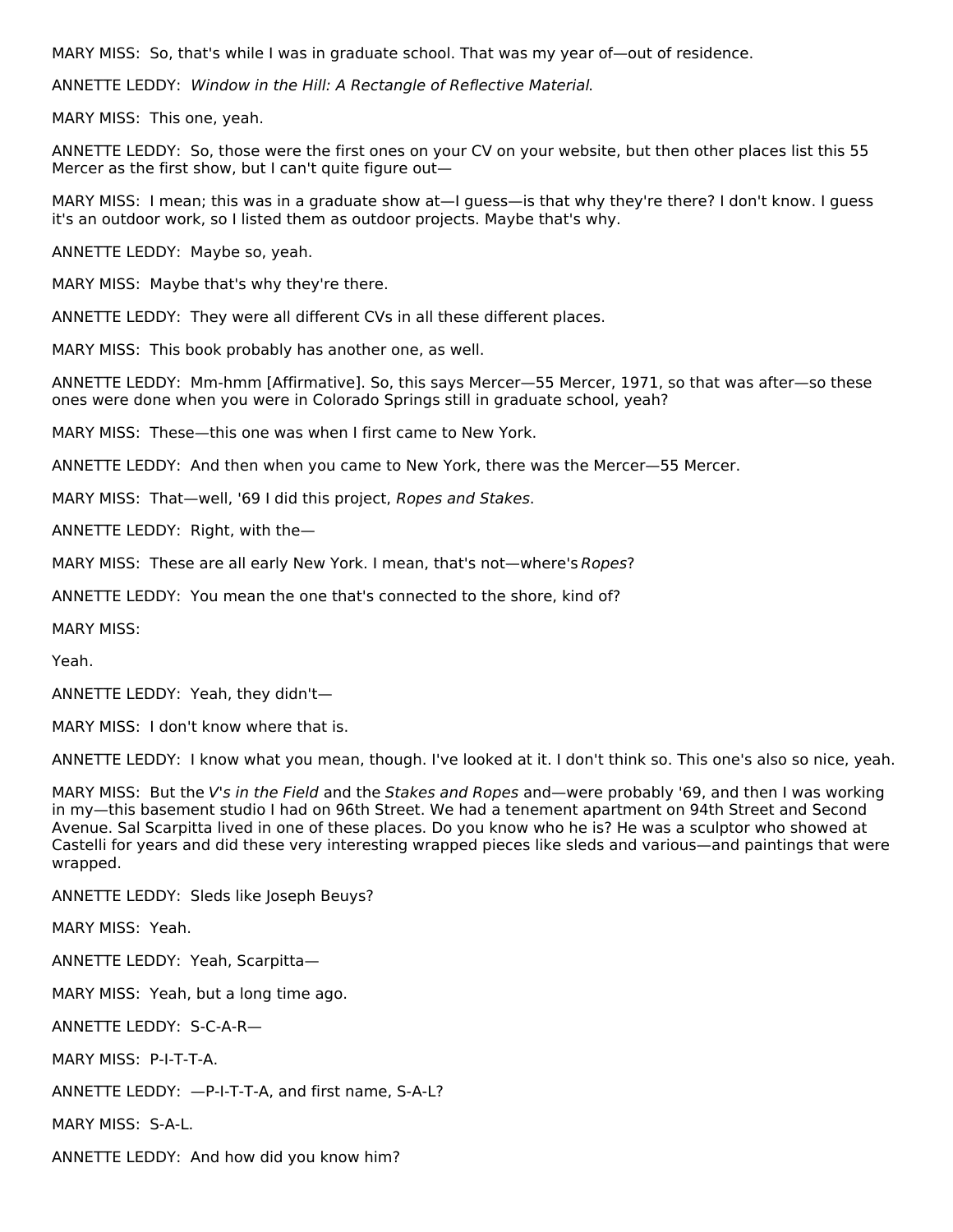MARY MISS: He came as a visiting artist to the Maryland Institute regularly. The other person who showed up there regularly as kind of an invited artist—not as often as Scarpitta. I think Scarpitta came once a week or so was—what is the painter? It was such a scene. Clyfford Still.

ANNETTE LEDDY: Oh.

MARY MISS: Because he'd show up with his wife and daughter in this kind of big limousine. They lived in Baltimore, and he was like a preacher coming. I mean, he dressed in this suit, and he like didn't really want to talk to anybody, but I really liked his paintings a lot, but I never talked to him, or if I tried, I didn't get any [laughs] response, but Sal was just kind of this wild man who was—

ANNETTE LEDDY: So, then we really are already to New York right?

MARY MISS: Mm-hmm [Affirmative].

ANNETTE LEDDY: Where we're kind of—do you feel like we've covered the first 20—what, 23 years of your life?

MARY MISS: I think so.

ANNETTE LEDDY: Your education, upbringing, done. So, then you moved to New York with your husband—at that point you were married?

MARY MISS: Mm-hmm [Affirmative].

ANNETTE LEDDY: And—

MARY MISS: We're living in this railroad flat. It does have its own bathroom—a bathtub instead of being in the kitchen like other friends had, and we had a studio on 96th Street, and I have a pit bull, and there are drug addicts in the building and on the streets, and I always let the dog out the door first to kind of scare the guys out so I—can go downstairs, and then I'm with my pit bull going up to 96th Street. It's a rough neighborhood, and I we go to the Metropolitan Museum, where somebody we know in Colorado Springs knows someone in the conservation department to see if we could get jobs doing something, and here we have our master's degrees from Maryland Institute—both of us. We come in, and they hire my husband—hire Bruce as a fulltime conservator for a reasonable salary, and I get hired in the—to be a file clerk in the photo studio for like \$1.10 an hour.

[END OF SD01, TRACK02.]

MARY MISS: Or something like that. So right away, I'm like, "Hey wait a second," you know, "why?" But it was lucky, because mine was more part-time, and I really had time to be in the studio.

ANNETTE LEDDY: Speaking of photo, who took these photographs of these early works?

MARY MISS: I did.

ANNETTE LEDDY: You took them. So these are really good. I mean, were you trained as a photographer, or just -

MARY MISS: No, I've always photographed my own work.

ANNETTE LEDDY: Your own stuff. Mm-hmm [Affirmative].

MARY MISS: I just had to learn whatever.

ANNETTE LEDDY: Mm-hmm [Affirmative]. I see.

MARY MISS: The next thing was, that you have to do.

ANNETTE LEDDY: Mm-hmm [Affirmative].

MARY MISS: Anyway, so my job in the photo studio was really interesting, because I would get the numbers on negatives, and go and have to check and make sure the negative was—

ANNETTE LEDDY: Mm-hmm [Affirmative].

MARY MISS: You know, the right—

ANNETTE LEDDY: It's like an archivist's job, yeah.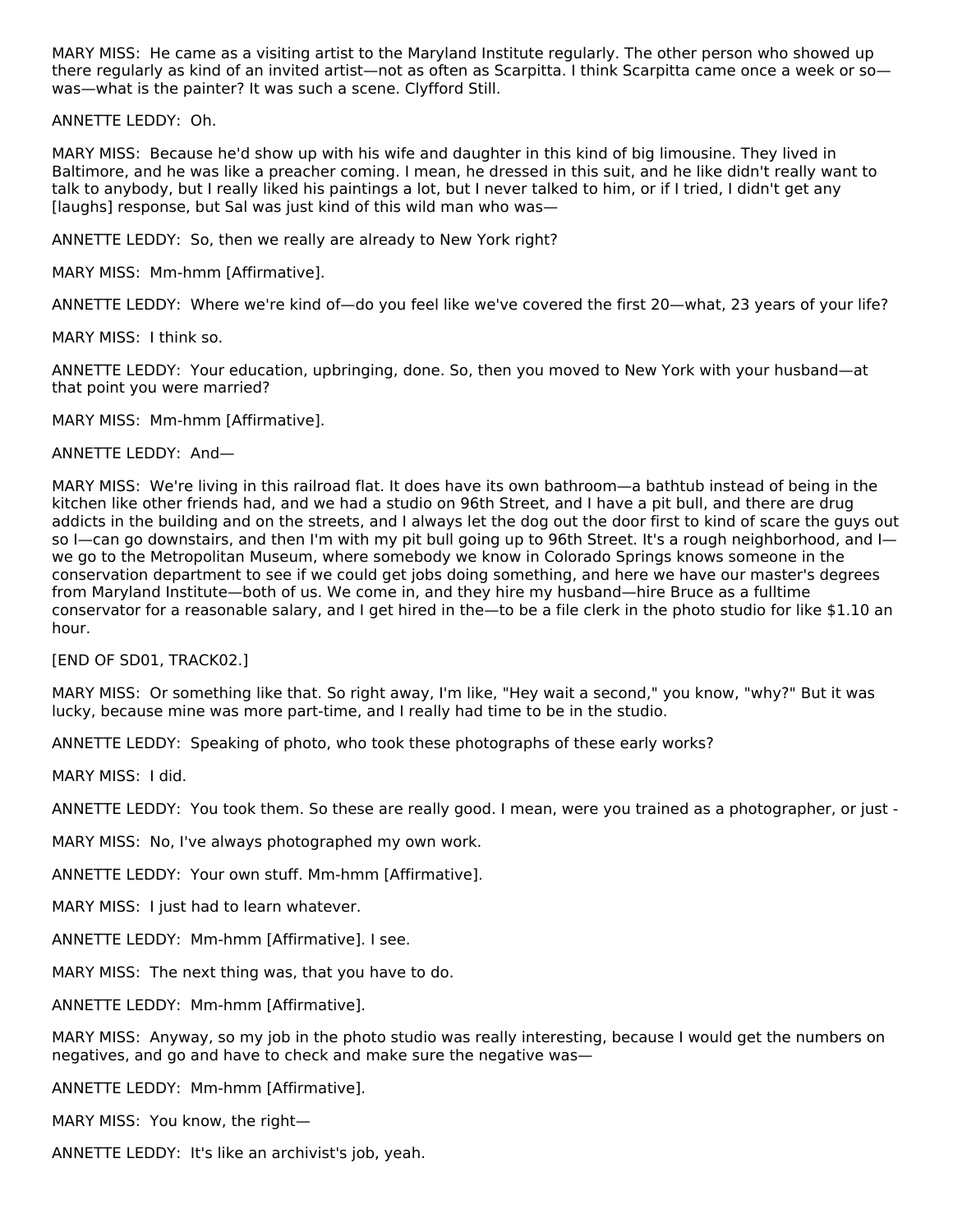MARY MISS: But it was fabulous, because I got to go into the textile department and open drawers, and go through things, like the musical instruments or—

ANNETTE LEDDY: Mm-hmm [Affirmative].

MARY MISS: It was just—it was really wonderful to get to explore the museum like that. I had to do a lot of really boring stuff in between, but—

ANNETTE LEDDY: Yeah.

MARY MISS: I did get—that was the treat.

ANNETTE LEDDY: Mm-hmm [Affirmative].

MARY MISS: So I really loved that part. And then we had this basement studio on 96th street, and—very rough space, and I would go down there and work and read.

ANNETTE LEDDY: What would you read?

MARY MISS: [Laughs.] I was reading The Brothers Karamazov.

ANNETTE LEDDY: [Laughs.]

MARY MISS: As I can remember in this basement. It's not a cheerful place [laughs]. I mean I'd read, and—

ANNETTE LEDDY: So did that inspire this piece, or?

MARY MISS: [Laughs.] I don't know. I was reading the Russians at that time. I remember that.

ANNETTE LEDDY: Uh-huh [Affirmative].

MARY MISS: Anyway, I would put these pieces up and take them down.

ANNETTE LEDDY: Mm-hmm [Affirmative]. And did you have a gallery?

MARY MISS: I didn't have a gallery at this point.

ANNETTE LEDDY: Mm-hmm [Affirmative].

MARY MISS: So this is—we moved here in maybe the Fall of '68, I'm thinking, and I did the project on Wards Island. I was using this rope, you know.

ANNETTE LEDDY: Mm-hmm [Affirmative].

MARY MISS: And I used that for the Wards Island piece.

ANNETTE LEDDY: Mm-hmm [Affirmative]. And was that commissioned?

MARY MISS: No, it was Charlotte Moorman. Remember who that is?

ANNETTE LEDDY: Mm-hmm [Affirmative]. Yeah, yeah.

MARY MISS: I was organizing a—this was the thirteenth annual Wards Island art festival, and she'd get friends of hers to put things around. And in the meantime, I'd gone to—somebody at work had given me the name of a doctor whose wife turned out to be an artist, and he said, "Oh you have to meet my wife." And she had been studio-mates with Eva Hesse. And so this is '69, and her name was Evelyn Honig. Actually, E-T-H-Y—E-T-H-Y-L-Y-N, something. No, E-T-E-N—E-T-E-H-L-Y-N, yeah. Ethelyn. H-O-N-I-G. And just one second.

So I said, "Oh I'd love to meet her." But she was already sick, so I never got to meet her.

ANNETTE LEDDY: But what was your circle, when you first came to New York?

MARY MISS: I had no circle.

ANNETTE LEDDY: You had no circle? It was just these few people that you knew from graduate school.

MARY MISS: I knew Sal Scarpitta. I met Ethelyn Honig, and—

ANNETTE LEDDY: And you had your husband, and you worked at the Met.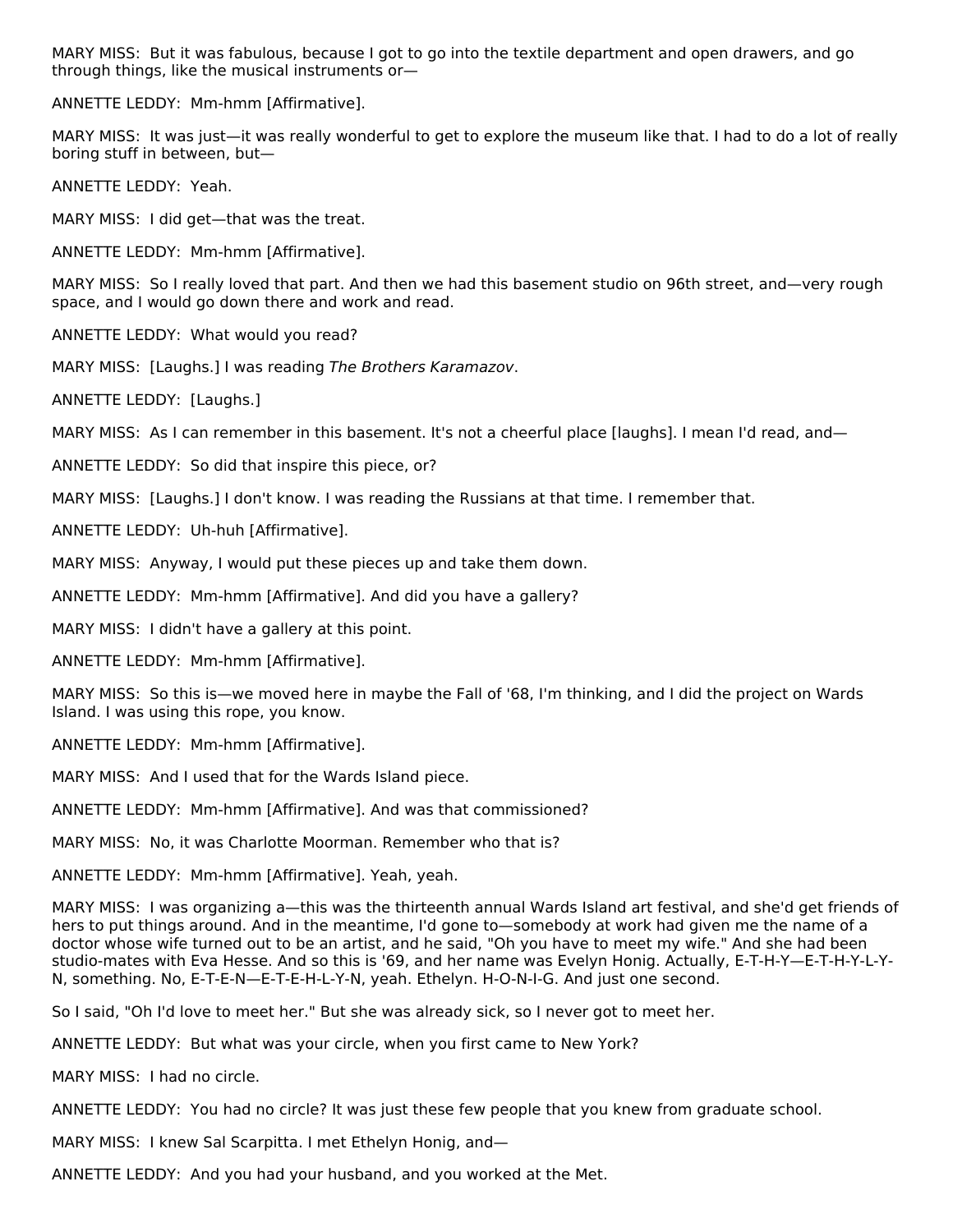MARY MISS: And he worked full-time at the Met, so I was really kind of very isolated. But Ethelyn is the one who connected me with 55 Mercer.

ANNETTE LEDDY: Mm-hmm [Affirmative].

MARY MISS: I think it was just starting at that time, probably.

ANNETTE LEDDY: Mm-hmm [Affirmative].

MARY MISS: But that wasn't until maybe 1970 or something. But somehow—don't ask me how I found out about this Wards Island Festival. I don't know if it was through Ethelyn or—but also there were the anti-war demonstrations that were happening, the Art Workers' Coalition.

ANNETTE LEDDY: Mm-hmm [Affirmative].

MARY MISS: So I started going—so it might have been at a place like that, that I heard about that, and said I wanted to do something.

ANNETTE LEDDY: Mm-hmm [Affirmative].

MARY MISS: That's more likely. I just started—

ANNETTE LEDDY: It's funny, because I don't think of Charlotte Moorman as being a political activist.

MARY MISS: No, but I might have—

ANNETTE LEDDY: Met her somehow that way? Yeah.

MARY MISS: Yeah. Mm-hmm [Affirmative]. I don't remember even meeting her. All I know is she organized the whole—

ANNETTE LEDDY: And did you know other Fluxus people? No.

MARY MISS: No. I didn't know her. So however it was, I ended up doing that project. I started going to some of these demonstrations, but I didn't really meet people. I mean, I didn't know people at that time. But somebody told me that you had to invite dealers to your studio. So, I remember going into the first person I ever went to see. I liked the work in his gallery. It was Klaus Kertess at Bykert Gallery. And I got off the elevator, and this woman was saying "you have to come to dinner next week," and he said, "Thanks." She was just leaving, and he said, "Thanks, I'm busy, but"—and she said, "Well how about the following week?" And she stood there and kept saying, until he finally, you know, after like five or six times—I don't know, I mean it was embarrassing to me. And it was Jeanne-Claude, Christo.

ANNETTE LEDDY: Really? [Laughs.]

MARY MISS: And so I should have learned early that this is how you get [laughs]—

ANNETTE LEDDY: [Laughs.]

MARY MISS: It was really like a remarkable first experience [laughs].

ANNETTE LEDDY: [Laughs.]

MARY MISS: Anyway, so there was a guy, there was a gallery. Le Giudici Gallery, at the time.

ANNETTE LEDDY: Mm-hmm [Affirmative].

MARY MISS: Maybe that was a little bit later. But I invited—I think Klaus Kertess came over. Anyway, somebody —maybe he didn't. I don't think he ever came over. But they told me—how did this happen? When was the first Whitney Annual that I was in? 1970? Whitney Annual. So somebody told me about—that they were looking for women to be in the Whitney Annual.

ANNETTE LEDDY: Yeah, it was 1970.

MARY MISS: And so this is probably '69 that I'm hearing this.

ANNETTE LEDDY: Mm-hmm [Affirmative].

MARY MISS: And so somebody—I don't know if it was Marsha Tucker. Somebody came to my studio. I ended up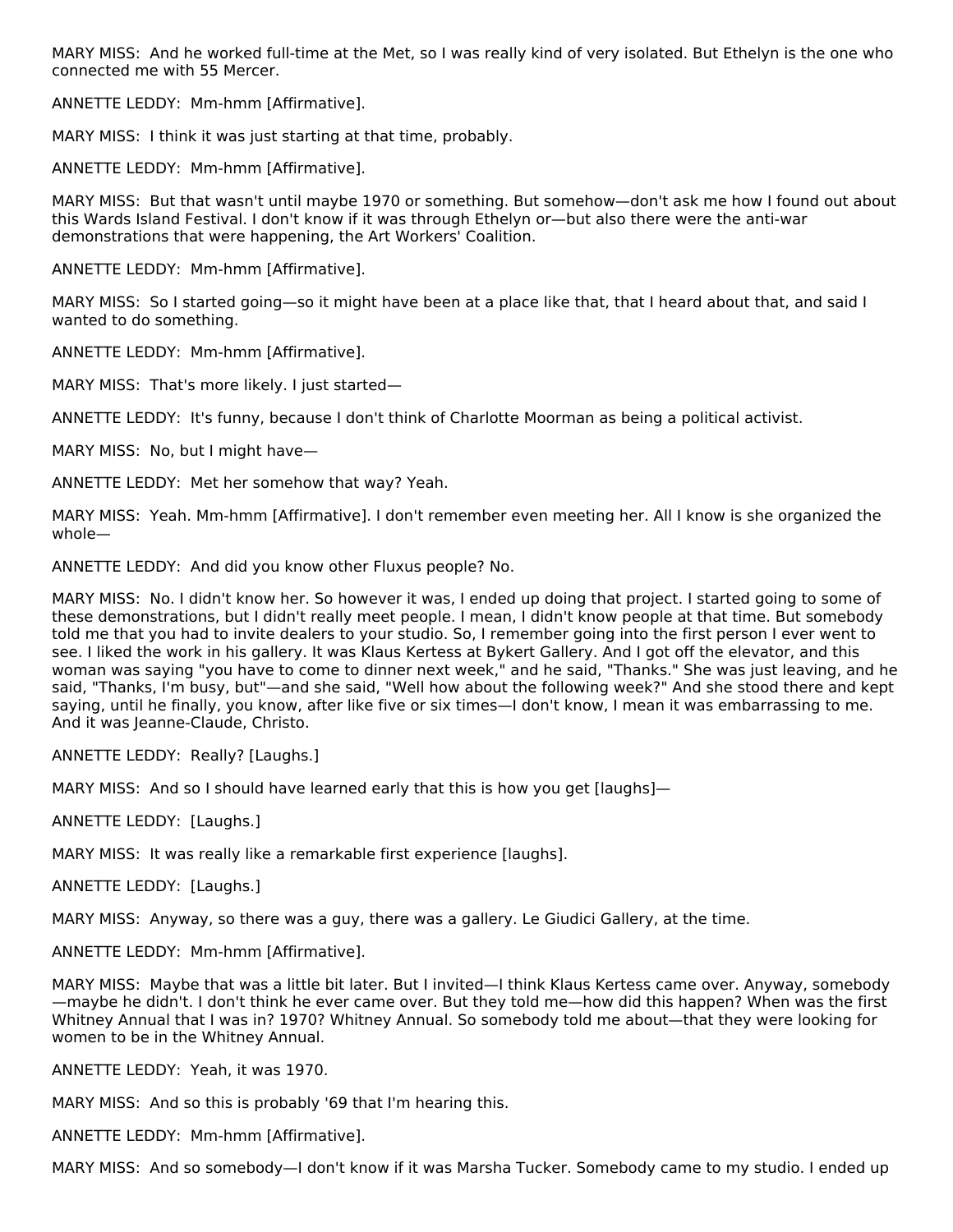showing this piece in the Annual.

ANNETTE LEDDY: And so you knew Marsha Tucker.

MARY MISS: I didn't know her well, but you know, our paths crossed.

ANNETTE LEDDY: Crossed, yeah.

MARY MISS: And you know, so there was all this demonstration that was going on around not only the anti-war stuff, but it was in '69 that also I moved down to Jay Street, down here.

ANNETTE LEDDY: Mm-hmm [Affirmative].

MARY MISS: And there—it was an old herring plant, and actually I think Bruce was working to earn money. At this time, he had probably—I guess he might have still been at the Met. And so I kind of re-did the place. Part of the kind of pioneer-ish part of the background is that you just figure out how to do it.

ANNETTE LEDDY: Mm-hmm [Affirmative].

MARY MISS: So I figured out, you know, how to do that loft. But it always smelled bad.

ANNETTE LEDDY: Mm-hmm [Affirmative].

MARY MISS: And so when this building became available—it was a nut company.

ANNETTE LEDDY: The whole building?

MARY MISS: The whole building was empty, and the landlord, Bazzini, Mr. Bazzini, asked us if we knew anybody who wanted to move into these—into this building, because these buildings were just sitting empty all around down here.

ANNETTE LEDDY: So you moved in here like 1970?

MARY MISS: 1970.

ANNETTE LEDDY: Unbelievable, and you've been here ever since. But just this floor? Or all floors?

MARY MISS: Just this floor.

ANNETTE LEDDY: Okay.

MARY MISS: And I fixed this one up too, although it's gone through several renovations [laughs] since then.. But once I moved downtown, whether it was over on Jay Street or here, is when I started to meet other women artists. And partly it was through the Art Workers' Coalition stuff that was happening, even though I was just like a person standing there, who didn't know anybody. Like Poppy Johnson was this kind of real rabble-rouser, and you know, firebrand. But I didn't know these people. And once I was in the Whitney Annual, I met Brenda Miller, and Jackie Winsor, and people that—I kept meeting more and more women artists.

ANNETTE LEDDY: And Michelle.

MARY MISS: Michelle Stewart a little bit later. And you know—

ANNETTE LEDDY: And did you—when you talk about, say, Jackie Winsor—so you know, now of course people think of this almost as a group, like you and Jackie and Michelle. Did you think of yourselves that way then? No, it was just—

MARY MISS: No, we were just kind of—it was really nice to meet some other people who were artists.

ANNETTE LEDDY: Mm-hmm [Affirmative].

MARY MISS: Because you know, Ethelyn had introduced me to a couple of people, like Tom Doyle. And he was, again, this wasn't anybody I could talk to or hang out with. Max's Kansas City was the bar that people went to, but you know, it wasn't—

ANNETTE LEDDY: You didn't go there.

MARY MISS: I did a little bit later on, but—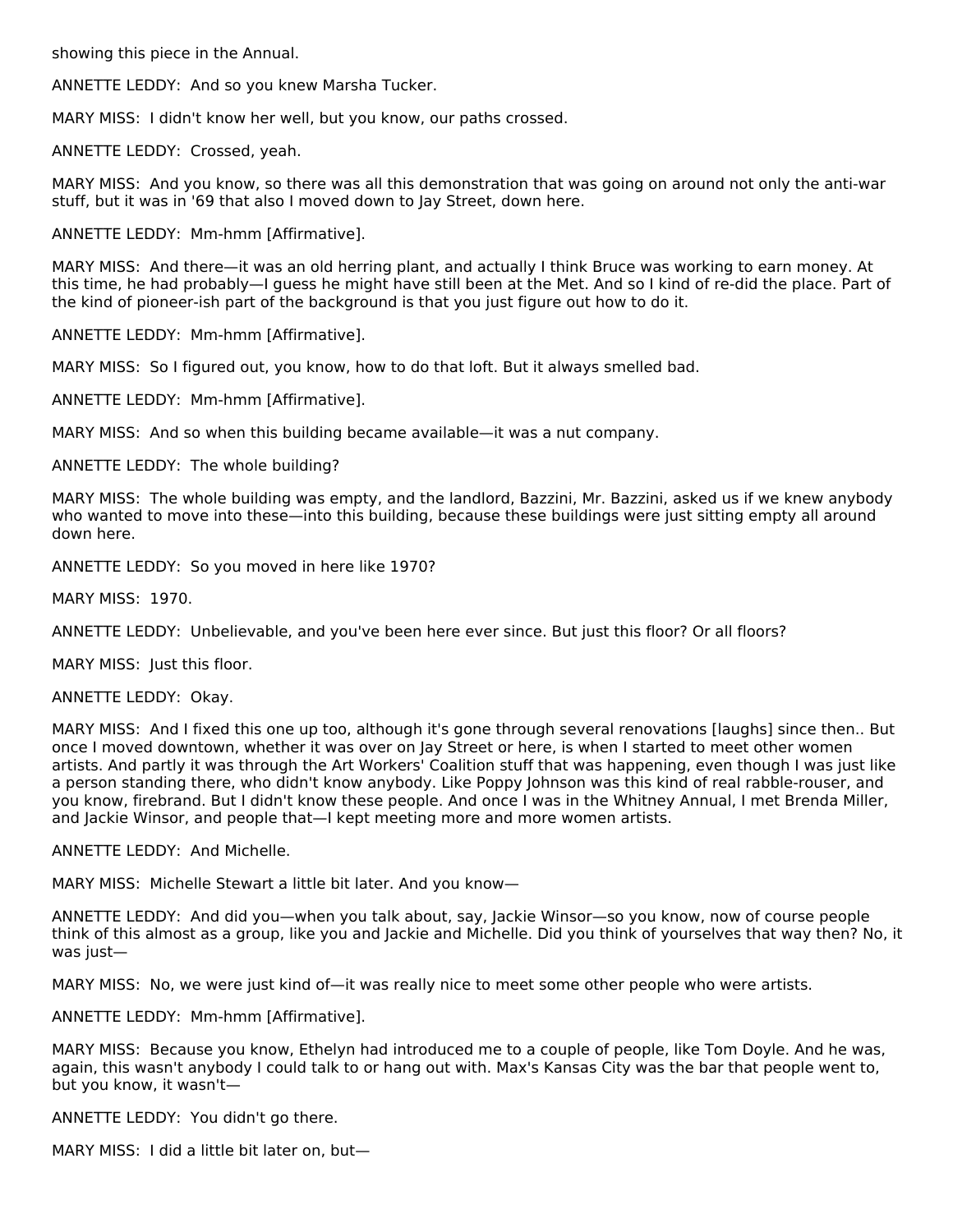ANNETTE LEDDY: You didn't feel like you were part of an art scene, the way people—

MARY MISS: I didn't.

ANNETTE LEDDY: You know, like we have these letters that people write when they first come to New York. And they're describing things, like, "Well I just came to town and then today I was playing pool with Jim Dine, and I went to a bar and I saw Rauschenberg, and I"—you know, they describe it as like this endless series of encounters with these people.

MARY MISS: Well you know, it's for some people, probably is. I was really close friends with Hedda Sterne. The, you know, one woman in the photograph. And when Hedda came, she—I can't, I forget how it was that she was introduced to Peggy Guggenheim. But she went immediately into this milieu that—she met everybody.

ANNETTE LEDDY: Mm-hmm [Affirmative].

MARY MISS: And she met Saul Steinberg, who she got together with right away.

ANNETTE LEDDY: Right, right.

MARY MISS: And Saul knew everybody.

ANNETTE LEDDY: I think there are people like that. They just fall into the group.

MARY MISS: And so she fell into this, and the rest of her life was—especially with Saul, was—whether it's Picasso, there was nobody whose name I would bring up that Hedda hadn't encountered, you know?

ANNETTE LEDDY: [Laughs.]

MARY MISS: Corbusier.

ANNETTE LEDDY: [Laughs.] Duchamp. Yeah [laughs].

MARY MISS: You know, really.

ANNETTE LEDDY: Yeah, yeah.

MARY MISS: It was just kind of—but that was not my experience [laughs]. And you know, as a young woman, I mean there's no—

ANNETTE LEDDY: Well you were also a married young woman, which is—

MARY MISS: A married young woman, and also my husband—it was not a good thing that he got that job, which was such a full-time job. You know, I was perfectly willing to be the co-earner, but I couldn't get work, you know, in the way that he could. And so you know, I think that he was a very, a really brilliant guy. Very—I think back although he didn't have the maybe most obvious signs of this, but I think maybe he had Asperger's, or some there was something about him that was totally insulated, and that was unwilling to go out. He could be very affable to talk to, but he was really withdrawn, and very cynical about the art world.

ANNETTE LEDDY: Mm-hmm [Affirmative].

MARY MISS: And so he never really entered that. And so here I am, kind of on my own, trying to find routes in.

ANNETTE LEDDY: Mm-hmm [Affirmative].

MARY MISS: And I'm married, but I'm married to this person that doesn't want to go anyplace or talk to anybody.

ANNETTE LEDDY: Mm-hmm [Affirmative].

MARY MISS: So as I started to meet other young women, it was really, "Oh, here're people I can talk to."

ANNETTE LEDDY: Mm-hmm [Affirmative]. I see, so you were kind of isolated at first.

MARY MISS: I was very isolated.

ANNETTE LEDDY: Yeah, that's—reading The Brothers Karamazov. All those hours in your basement.

MARY MISS: Yeah, yeah. So a lot of time reading, just all kinds—even when I was living on J street. By that time,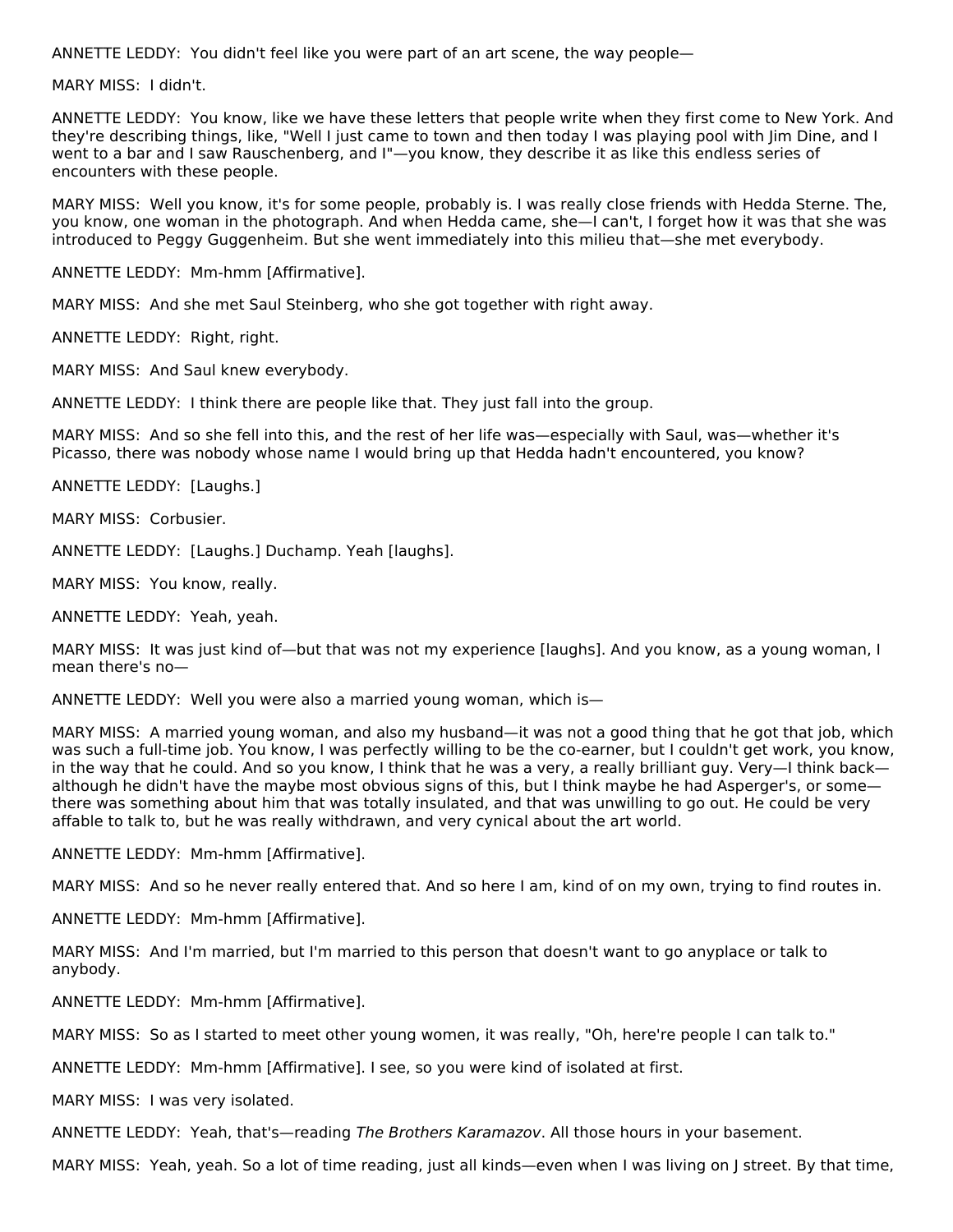or at least mid-way through that time, he started working at Pratt Institute, where he got a job teaching welding, I think.

ANNETTE LEDDY: Mm-hmm [Affirmative]. So he left the Met, and was a teacher at Pratt.

MARY MISS: Yeah. Mm-hmm [Affirmative].

ANNETTE LEDDY: I see.

MARY MISS: And then continued to teach there for many years. I can remember going to a gathering in Chinatown. It may have been Tina Girouard's house.

ANNETTE LEDDY: Mm-hmm [Affirmative].

MARY MISS: It's when I first—no, somebody else introduced me to Jackie Winsor, because Bruce and I were going to take a trip to Newfoundland.

ANNETTE LEDDY: Mm-hmm [Affirmative].

MARY MISS: And Jackie's from Newfoundland, and so I met her, and I think she told me then, about this gathering at Tina's, and that there were a whole bunch of women there. It was all women. And Nancy Holt was there, Mary Heilmann, Brenda Miller. Lots of people. And it was kind of, too, you know—oh I know Judy Chicago was in town. I think it was because Judy—somebody knew Judy, and wanted to have a gathering for her.

ANNETTE LEDDY: So was it like a women's group at that point?

MARY MISS: Uh-uh [negative]. It was just a gathering to meet Judy, and—I think that's what it was. And somehow Lucy, about this time, I think her show—it was 1971 maybe.

ANNETTE LEDDY: The Aldrich Museum, that one?

MARY MISS: Yeah.

ANNETTE LEDDY: Yeah. Yeah, that's a really key—

MARY MISS: Important.

ANNETTE LEDDY: Yeah, for lots of people. And that was where you—1971, [the title of the show was]26 Contemporary Women Artists. And so all those artists who were in there were people who you knew in this circle, then. Or many of them.

MARY MISS: I was just meeting them. Like, I really got to know Brenda better. I didn't really get to know Alice, but she was in it. There were a lot of people I'd never met.

ANNETTE LEDDY: Alice Aycock.

MARY MISS: Mm-hmm [Affirmative].

ANNETTE LEDDY: Mm-hmm [Affirmative].

MARY MISS: And other people remember so much better than I do.

ANNETTE LEDDY: And what about Joyce? Was Joyce part of that? Joyce Kozloff.

MARY MISS: I don't remember if I met Joyce there. But we started—have you ever talked to Jackie Ferrara?

ANNETTE LEDDY: Yes.

MARY MISS: She, doesn't she have a pretty good memory of these things?

ANNETTE LEDDY: She has a great memory. She has an incredible sense of—she has given us her archive, you know. She's the most organized—

MARY MISS: Organized person in the world [laughs].

ANNETTE LEDDY: She has a compartment in one of her drawers that she built specifically for her report cards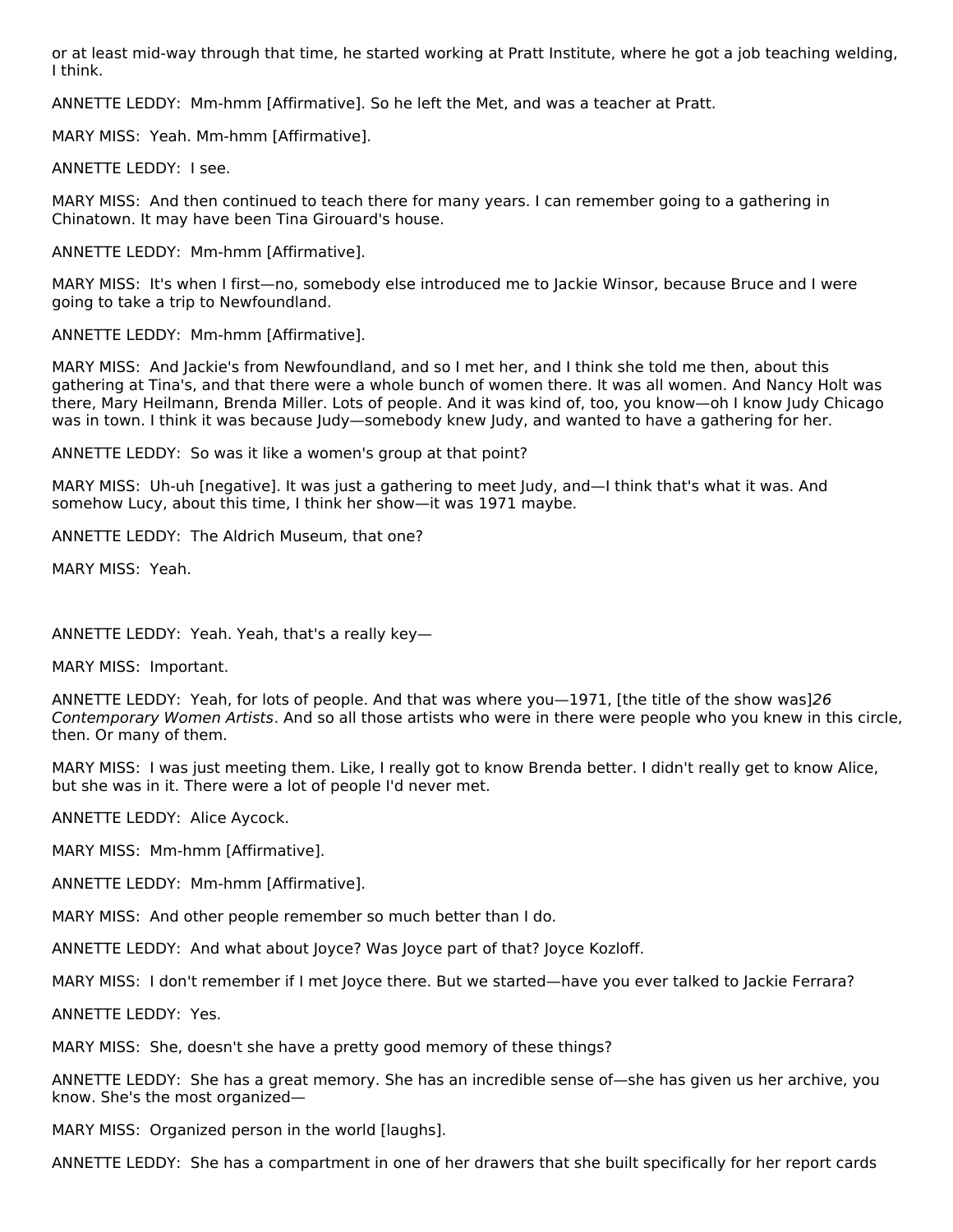from elementary school.

MARY MISS: [Laughs.] Why am I not surprised?

ANNETTE LEDDY: It's so great [laughs].

MARY MISS: [Laughs.] So Jackie—and she'll tell you who else, but Michelle probably. Jackie, Michelle, somebody else and I did this slide registry. We started having some meetings. Now what was that group called? But I know Lucy was part of it, and I might have met Joyce during that time. And we—what did I do? There was a show. Somebody's talking to me about possibly doing a project about archiving my work [laughs]. I am not Jackie Ferrara [laughs]. I do not have perfect records. I can't remember what this—but there were a group of women artists who were meeting regularly, and I know that's when I met Jackie and Michelle.

ANNETTE LEDDY: Mm-hmm [Affirmative]. So that's when—and what year would that be? At that point where you start—

MARY MISS: I think it's in the, you know, '71, something.

ANNETTE LEDDY: Around the time of those shows.

MARY MISS: Yeah.

ANNETTE LEDDY: So by that time, you're really part of a circle. You're part of a—

MARY MISS: Yes.

ANNETTE LEDDY: You found a circle. And then it's still your circle.

MARY MISS: Yeah, yeah. And so, you know, Jackie's building—Jackie Ferrara, on Prince street where the old Dean and DeLuca started out, we did an exhibition of women artists. And I was looking here, and I don't see it, so I think it's not listed.

ANNETTE LEDDY: So that's still the building where Mary Beth is, and Joan Jonas? Is that [inaudible]?

MARY MISS: No. This is Jackie Ferrara.

ANNETTE LEDDY: Oh, Jackie Ferrara.

MARY MISS: Out on Prince street.

ANNETTE LEDDY: Oh that one. Yeah, yeah.

MARY MISS: On Prince Street.

ANNETTE LEDDY: Yeah.

MARY MISS: We did a show. Louise Bourgeois had this big phallus hanging in the window.

ANNETTE LEDDY: And she was part of this group too? No, she's older, right?

MARY MISS: No. I don't know how we organized this exhibition, but I think it was '71, and I remember Elizabeth Murray was in it.

ANNETTE LEDDY: Mm-hmm [Affirmative].

MARY MISS: I can't remember who else.

ANNETTE LEDDY: So in the space where Jackie Ferrara still lives. The one with the tin ceilings and everything, yeah.

MARY MISS: Mm-hmm [Affirmative]. On her ground floor is where Dean and DeLuca had its first space.

ANNETTE LEDDY: Oh I see.

MARY MISS: But that's where we had this exhibition.

ANNETTE LEDDY: Mm-hmm [Affirmative].

MARY MISS: Anyway, we were really, really trying to find a different way of operating.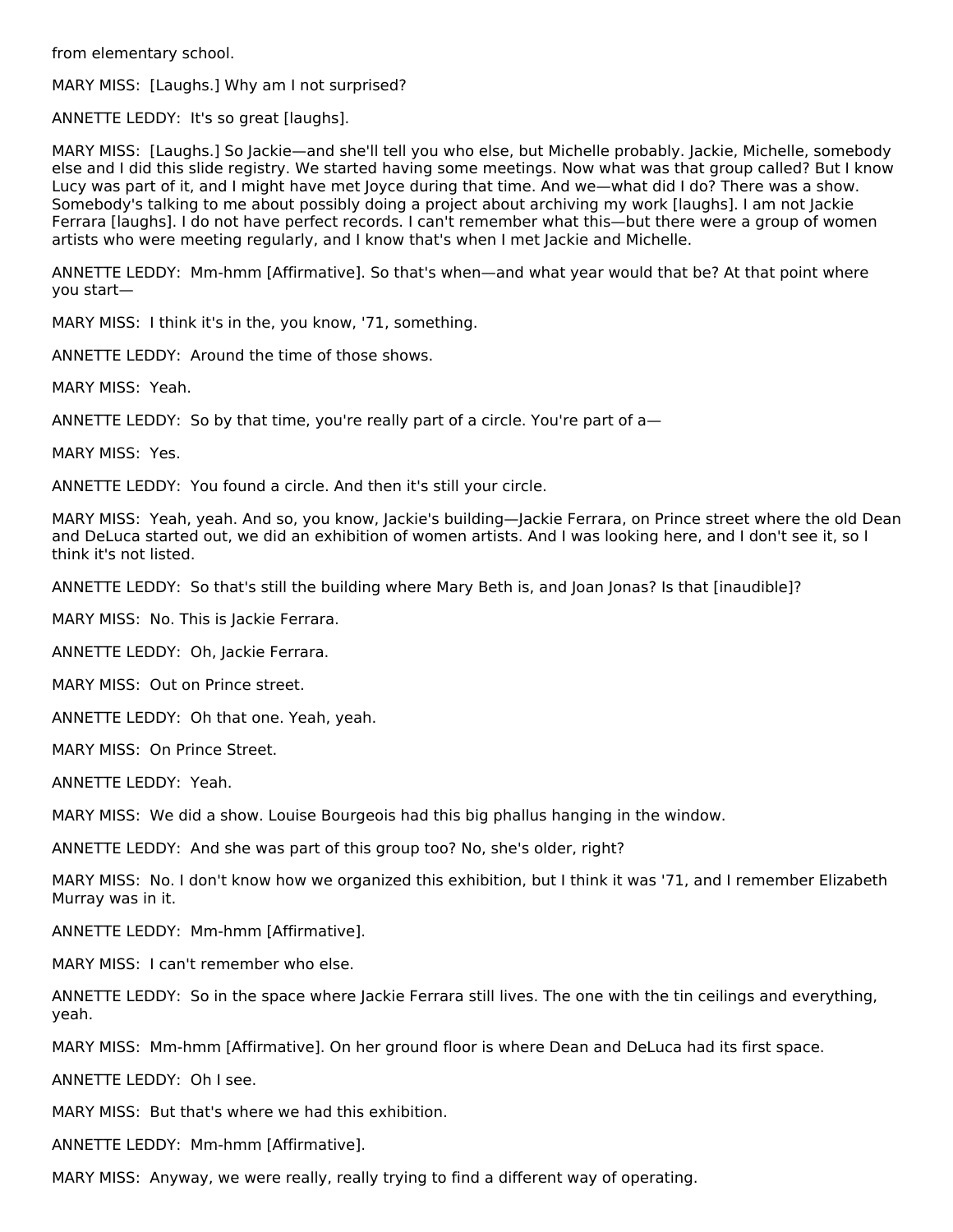ANNETTE LEDDY: You mean different from the gallery system? Like more collective?

MARY MISS: A different way—I don't know, it was—I always think of it as this time where we were taking everything apart.

ANNETTE LEDDY: Mm-hmm [Affirmative].

MARY MISS: In other words, the galleries weren't available to us.

ANNETTE LEDDY: And when you say "us," you mean to women, young women artists.

MARY MISS: Yes, to young women.

ANNETTE LEDDY: Mm-hmm [Affirmative].

MARY MISS: It was apparent that they, you know, there were so few women that were exhibiting. And you know, if you did go to Max's Kansas City, it was this, you know, guy scene, and just not interesting. And so you know, are there different ways of doing things? and collaboration, and crossing between dance, and art, and landscape, and you know.

ANNETTE LEDDY: Mm-hmm [Affirmative].

MARY MISS: Beginning to—it was like everything was being—

ANNETTE LEDDY: And speaking of that, were you influenced at all by 112 Greene street? Or did you ever go to those?

MARY MISS: That was a very kind of closed group.

ANNETTE LEDDY: Oh was it?

MARY MISS: So I knew people within it, like I knew Jackie.

ANNETTE LEDDY: And George Trakas [unintelligible].

MARY MISS: George I didn't know well. I knew George, but—

ANNETTE LEDDY: Mm-hmm [Affirmative]. You knew Jackie, and Tina Girouard, who's also a part of that.

MARY MISS: Tina was a part of that group.

ANNETTE LEDDY: Yeah.

MARY MISS: That Louisiana group. And Keith Sonnier, even though Keith was married to Jackie, he had this, you know, it was like—very exclusive group that hung out together, and you know.

ANNETTE LEDDY: I see. They act like, whenever they talk about it, like it was open to everyone, but [laughs].

MARY MISS: No. It wasn't. It wasn't.

ANNETTE LEDDY: I see.

MARY MISS: It was very—it was really this group.

ANNETTE LEDDY: Mm-hmm [Affirmative].

MARY MISS: This kind of—at least I never felt [laughs], felt welcome.

ANNETTE LEDDY: Yeah, right. Because I mean your work actually would have fit—

MARY MISS: Yeah.

ANNETTE LEDDY: —with the kind of thing they were doing.

MARY MISS: Yeah.

ANNETTE LEDDY: For sure, so it's—

MARY MISS: And Gordon Matta.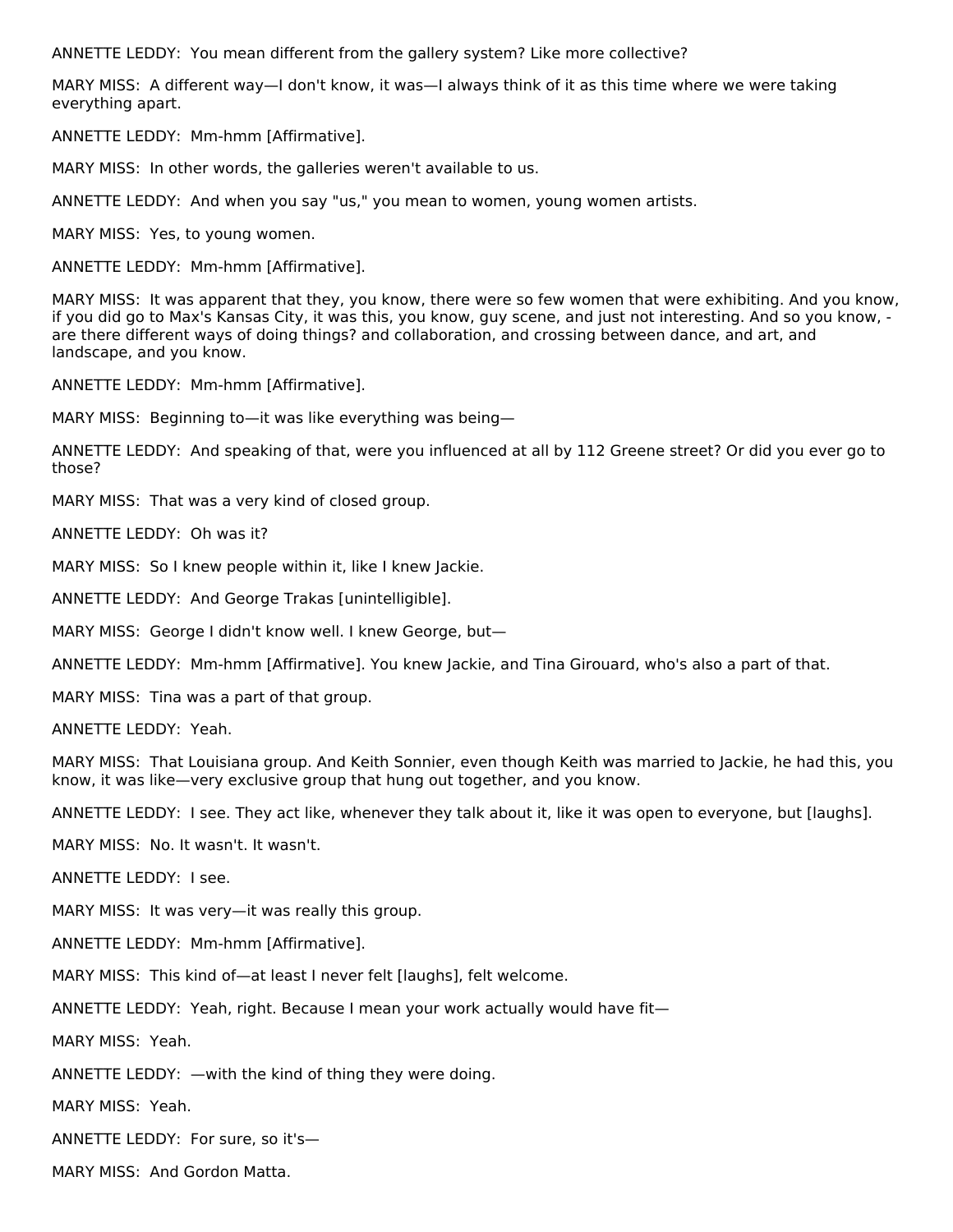ANNETTE LEDDY: Yeah.

MARY MISS: But it was pretty guy-heavy, you know?

ANNETTE LEDDY: Yeah, well there was the woman who did the—

MARY MISS: Suzy Harris [ph]?

ANNETTE LEDDY: Yeah, that's who I was thinking about. Yeah.

MARY MISS: She was definitely part of it.

ANNETTE LEDDY: Mm-hmm [Affirmative].

MARY MISS: But Suzy and Tina, I think of as being the only—

ANNETTE LEDDY: I think they were the main women, for sure.

MARY MISS: And it was a lot about music.

ANNETTE LEDDY: And Liza—

MARY MISS: It was about Dickie Landry.

ANNETTE LEDDY: Mm-hmm [Affirmative]. That's right.

MARY MISS: Tina was with Dickie. It was the music scene.

ANNETTE LEDDY: That's right. [unintelligible].

MARY MISS: There was the guy who had—who was running the whole thing. I forget this—

ANNETTE LEDDY: Landry?

MARY MISS: No.

ANNETTE LEDDY: You mean Willoughby Sharp?

MARY MISS: No, no. The guy who's play—

ANNETTE LEDDY: Jeffrey Lew?

MARY MISS: Jeffrey Lew.

ANNETTE LEDDY: Yeah. Mm-hmm [Affirmative].

MARY MISS: Yeah. So anytime I was—that there was the—you know, their coke dealer was there, and it was like a different world to me. I mean it was like—

ANNETTE LEDDY: Well they did meet—a certain number of them met a rather sad end from a lot of drugs.

MARY MISS: Yeah. Lots of drugs, and I was just very naive and young, and you know, this straight girl from the West [laughs]. I was like just trying to make some work, you know?

ANNETTE LEDDY: Yeah.

MARY MISS: So I was not grooving with this fast-paced crowd [laughs].

ANNETTE LEDDY: Well anyway, I asked you—when you talk about things being taken apart, and you talk about —you know, so sometimes it's hard to get, for me anyway, to get a sense of where the lines are between these different circles of artists, who were here all at the same time, all in downtown, you know. It's a very complex scene, actually, in retrospect.

MARY MISS: It is, it is. And it's not that we didn't know what each other were, you know, was doing. I know when I did the circles descending into the ground—whose name did I just—

ANNETTE LEDDY: Keith Sonnier?

MARY MISS: No. Who died young.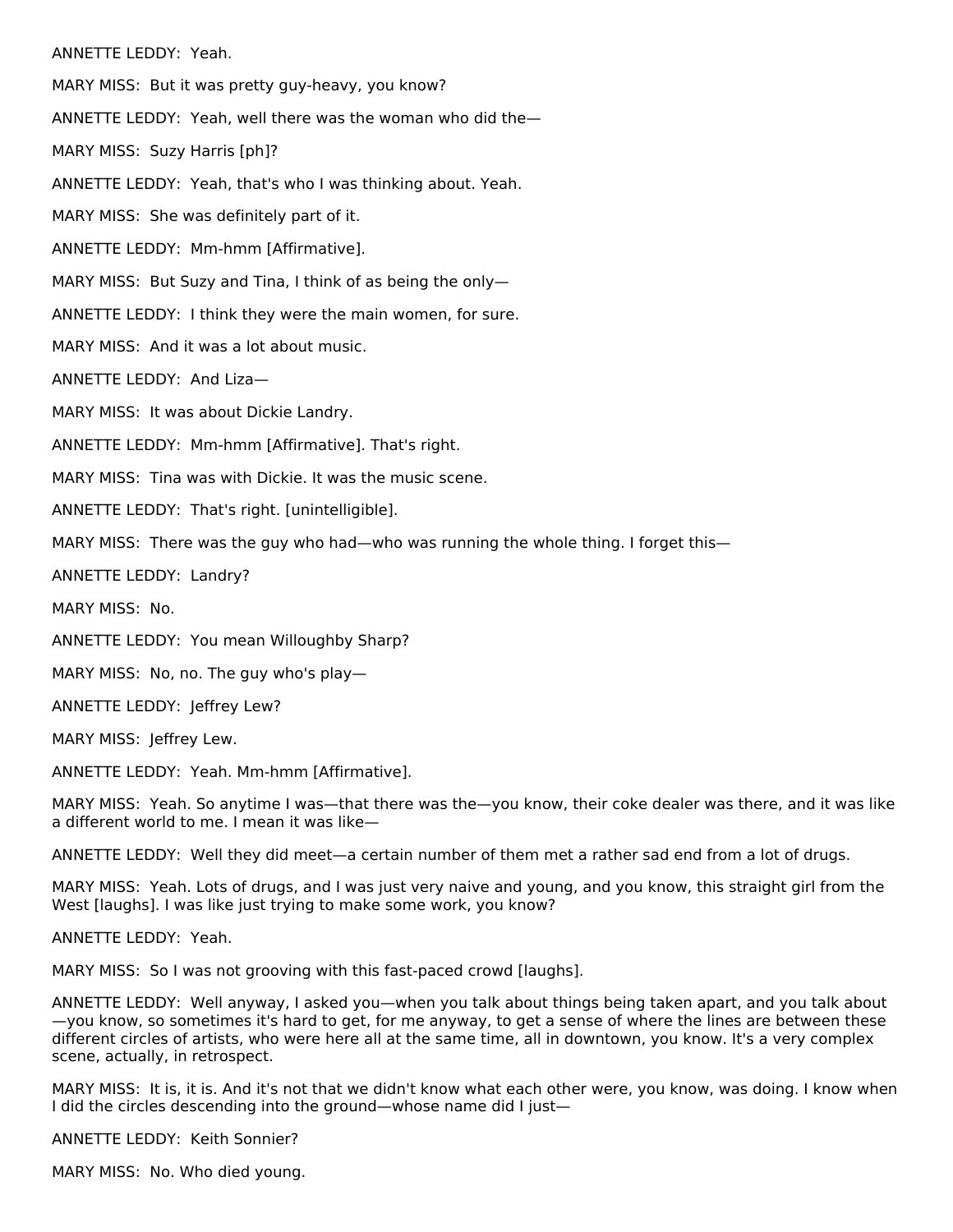ANNETTE LEDDY: Not Suzanne?

MARY MISS: No, no. The guy.

ANNETTE LEDDY: The guy who died young.

MARY MISS: And his twin died also. Gordon, Gordon.

ANNETTE LEDDY: Gordon, of course.

MARY MISS: Gordon Matta.

ANNETTE LEDDY: Yeah.

MARY MISS: When I did the circles descending in the ground, Gordon really liked that project. And then later he did the circles cut out of the building.

ANNETTE LEDDY: Mm-hmm [Affirmative].

MARY MISS: So there were conversations going on.

ANNETTE LEDDY: Yeah, I mean—

MARY MISS: I didn't know Alice that well. There were also people who had money and people who didn't, or at least they had ways of—

ANNETTE LEDDY: They had ways to fund their projects.

MARY MISS: To survive, that I couldn't quite understand. So a lot of my [laughs] situation, was just barely having, you know, resources or enough money.

ANNETTE LEDDY: Mm-hmm [Affirmative]. Did that dictate your choice of materials for the sculptures too?

MARY MISS: Yeah Mm-hmm [Affirmative]. Yeah. I used a lot of cardboard. Rope.

ANNETTE LEDDY: Right, but I mean the beauty of them is they're, you know, that they're so simple.

MARY MISS: Mm-hmm [Affirmative]. Anyways, so there were—and I started constructing things that were really —as I became more and more interested in the engagement of the individual, like that was—when I talked about, the thing about Morris, and that work being interesting to me because of the viewer, it stopped being so much an abstract thing of the viewer, but how would you walk around these things? And could you make them more complex? And would you walk through them?

ANNETTE LEDDY: Mm-hmm [Affirmative].

MARY MISS: And how would you approach? So they became architectonic.

ANNETTE LEDDY: Mm-hmm [Affirmative].

MARY MISS: And then, you know, how do they sit in the land? And then, "Oh, could it be embedded in the land?" But it wasn't, you know—it was like the Heizer-Smithson connection was not, never a strong one for me, because I was really curious about the individual's experience. Kind of immediate, not just the photograph of something. And an intimacy of engagement, you know?

ANNETTE LEDDY: Mm-hmm [Affirmative].

MARY MISS: But Gordon and Alice and I were, you know, seeing what each other were doing, or what Jackie Winsor was doing, or you know. So you're aware, even if you're not hanging out with someone, if they're doing work that's—

ANNETTE LEDDY: Mm-hmm [Affirmative]. A little similar. Yeah.

MARY MISS: That relates. "Oh that person saw that." "Oh okay, we'll I'm going to try this." Like "oh," you know?

ANNETTE LEDDY: Mm-hmm [Affirmative]. You know, I think maybe we should stop here for today.

MARY MISS: Okay.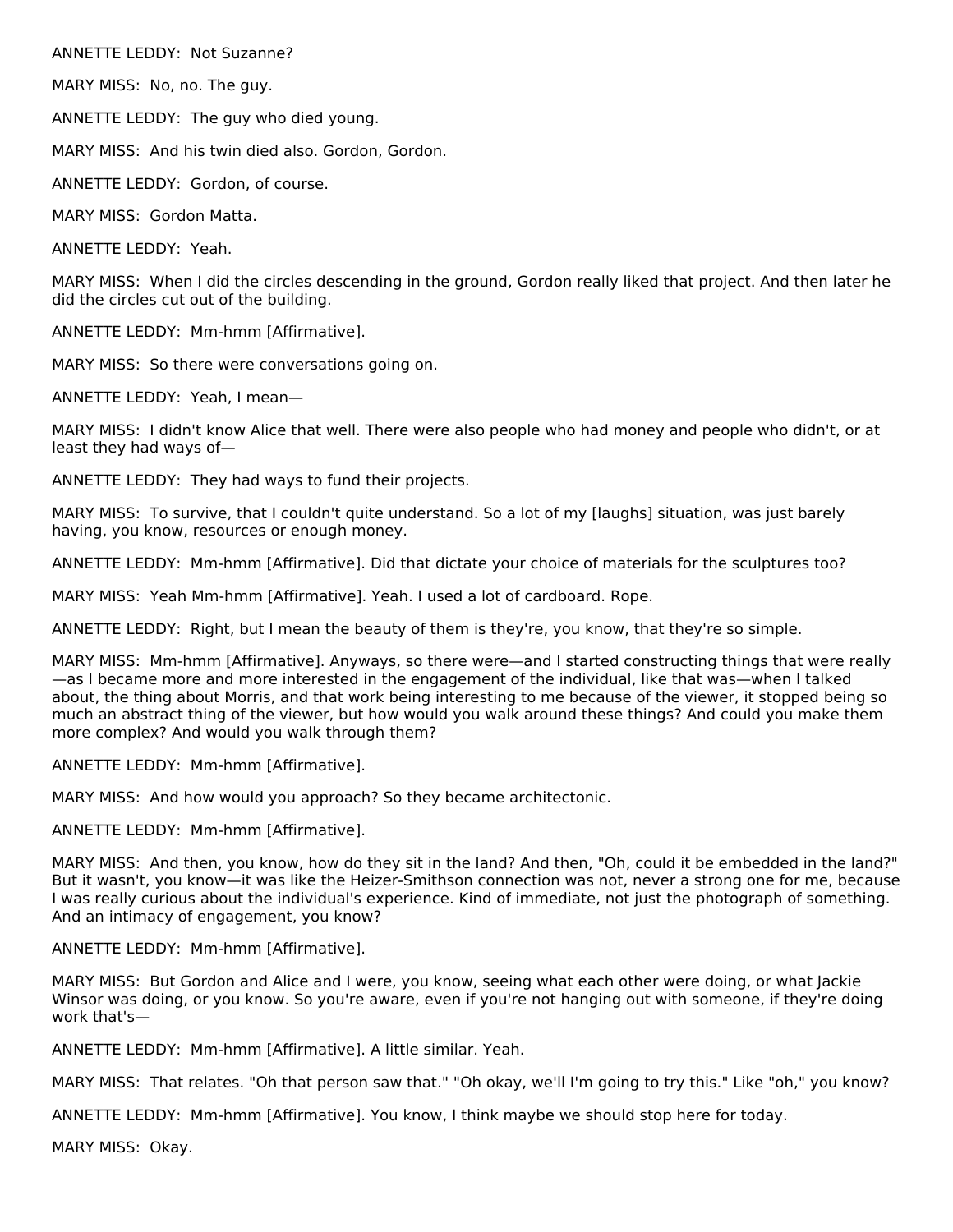[END OF SD01, TRACK03.]

ANNETTE LEDDY: Okay.

MARY MISS: So, I guess we were just beginning to—getting into the '70s.

ANNETTE LEDDY: In New York. And what—

MARY MISS: In New York.

ANNETTE LEDDY: And well, I was just thought, "Oh, I wonder if she would just describe to me the whole art scene in New York when she—in 1970.

MARY MISS: Yeah. Because I thought if you ask me questions, I'll just answer them. But it was such an interesting time. You know, just politically—I forget what year Nixon was elected, but I was ready to leave the country. I mean, you know, the late '60s, that Vietnam period. So, if California and Santa Barbara weren't politically kind of radical—they were culturally radicalizing for me. And somehow—not that I needed it. I was always—I guess, because being the odd person out, always—every school I went to, growing up, you know, you're the odd person out. So, you don't get to hang out with the cool kids or the in crowd—

ANNETTE LEDDY: Mm-hmm [Affirmative].

MARY MISS: But you know, coming to New York, and kind of the—the kind of art that was being thought about—I mean, I think I thought of the minimalists as making a break of some kind. It was an interest in—as I talked about the, you know, part of what the relation is, in that abstract sense, between the viewer and what they're looking at.

## ANNETTE LEDDY: Mm-hmm [Affirmative].

MARY MISS: But you know, it was just becoming so apparent that things had to change. And to meet all of these young women that I started to meet in the '70s, and hear these similar stories. You know, my former husband and I both went to the Met for jobs, and I end up as a file clerk, and he has a real job—when he was teaching at Colorado College for that one year, the head of the department was saying in a social gathering that he needed somebody to teach a course. And I said, "Well, I have a masters." He turned to me and he said, "What could you possibly teach?" And you know—

#### ANNETTE LEDDY: Wow—

MARY MISS: —it was—and then, you know, at undergraduate school, I really loved this kind of three-dimensional thinking that I was able to do, but the guys were taking their shirts off and pouring bronze—it was a very macho —

#### ANNETTE LEDDY: Mm-hmm [Affirmative].

MARY MISS: —kind of scene, which, you know—didn't want to take my shirt off, and you know. So, when you start to meet other people who have that kind of experience as well—you know, that can relate to the fact that it's—that you're outside the usual structure, it—although we did a lot of organizing about how to be taken seriously, for me, it wasn't how to get into the structure, but okay, let's invent something else.

#### ANNETTE LEDDY: Mm-hmm [Affirmative].

MARY MISS: So, it was a really a time of rethinking what's possible, how to operate, what do you want out of what you're doing? And it was over that period that that interest I had in that kind of intimate engagement emotional, you know, kind of—I'd call it emotional—visceral might be a better word, kind of connection I wanted people to have with things. Not just look at them, but to really have to stop and wonder, "Does that go under all the ground I've just walked across?"—in the Oberlin [College] piece for instance—

ANNETTE LEDDY: Mm-hmm [Affirmative].

MARY MISS: You know, it makes you stop and have to—

ANNETTE LEDDY: Mm-hmm [Affirmative].

MARY MISS: —move around through a space, physically. But it was over that period that I really began to articulate for myself this interest in the public realm, and I didn't think of it so much "oh, I want to be a public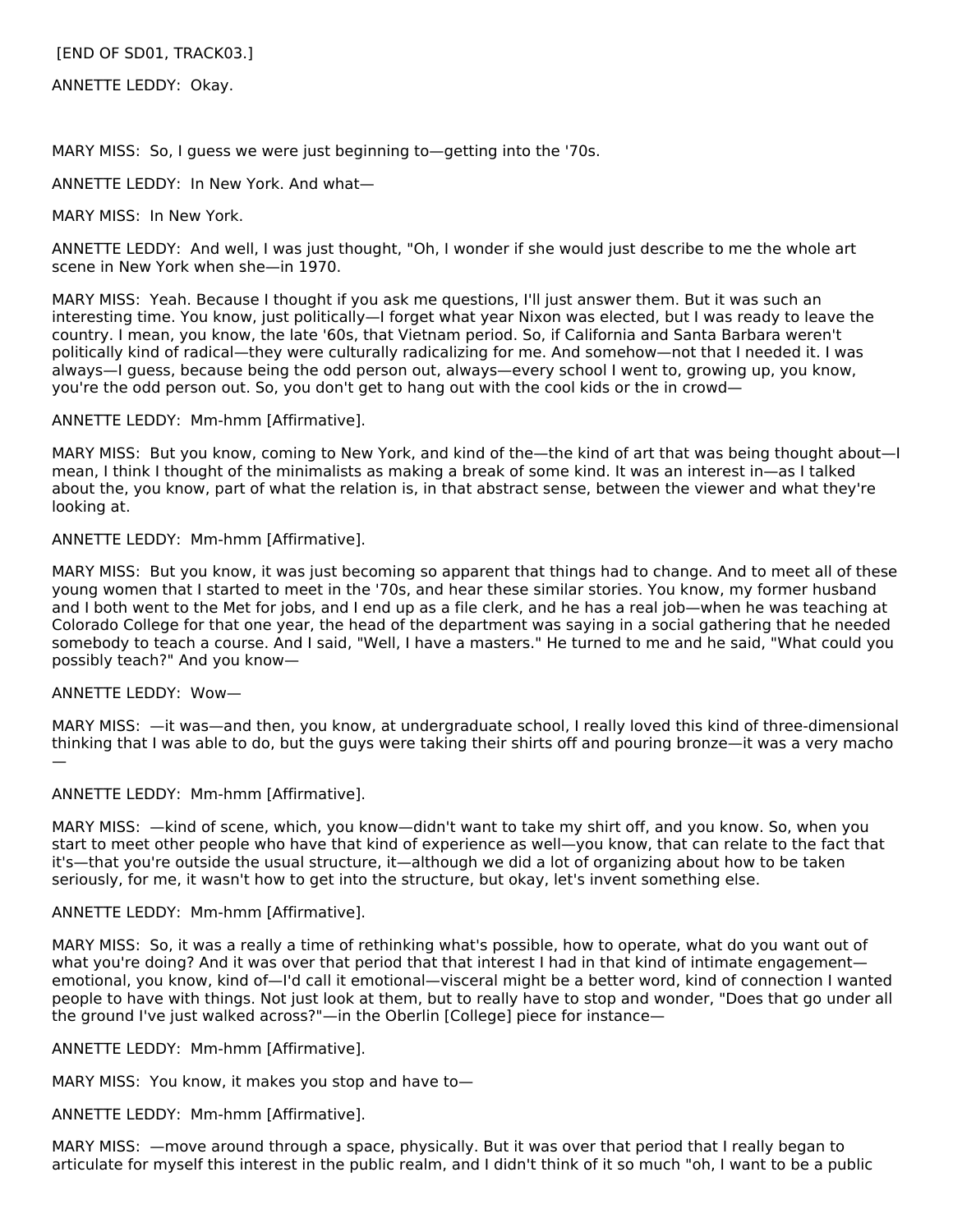artist." It was that I wasn't interested in the galleries. I didn't want to—that didn't seem compelling to me. And so, I—it's like, just trying to invent new territory for yourself, and go out and build things. And you know, I said that [I had learned to sew when I was young –MM]. And so, figuring out how to put things together was not that much different than sewing, or from this background I came from, where you just figure out how to do things, which, I guess, I think of being that early part of the 20th century, that American kind of thing—people being homesteaders, and having to figure out how to—

ANNETTE LEDDY: Mm-hmm [Affirmative].

MARY MISS: —do for themselves. That was still somehow part of my language or experience, so it was being passed on—onto me. But just these really—seeing so many people willing to disregard the given—I think the term deconstructivist should've been used in that period. I think after the '70s, through the '80s and '90s, '00s people could never figure what the '70s were about. It was like there was no longer Surrealism, or Abstract Expressionism, or Pop art, or minimalism. It was like, just that—if you look at that period, to think of the figuration that was coming out of it, or the sexuality that was being—

ANNETTE LEDDY: Mm-hmm [Affirmative].

MARY MISS: —addressed, or the, you know, just all these different ways of thinking about things.

ANNETTE LEDDY: And conceptual art, too.

MARY MISS: Conceptual art, yeah.

ANNETTE LEDDY: Did that have an impact on you?

MARY MISS: Yeah, it really—

ANNETTE LEDDY: Like who, in particular?

MARY MISS: Well, I think I was interested in Morris because he was a very, you know, he was really a conceptualist—

ANNETTE LEDDY: Mm-hmm [Affirmative]. What about Bruce Nauman?

MARY MISS: Yeah, I liked Nauman's—I always found him to be an interesting person. So, I—that conversation, particularly with the other women, but you know, definitely whether it was George Trakas or you know, things that the guys were doing at that time as well, you know, we're taking note of, but I feel so lucky to have been a young person during that period. And I think by the end of the '70s, we felt like we had taken things apart. You know, we felt like we had insisted that there were other ways of doing things that the public realm, or being the citizens within our world that—that that was a really an important role for artists.

ANNETTE LEDDY: And what was it that made you feel that you had been successful? What were the achievements?

MARY MISS: We were deluding ourselves.

[They laugh.]

Well, I guess we were successful in not fitting into a neat package.

ANNETTE LEDDY: Uh-huh [Affirmative].

MARY MISS: And it just seemed there was this very—by the end of the '70s, this apparent path forward—I wrote an article called "Sculpture in the Expanded Field," which is at the end—

ANNETTE LEDDY: Yeah, I read that—

MARY MISS: —of that book.

ANNETTE LEDDY: Yes, at the end of that book.

MARY MISS: And that was written, in its first drafts, in the late '70s.

ANNETTE LEDDY: Mm-hmm [Affirmative].

MARY MISS: And—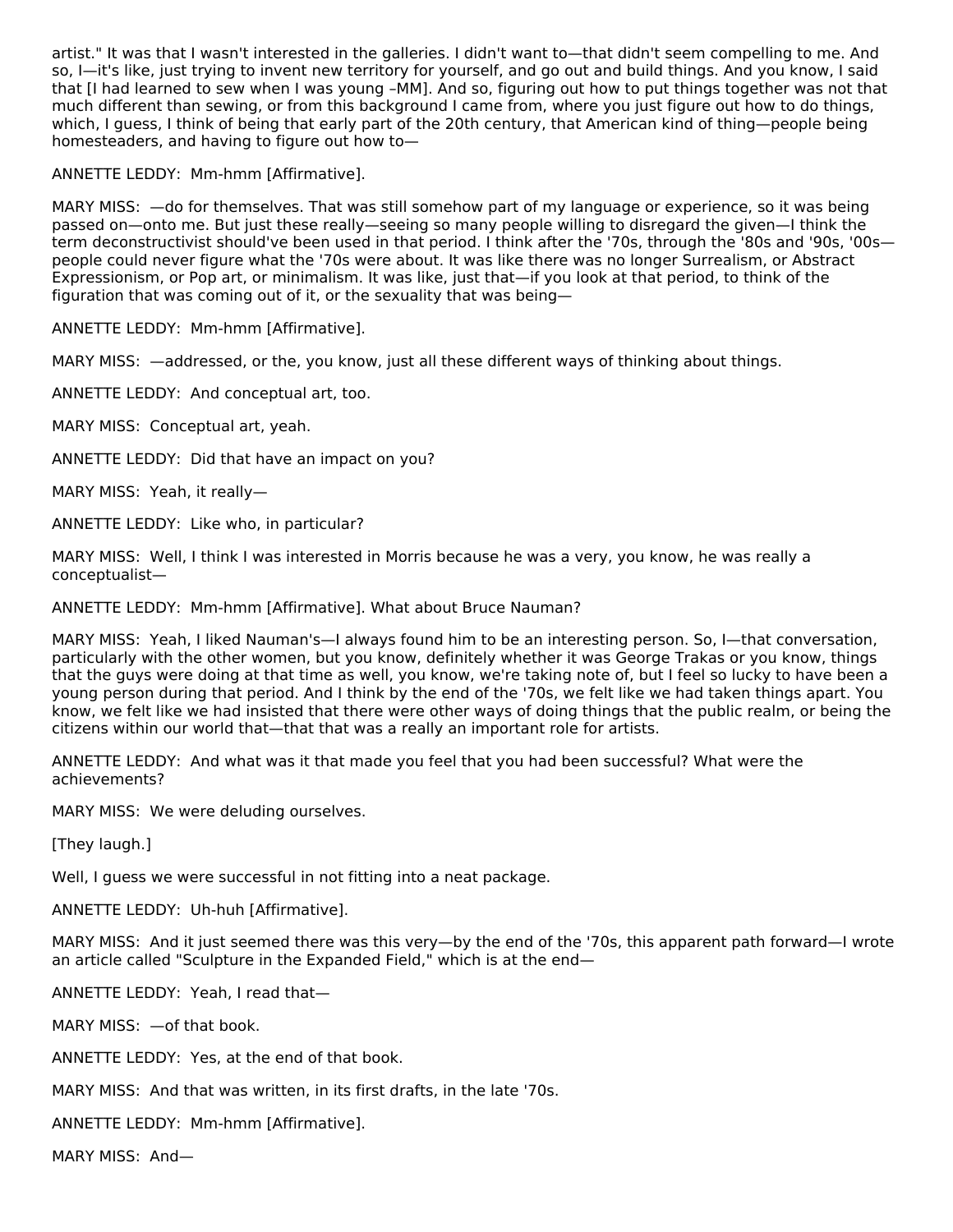ANNETTE LEDDY: And so, that was about—was that at the same time as the Rosalind Krauss piece that—

MARY MISS: That came out, yeah—what, in 1981?

ANNETTE LEDDY: Mm-hmm [Affirmative]. So, after your piece.

MARY MISS: Something like that. So, I had written that—

ANNETTE LEDDY: Mm-hmm [Affirmative].

MARY MISS: —before her article came out. It was first published in the Yale Perspective—Yale Architectural Journal. But oh, architects were interested in what I was doing. Landscape architects were interested in what I was doing. Yes, we can cross boundaries.

ANNETTE LEDDY: Mm-hmm [Affirmative].

MARY MISS: You know? So—

ANNETTE LEDDY: Yeah.

MARY MISS: —there was a great feeling of possibility. Going into the '80s, you know, it seemed like I got to do my first permanent large piece—project, which was at Governor State University. It was later than most of the men got to do some of their first things permanently. But then, not long after that, I did the South Cove Project.

ANNETTE LEDDY: Mm-hmm [Affirmative].

MARY MISS: We were looking in the magazine because someone told Olivia there was an article about the South Cove—its 25th anniversary.

ANNETTE LEDDY: Mm-hmm [Affirmative]. But before that, you did the one that was in the landfill, which had such a—

MARY MISS: Battery Park.

ANNETTE LEDDY: Battery Park—

MARY MISS: Yeah.

ANNETTE LEDDY: —which had such an impact on so many people.

MARY MISS: Yes. So, I did a lot of temporary projects that had a lot of impact. So, the circles descending was, you know, at Battery Park, and that was really an important project for me and other people. I'd also done the Nassau County Project—

ANNETTE LEDDY: Mm-hmm [Affirmative].

MARY MISS: —the Perimeters/Pavilions/Decoys which was—

ANNETTE LEDDY: Which, the one that Rosalind Krauss mentions, yeah. That's a beautiful piece. And I also really like that one that—the one where you're—it's in Utah, that was also temporary, but that has like—almost like a grid, and different views. And what was it called? The one that was also destroyed by the—it was near the Olympics?

MARY MISS: Oh, up in Lake Placid.

ANNETTE LEDDY: Yeah, Lake Placid.

MARY MISS: Yeah. Yeah, that was the one that was really—that—it was just great to have a chance to do these things.

ANNETTE LEDDY: And how did you get that one, for example, how did you get to do these projects?

MARY MISS: Here, by the way, is the one that I was trying—

ANNETTE LEDDY: Oh, yes, the—

MARY MISS: Ward's Island.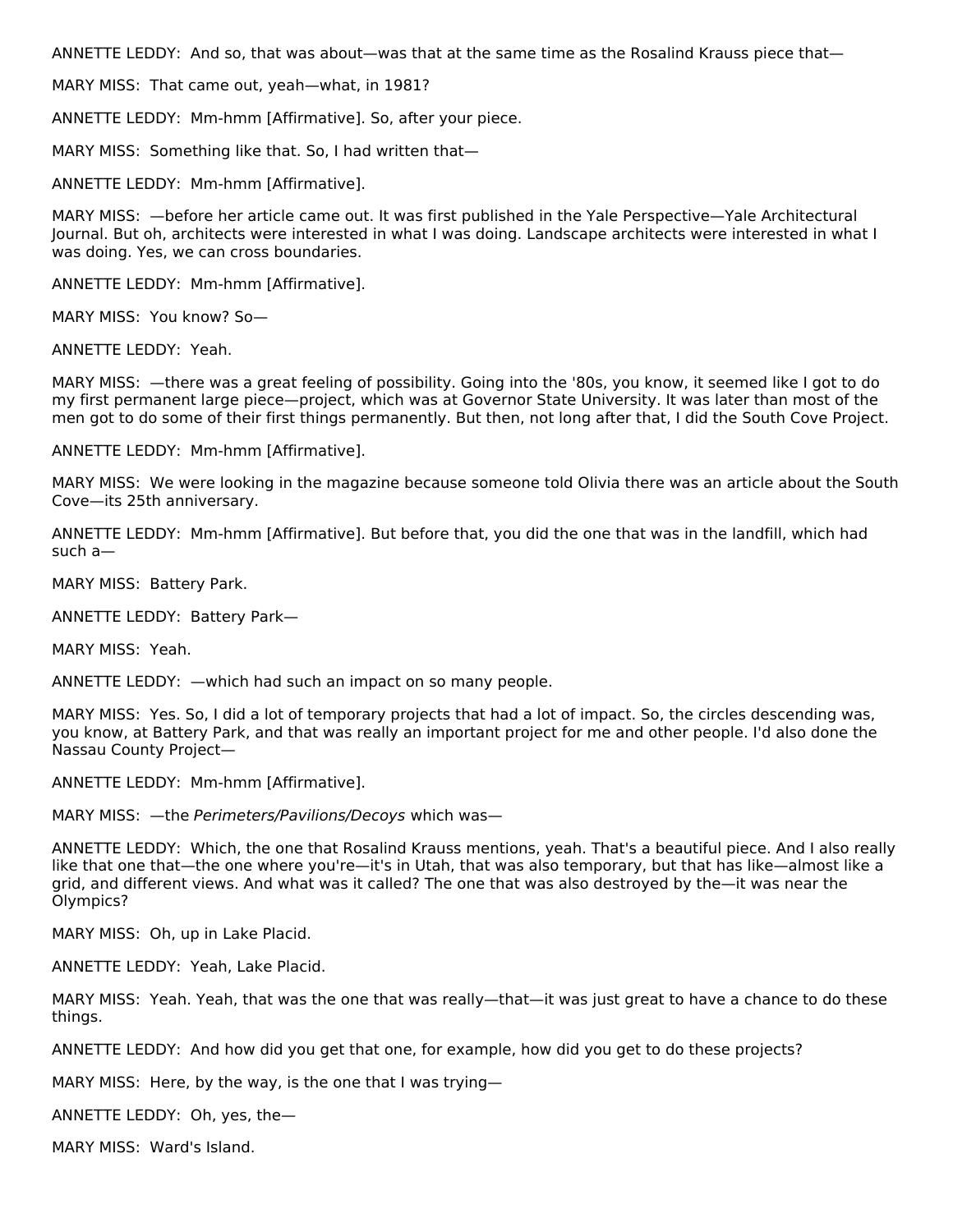ANNETTE LEDDY: Yeah Mm-hmm [Affirmative]. I know. I remember that.

MARY MISS: That's '69. How did I get to do that [the project in Lake Placid –MM]? That was a committee that was choosing work for the Olympics—

ANNETTE LEDDY: There—right?

MARY MISS: No, this is—

ANNETTE LEDDY: Oh, this is the Pavilions. Yeah, this one. Yeah. So, it starts here. It's called—

MARY MISS: A Veiled Landscape.

ANNETTE LEDDY: A Veiled Landscape, that's right. You know, I had all these—so many feelings in looking at this that this whole idea of framing, that something that is a kind of—you know, a limitation of vision and an expansion at the same time, where it keeps being—going back and forth between the two?

MARY MISS: Mm-hmm [Affirmative].

ANNETTE LEDDY: And just that feeling of, I don't know, like a kind of threatened imprisonment in a lot of these pieces that it's like, it goes away, and it comes back. And that kind of experience is just so—I guess it's what you're talking about. Creating that subjective—almost like a ride, you know what I mean? From a—from a—but in a very artistic way.

MARY MISS: When I use that word, visceral, it's like—

ANNETTE LEDDY: Mm-hmm [Affirmative].

MARY MISS: —there's a response, what you'd call it, physical or emotional or, you know, visceral is what I think of. But also, the thing that was really apparent [in Veiled Landscape -MM] is that this was [placed -MM] where there was a water line that had been put in. So, there was this cut through the woods that I was building this to frame.

ANNETTE LEDDY: Mm-hmm [Affirmative].

MARY MISS: And it was just, you know, keeping you from seeing it, but inviting you out there, making it not possible to—oh, I can't see it. You know, it's veiled. It's kept from me. It's still kept from me. But then I'm introduced, very grandly, to it.

ANNETTE LEDDY: I know. That kind of play that you do with the—with the viewer or the participant is really, it you know, it's really, really interesting. And I'm wondering if you—you know, this is what I wondering because I read some interview where you said that Hitchcock and these other filmmakers influenced you. Would this an example of a piece where there was that influence?

MARY MISS: I—you know, what I liked about Hitchcock—what I liked about things that I read are where there are these physical situations. I don't remember which, you know, like—well, the—I don't know which—I don't know the names of the films. I just remember that there's one where they're in a windmill, and the workings of a windmill, and they're, you know, they're trying to escape something, and there's this, you know, wooden—these wooden gears, and it's just so interesting. And the people in relationship to them, or the people on the train and the landscape—

ANNETTE LEDDY: Mm-hmm [Affirmative].

MARY MISS: —or there's this Polish writer whose work I loved for a long time, Ryszard Kapuscinski, a journalist. But his writing was always so beautiful to me. And he describes how he was in Africa, and he's writing about the Europeans leaving this main city in Angola during the period where Portugal has given up its, you know, colonial position, and all the Europeans are moving at once. And he said that it's as though you see this city, this stone city, go out—you know, moving out to sea, transforming into wood because there would be all these crates that were—I thought that was such a beautiful image of that stone kind of turning into wood, and floating out—

ANNETTE LEDDY: Mm-hmm [Affirmative].

MARY MISS: —out to sea. So, I think language and those—like, I've always loved Jane Austen and those descriptions of landscape, and how they—how people are connected to them, emotionally, and how they reflect, you know, what's going on and—in the story. So, yeah. I think that's—

ANNETTE LEDDY: And is there a relationship, also, to landscape painting that you find in your work?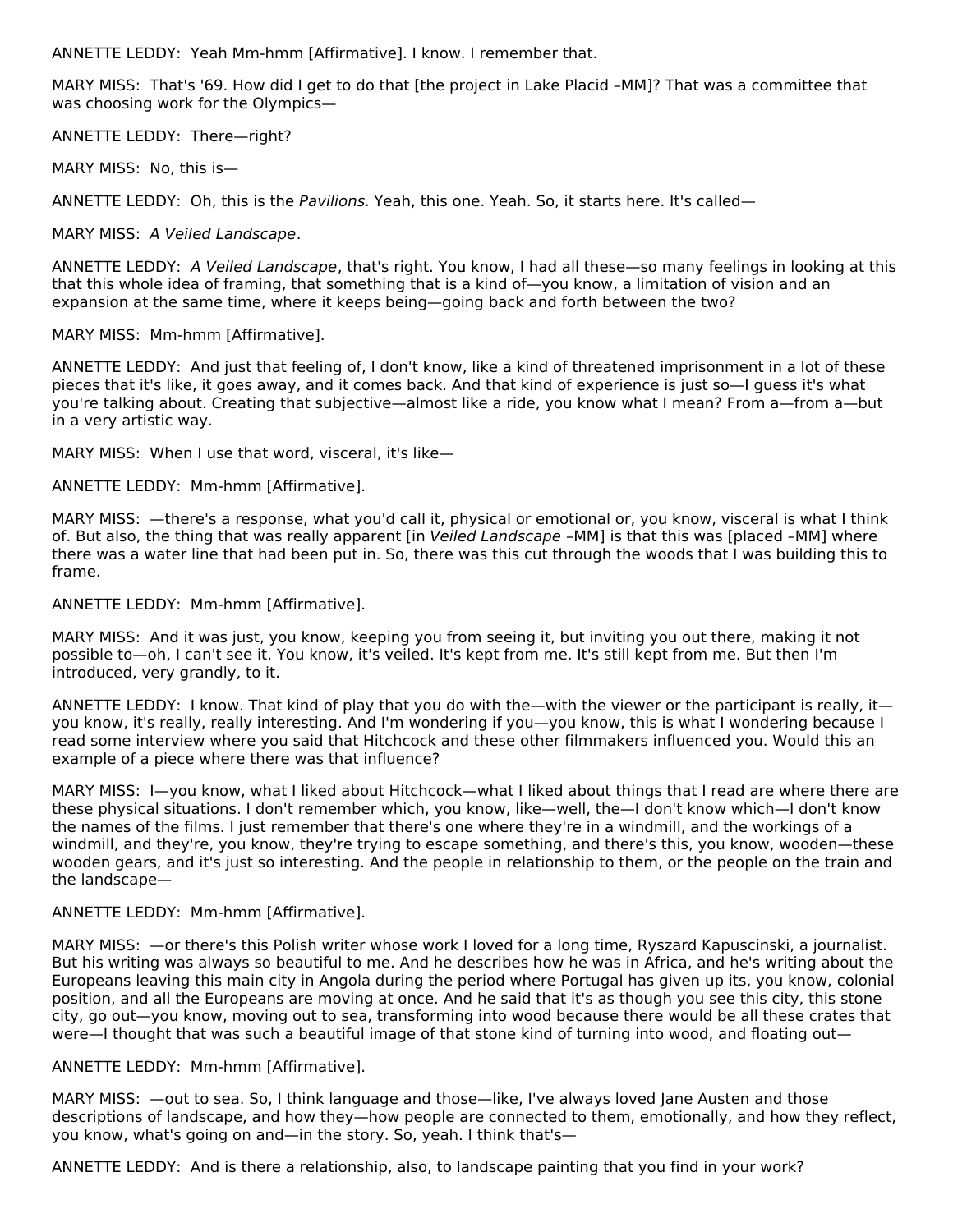MARY MISS: You know, it's not something I've thought about. I—you know, I know people love the Hudson River —painters, but I would say, the Siennese painters, you know, I was really—the kind of spaces, constructions within them were interesting to me.

ANNETTE LEDDY: Yeah, because they're very architectural—

MARY MISS: Mm-hmm [Affirmative].

ANNETTE LEDDY: —and the church—

MARY MISS: Yeah.

ANNETTE LEDDY: —arches and all that.

MARY MISS: But the other thing that this—as far as that early life and background, I always kind of laugh at my husband, who's Hungarian, and who's very attached to his childhood that he was—which was very traumatic, and he left during the revolution, but he talks about it often. I almost never do because I think I can't remember it too well. There were too many—it's not like there was one solid thing. But the most potent thing that comes out of that is that being in the car, looking at the landscape. And also, I think my father's really intimate relationship with landscape, and you know, we didn't stay in motels. We could camp as we would travel. And for a family vacation, we'd go out and camp for a week, and if there were another car in sight, that was not a good campground. We did not just go to a national park.

But in that, his kind of growing up and being this—maybe partly through his contact with, you know, the Native Americans on the reservation where he lived when he was young, but he was a very close observer, and knew all the names of trees, and how to chew—pine sap, and turn it into chewing gum, which was no easy task. Otherwise, it's just terrible tasting and crumbly. And I say that—my mother was offering, you know, other things, but that was a really important thing from him that, in all of these outdoor projects, that kind of collision between the land and structures in the land, or how they were meeting, or collision or not collision, you know, thinking about the relationship that the land—and how to get people to notice that. So, this project was really like I was framing this very beautiful view. It was almost like a postcard view—

ANNETTE LEDDY: Mm-hmm [Affirmative].

MARY MISS: —and the layers in the distance, but then asking people to really step into it, to really enter it.

ANNETTE LEDDY: And also to break it down into those vertical segments.

MARY MISS: Right. Or the—this one [pointing to photo of *Perimeters/Pavilions/Decoys* -MM], getting you to—

ANNETTE LEDDY: This is a little scary, this one, huh?

MARY MISS: This one? Walking—

ANNETTE LEDDY: Mm-hmm [Affirmative].

MARY MISS: —over here, you climb down—

ANNETTE LEDDY: Mm-hmm [Affirmative].

MARY MISS: —and then there's this space—[a passageway –MM]

ANNETTE LEDDY: [inaudible] little window there they look through, yeah.

MARY MISS: The space—so, this [window is –MM] back about four feet. There's a wall that goes [all the –MM], way around. There was a door on each side, there're four doors. There's a passageway. And in that passageway are windows every other bay, or something like that—

#### ANNETTE LEDDY: Mm-hmm [Affirmative].

MARY MISS: —and it's excavated behind there, but it's too dark to see where the [excavated space –MM] ends. So, you don't know how far back this ground is excavated that you just walked across. And you can't really determine easily what the relationship is of these—so the field—one field kind of has these [towers –MM], which turned out to be different sizes. The other adjacent field has the underground project. What's it like to walk from one to the next?

ANNETTE LEDDY: Oh, and it's so—you know, it seems archaeological, but also like a dream, you know, very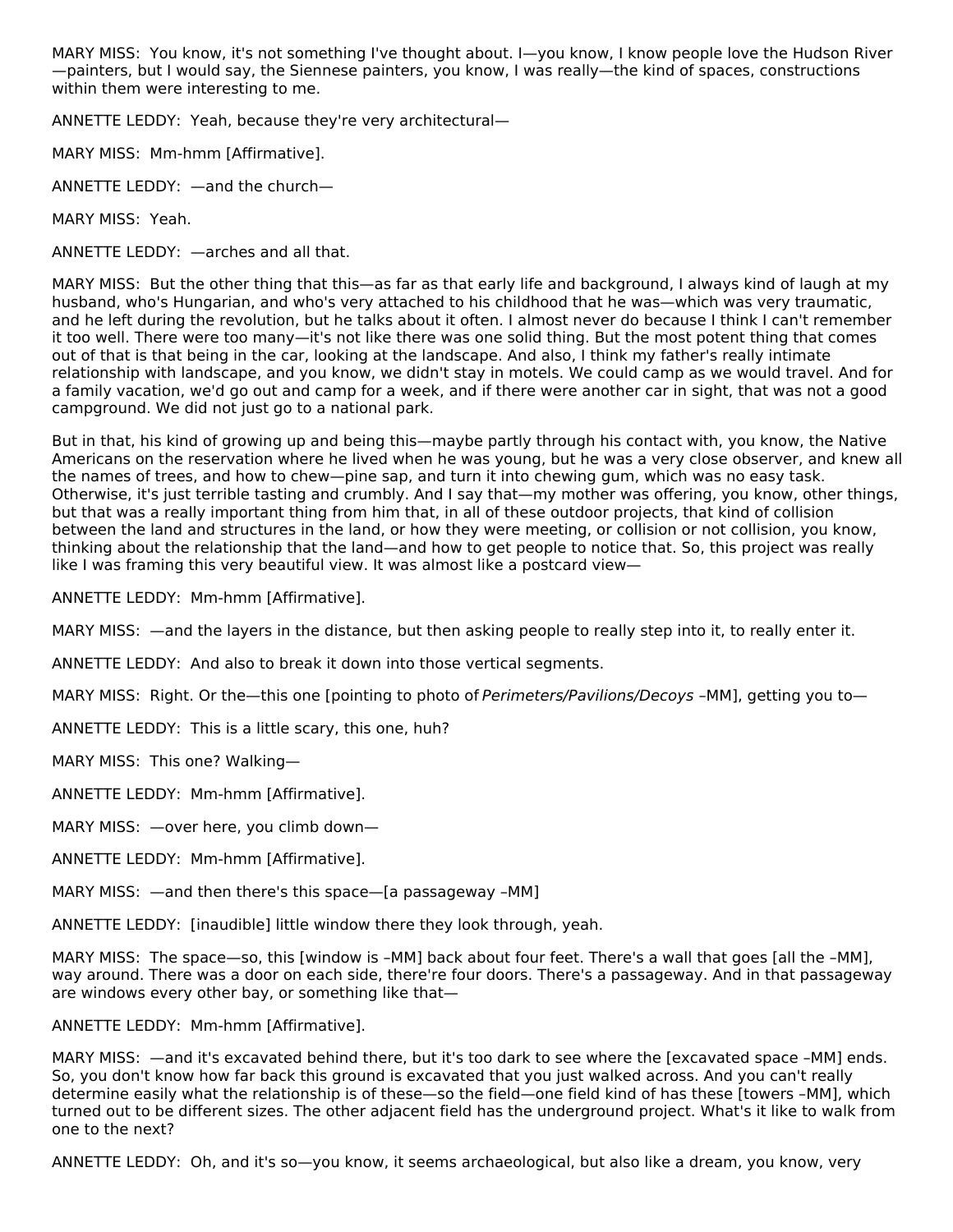psychological. So many layers, and just fascinating. I mean, I was really sad that that one was gone, that I couldn't go see it.

MARY MISS: So, that—

ANNETTE LEDDY: And when you did these, you did feel—I mean, let me ask you, did you get a response from people that was satisfying to you, that you didn't—

MARY MISS: That—

ANNETTE LEDDY: —that—did you get a response from people to these works that was satisfying to you?

MARY MISS: Yeah, yeah.

ANNETTE LEDDY: You felt like people really received them—

MARY MISS: Right.

ANNETTE LEDDY: —and it was, you know, you connected with them—

MARY MISS: Yes.

ANNETTE LEDDY: —in this deep way?

MARY MISS: Yes. And recently, I met somebody who had seen this piece, who'd lived nearby, and they'd been, you know, really young. They talked about they hadn't been, you know, they weren't artists, architects, or anything at the time, and were just exploring this. And this also comes from that—I mean, as we were traveling around, [we visited –MM] any historical site and you know, I think I've described this a lot of times. These sites weren't like visiting a site in Europe or India or, you know, they would be—this is the site of Fort such and such, and you're looking out there, and all you see are these little—[fragments of structures or mineral remains –MM]

ANNETTE LEDDY: [Laughs.]

MARY MISS: —you know?

ANNETTE LEDDY: Trying to imagine an entire world—

MARY MISS: Yeah.

ANNETTE LEDDY: —around it.

MARY MISS: Yeah. Or then, being in the southwest, and seeing the, you know, the things there. My sisters and I would often go—not often, but every once in a while, on road trips with my dad's pickup, and we'd go exploring, looking for things, and—

ANNETTE LEDDY: What—like what kind of things?

MARY MISS: Down in the southwest, particularly.

ANNETTE LEDDY: So, you would be looking for, like, Indian things—

MARY MISS: Yeah, Indian things, or in Colorado, you'd find old gold camps, or you know, the remains—the remains of gold mines, the mine heads, and things like that. But one of my sisters became an archaeologist. I think she and I both shared this, really, this interest in looking at the land, and trying to understand—

ANNETTE LEDDY: Its history, for one thing, to understand—

MARY MISS: Yeah.

ANNETTE LEDDY: —the history of the land—

MARY MISS: Yeah.

ANNETTE LEDDY: —and of a certain place.

MARY MISS: Right. So, you know, somebody said to me, "I don't understand what you're doing now. You know, your work used to be—I think it was always about trying to make people look, and look particularly at the land, but at their own relationship to it. And as time went on, I guess I just started focusing on much more detail.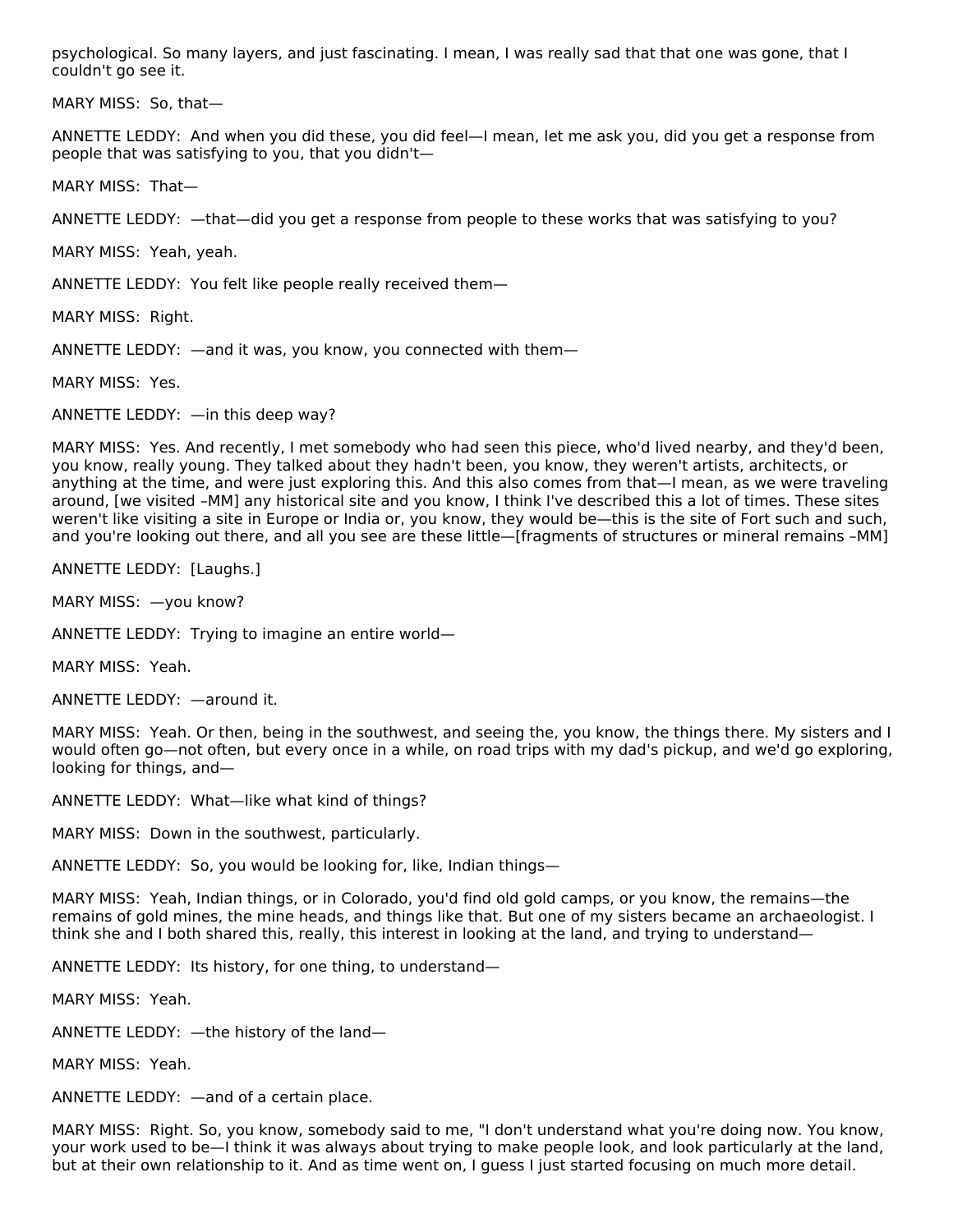ANNETTE LEDDY: Well, yeah. I mean, there seems to be a whole transition that happened, even in the kinds of materials that you used, for example. And look, I noticed that the pieces here in New York—at least, the one in 14th Street subway station—the color red seems to be—

MARY MISS: Mm-hmm [Affirmative].

ANNETTE LEDDY: —really has come into your work, yeah.

MARY MISS: Mm-hmm [Affirmative].

ANNETTE LEDDY: This is kind of out of historical sequence here, but I am kind of wondering about the red, and how you came to that. It seems so different, the red metal, from these kinds of materials.

MARY MISS: I think we're going to have to work our way up to that.

[They laugh.]

ANNETTE LEDDY: Yeah. That's really far away, I agree.

MARY MISS: Otherwise, I don't think I can just jump in. But in this case, for instance, the thing that really interested me is that I've got this—

ANNETTE LEDDY: You should say the names, so that when it's on—

MARY MISS: This is the Governor's State Project—

ANNETTE LEDDY: Mm-hmm [Affirmative].

MARY MISS: —the title of which is Field Rotation.

ANNETTE LEDDY: Right.

MARY MISS: And there was this campus in the center of this many acre, you know, old piece of farmland. And everybody got out of their cars in the parking lot, and went into the building, and I'm thinking, you know, how to get people—how do you draw people out into that environment? And so, there's just this slight mound, this field with these level poles—posts that are only about four feet high in some areas, but 16 feet high in others. But [the top are at one level –MM].

ANNETTE LEDDY: It looks very military to me, like a—

MARY MISS: Kind of like a fortification.

ANNETTE LEDDY: Mm-hmm [Affirmative].

MARY MISS: So, I think there's something that has definitely always interested me about being protected, and being exposed.

ANNETTE LEDDY: Did you—can I just ask; did you go through therapy? Did you study psychology at some point? I mean, was that—

MARY MISS: I went—I went through therapy.

ANNETTE LEDDY: And do you think—

MARY MISS: And did I study psychology? No. Did I study? No. Just trying to work out my own thing.

ANNETTE LEDDY: [Laughs.] But is that—do you feel like that's a part of these? Because there is something very strongly psychological in these.

MARY MISS: I think that really interested me.

ANNETTE LEDDY: Yeah?

MARY MISS: And one of the things that disturbed me about the culture wars so much, about this fear of thinking and feeling, that you shouldn't be able to feel, you know, you could only think or feel certain ways. I mean—

ANNETTE LEDDY: Mm-hmm [Affirmative].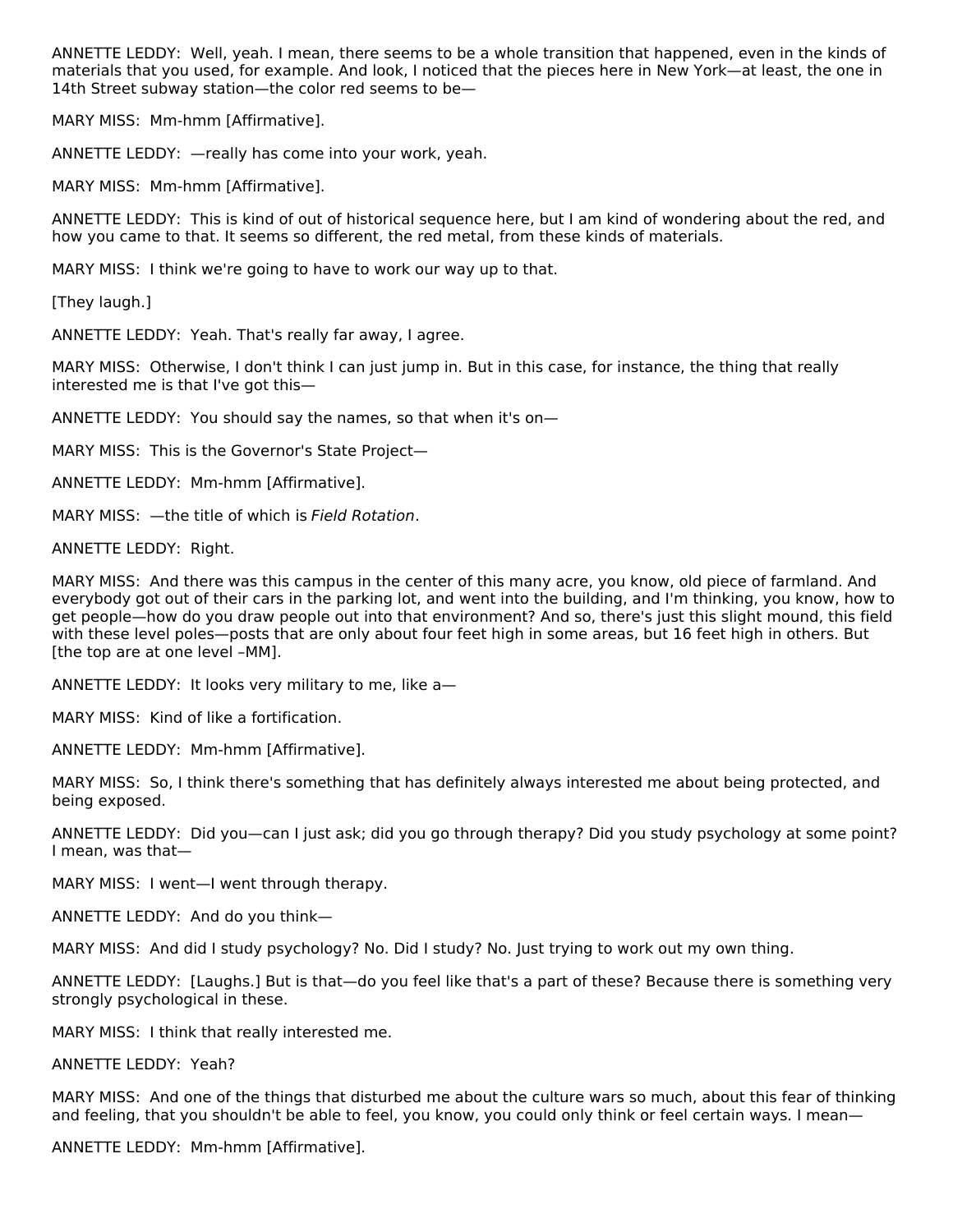MARY MISS: —that was so disturbing.

ANNETTE LEDDY: Very dramatic.

MARY MISS: Yeah.

ANNETTE LEDDY: And destructive, yeah.

MARY MISS: But the psychologic kind of engagement was something I was really relying on—

ANNETTE LEDDY: Mm-hmm [Affirmative].

MARY MISS: You know, which goes back to this very early—

ANNETTE LEDDY: Mm-hmm [Affirmative].

MARY MISS: —project at Oberlin. Not sure what section [of the books –MM] it's in, if it's in the one we are in now. This one. You know, it's—

ANNETTE LEDDY: Oh, yeah.

MARY MISS: That was—

ANNETTE LEDDY: That was in the Ends of the Earth. I saw that.

MARY MISS: So, this piece has been—almost since it was installed, subsequently as a permanent work, it has almost never been visible because somebody—the story I heard is that somebody had stolen something, and was running, and fell—

ANNETTE LEDDY: Oh.

MARY MISS: —into this, and I thought that it's too strange to, you know, to like actively work as like a trap.

ANNETTE LEDDY: That's right. It's an anti-criminal trap.

MARY MISS: But then, it was covered up, and it's—I'm supposed to go out there next—

ANNETTE LEDDY: Many of your pieces would seem to be insurance liabilities—

[They laugh.]

MARY MISS: Anyway, but the thing that interested me, okay, wasn't—I didn't want to make the big object. I didn't want to make the big thing sticking up in the air. So, how do you make it compelling? I didn't want to make the road sign—

ANNETTE LEDDY: Mm-hmm [Affirmative].

MARY MISS: —you know? So, how does it become compelling? How can you get—make it really engaging? And so, this idea of, again, not being able to—even though—

ANNETTE LEDDY: Mystery, yeah.

MARY MISS: You know, it seems like it may—

ANNETTE LEDDY: Mm-hmm [Affirmative].

MARY MISS: —extend under the ground you walked across. And is it—is that a trap? Or is it just that you've exposed [an extensive underground grid –MM] something that's already there?

ANNETTE LEDDY: Right, and you just—almost would think, oh, with something—is it too decorative to actually just be some kind of cover, you know? At the same time, it's so perplexing, you know? If you were just to come across it, if you didn't know anything.

MARY MISS: And the wood was very flimsy, so it wasn't—

ANNETTE LEDDY: Mm-hmm [Affirmative].

MARY MISS: —so when it was remade as a permanent piece, the sides were concrete. It was steel, in the same form, but I never liked it quite as much.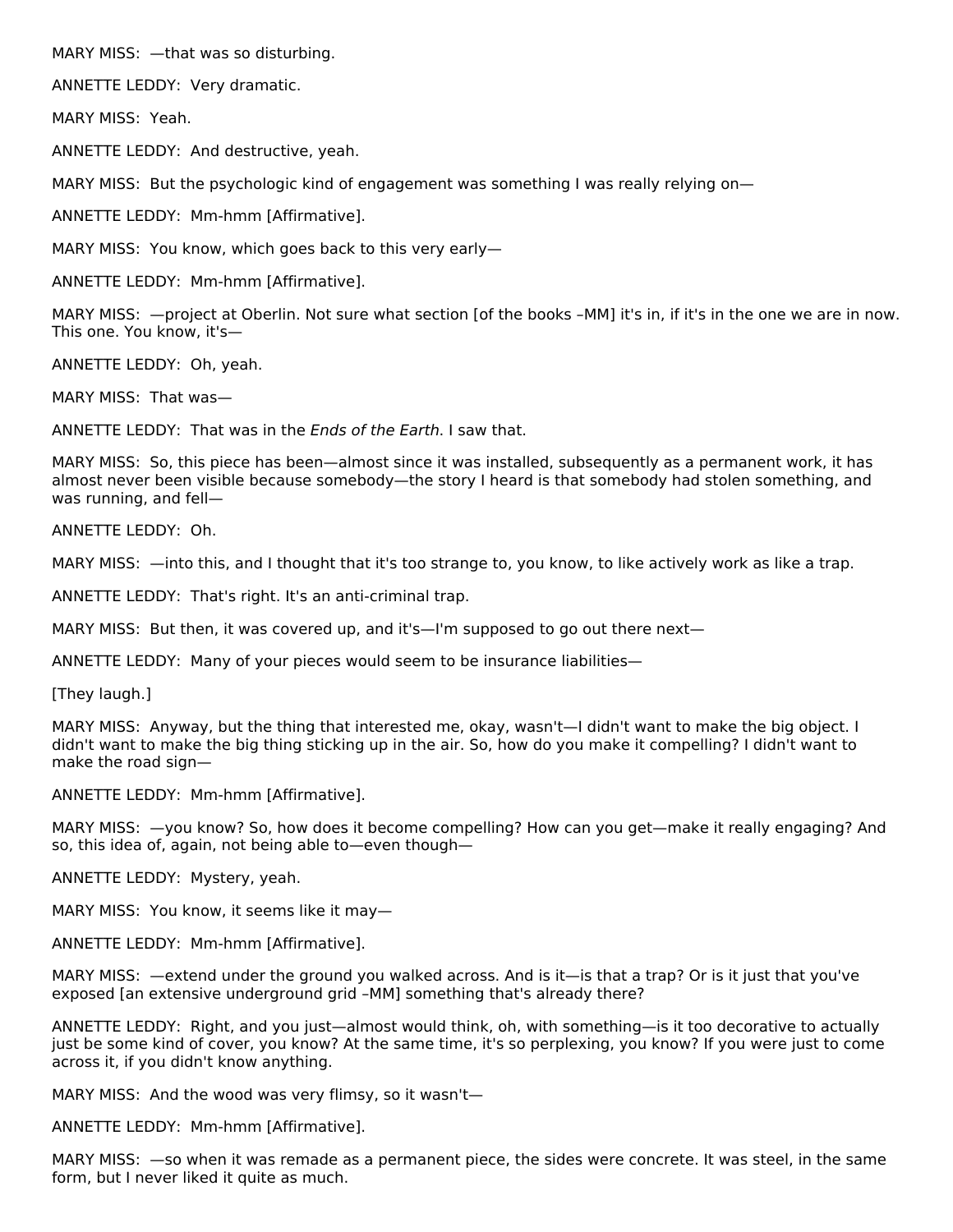#### ANNETTE LEDDY: No—

MARY MISS: No, it was—

ANNETTE LEDDY: —I think it's so great how it looks like it also could be a fence collapsed—

MARY MISS: Yeah.

ANNETTE LEDDY: —into the ground, in some other configuration, yeah.

MARY MISS: So, you know, this was—what I started to talk about here, I was looking at the—you know, kind of capturing the ground water?

ANNETTE LEDDY: So, in Sunken Pool, yes.

MARY MISS: In Sunken Pool. So, when I talked about kind of trying to make a connection with the natural environment, with, you know, this—

ANNETTE LEDDY: Mm-hmm [Affirmative].

MARY MISS: —world, out there—and this was very funny because to build a circular structure by yourself with a —not totally by myself, with a hand saber saw, you know—I cut all this out in the studio. My math isn't great, so I'm talking to my sister, trying to figure out—

#### ANNETTE LEDDY: How to do the curves?

MARY MISS:  $-y$ ou know, what the circumference is going to—you know, how many feet it is so I can estimate the wood, and then, you know, with a couple people, I built this, not realizing I wanted the ground water, but [not realizing –MM] that meant I had to build in the ground water, so we had pumps going all the time. You know, so, it was kind of very impossible to build, but we managed to do it. But then, later in that project that I was talking about at Governor's State [Field Rotation –MM], that the ground water—and I'm surprised that I don't have an image of looking down in the center because the center always has water in it—

ANNETTE LEDDY: Field Rotation always has water? No, I wouldn't have known that from these pictures, either.

MARY MISS: —they—and that's, you know, like—

ANNETTE LEDDY: Mm-hmm [Affirmative]. [Inaudible] reminds me of a military target or something, too.

MARY MISS: Mm-hmm [Affirmative]. So, it's probably 12 feet deep or something.

ANNETTE LEDDY: Mm-hmm [Affirmative].

MARY MISS: And if it rains a lot, that fills with water—

ANNETTE LEDDY: Oh.

MARY MISS: —and then the—this area fills with water, and if it rains really a lot, this area.

ANNETTE LEDDY: Mm-hmm [Affirmative].

MARY MISS: And if it rains really a lot, this area.

ANNETTE LEDDY: Oh, I see.

MARY MISS: So, it kind of—

ANNETTE LEDDY: So, it's about water, too, yeah.

MARY MISS: —is kind of letting you see that kind of water, that water table, and—

ANNETTE LEDDY: And it—the piece itself transforms.

MARY MISS: Mm-hmm [Affirmative]. I've never been back to see it while it's all grassy, and-

ANNETTE LEDDY: Why not? Why haven't you been back to see it?

MARY MISS: I've hardly been in Chicago, over the years. I guess if I had been there for any length of time, I would have gone out to see it. But I haven't really spent time there. But that—this thing is also down in the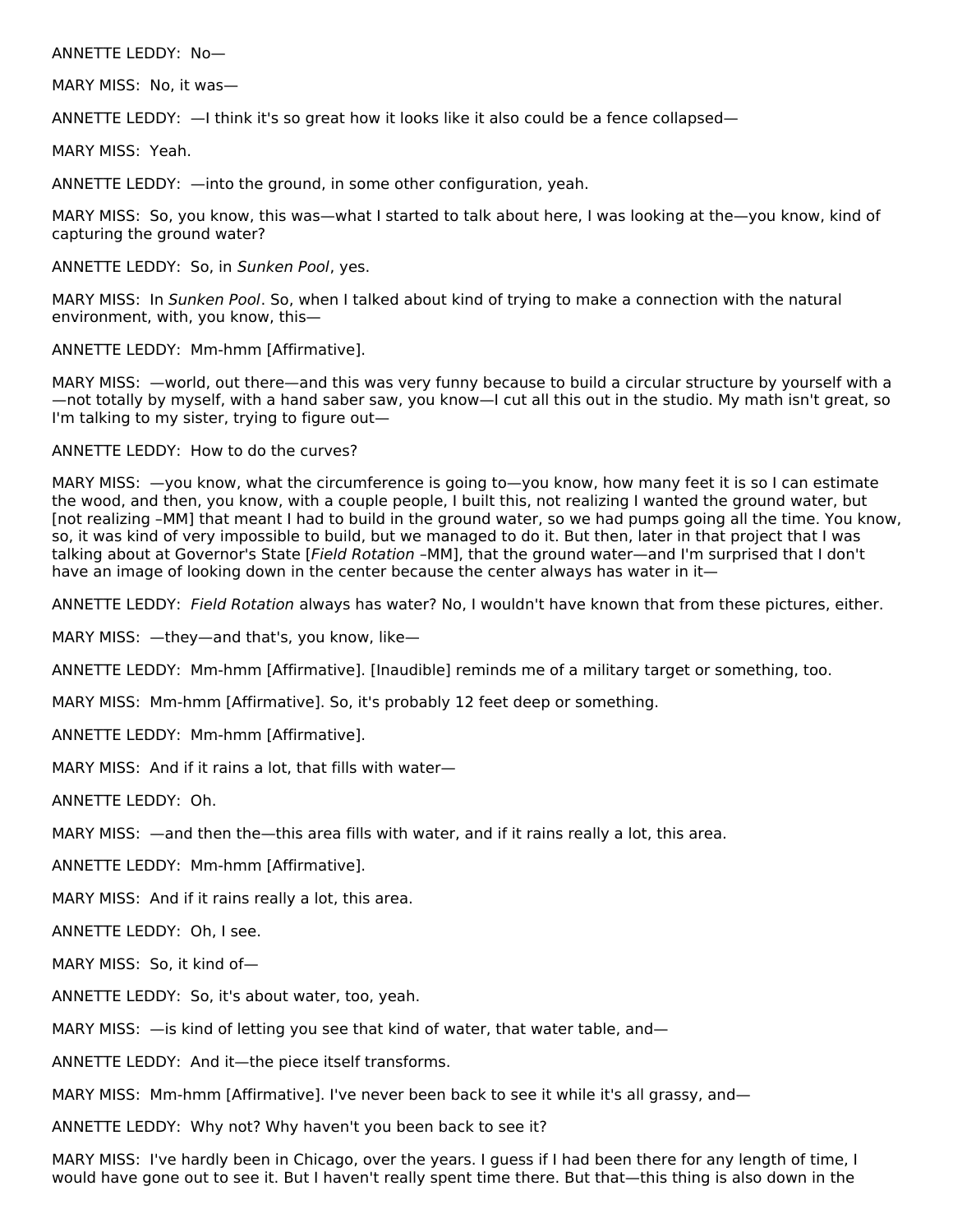ground, at the roots.

ANNETTE LEDDY: Mm-hmm [Affirmative].

MARY MISS: And it was something that I meant that you could climb up, and I'm a gymnast, and I really like the idea of being able to climb around things. And when I say gymnast, of course I'm talking about not the Olympic version of gymnastics. The adult—the adult version.

ANNETTE LEDDY: Mm-hmm [Affirmative].

MARY MISS: So, this was before people caught on—caught on to making me do things that were liability to—

ANNETTE LEDDY: So, these were all in the '70s?

MARY MISS: This was the early '80s.

ANNETTE LEDDY: Early '80s. So, most of the other ones that we saw were the '70s. So, it was an extremely fertile period for you.

MARY MISS: Mm-hmm [Affirmative].

ANNETTE LEDDY: And this was after—I mean, it's—you have this circle of friends starting in like 1971—'70, '71. And then mid through—mid '70s, you start to make these, you know, I guess all your—really, a number of breakthrough pieces—

MARY MISS: Mm-hmm [Affirmative]. So, '73. So—

ANNETTE LEDDY: Oh, and do you think that it was being part of the circle that—in other words, was it that there was a relationship between those two things, or were you on your path?

MARY MISS: I think it was a permission. Permission to—

ANNETTE LEDDY: Permission? That's so wonderful.

MARY MISS: —to explore, and just—

ANNETTE LEDDY: Mm-hmm [Affirmative].

MARY MISS: And then as we went into the '80s, things became very conservative—much more conservative. And everything was about painting, and began to be about photography. And I had thought, you know, this kind of [exploration –MM] continuing into the expanded field was going to happen. And I think—

ANNETTE LEDDY: And why did you not, do you think?

MARY MISS: And the culture wars started in the '80s—

ANNETTE LEDDY: Mm-hmm [Affirmative].

MARY MISS: —and—

ANNETTE LEDDY: You think there was just push back from conservative—

MARY MISS: There was big push back—

ANNETTE LEDDY: —forces?

MARY MISS: —a very strong push back from conservative—

ANNETTE LEDDY: And the rise of, you know, American conservative politics as well.

MARY MISS: Yes, yes. And it was tremendously limiting. And I was really pretty shocked by it. I really felt, you know, I'm not a theoretician in the sense of following Rosalind Krauss, and that group. And I finally don't think she understood at all what I was doing [or what was implied by the "Expanded Field" –MM]

ANNETTE LEDDY: I think it's really strange in that article where she had all those grids—

MARY MISS: The Kline diagram, you know, and what is that about?

ANNETTE LEDDY: It's—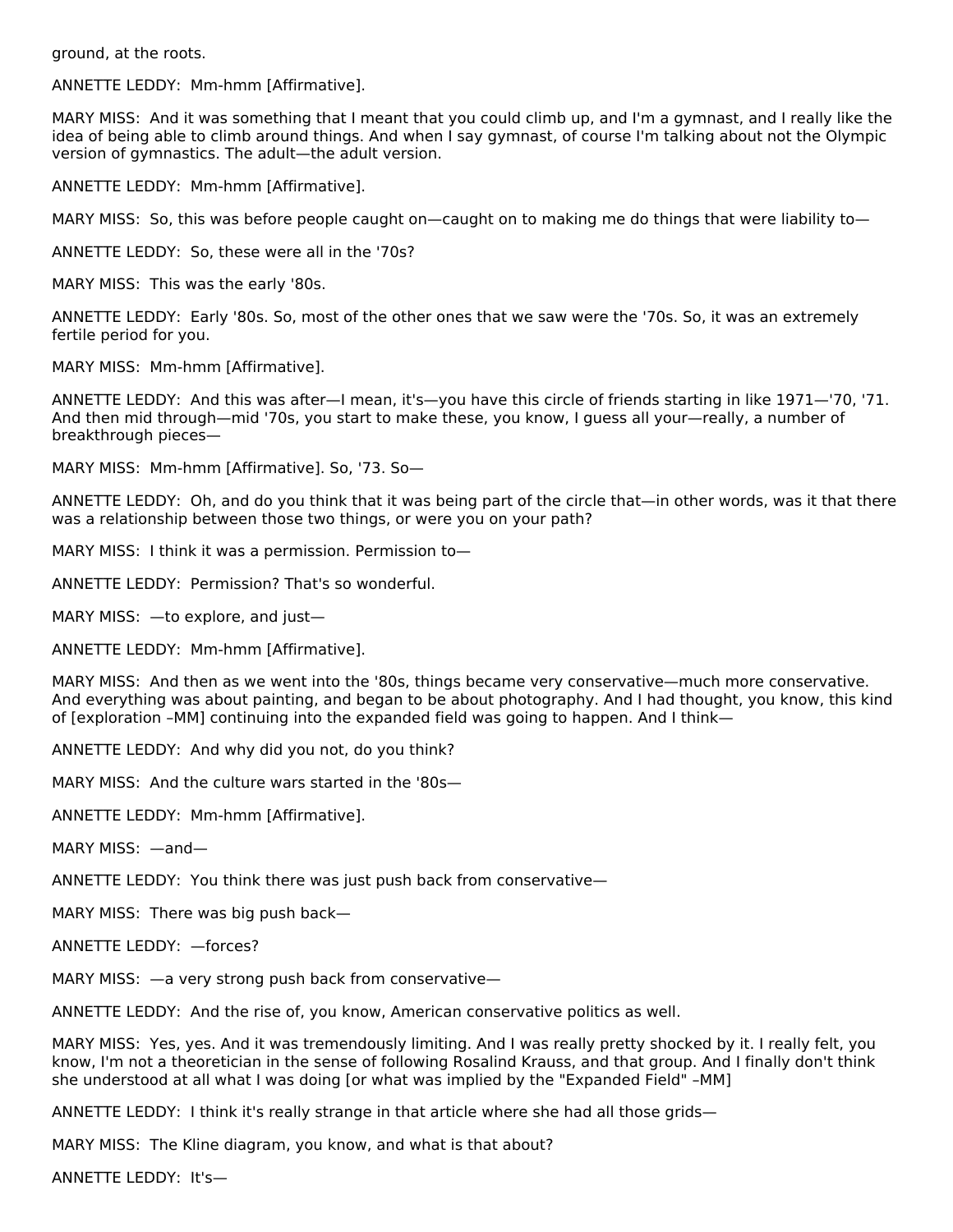MARY MISS: And somebody wrote a whole book about that article recently, which I have here someplace. And I think because it was so influential in so many ways. But I have to say that that idea of really moving into the expanded field was what was compelling to me, and interesting—

ANNETTE LEDDY: Yeah.

MARY MISS: —and once I was really out in that, the art world was completely uninterested.

ANNETTE LEDDY: Mm-hmm [Affirmative].

MARY MISS: And I have to say, I was kind of shocked. Oh, I'd been getting all this attention, then—

ANNETTE LEDDY: And is that because there was no profit in it? That there—in other words, there was never a way to sell?

MARY MISS: Look, who can say why that happens, but whether—

ANNETTE LEDDY: Mm-hmm [Affirmative].

MARY MISS: —it's because you're a woman, and it's not interesting, or it's because you're not in the—I think it's mainly that you're not in the galleries that—

ANNETTE LEDDY: Because in a way, you know, when you think—I was also trying to figure that out, as I was looking at your work and I was thinking, well, you know, you think, well—people who are doing things in the same—

MARY MISS: But they've always had a gallery—

ANNETTE LEDDY: —they've always had a gallery. They always had that—

MARY MISS: Right.

ANNETTE LEDDY: —some objects to sell—

MARY MISS: Right.

ANNETTE LEDDY: —or at least, they had the photographs of the objects that sold—

MARY MISS: Right.

ANNETTE LEDDY: But you didn't take that—

MARY MISS: Right, I didn't.

ANNETTE LEDDY: —at all—you didn't take that approach. And is that because you didn't care, or because the opportunities didn't present—

MARY MISS: Well, it's not that I didn't take it at all. I tried to show with Max Protetch [ph] in the '80s, probably.

ANNETTE LEDDY: Mm-hmm [Affirmative].

MARY MISS: No. Because it must've been the late '70s, early '80s.

ANNETTE LEDDY: I think that's in your C.V.

MARY MISS: Because I remember Max telling me I was going to be on the cover of Art Forum, and that was with the Nassau County Project.

ANNETTE LEDDY: So—

MARY MISS: So, I'd say—anyway, but Max, of course, was pushing me to make things to sell all the time. And Siah, for instance, Siah Armajani or Richard Fleischhner are people who may not be that visible, but they've had —definitely had careers, and had kept showing, you know, in galleries. But I just wasn't interested. I just really [wanted to do the projects out in the world –MM].

ANNETTE LEDDY: So, that was the main thing? You just didn't feel like you wanted to do that?

MARY MISS: I was really interested in this "Expanded Field"—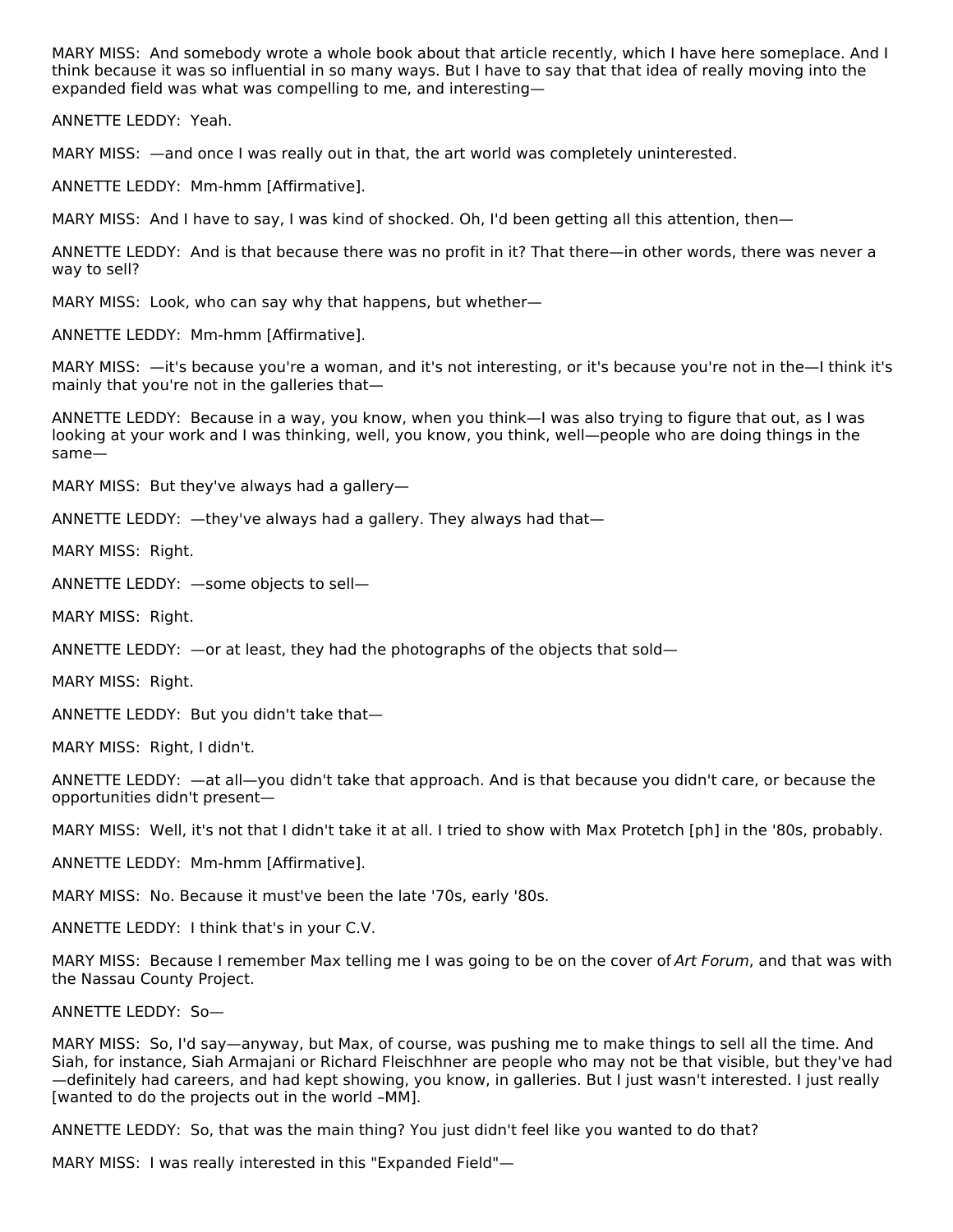ANNETTE LEDDY: Right.

MARY MISS: —and the implication of making things out. And I'd become, by the end of the '70s, really so interested in the implications of the work that people who saw it didn't know anything about art, but there's this shared [experience –MM].

ANNETTE LEDDY: Mm-hmm [Affirmative]. Like a democratic impulse.

MARY MISS: —and that the thing was that I realized that there's this shared psyche, this shared emotional life that everybody has, and that allows them—allows somebody to see this project who has nothing to do with art, and really engaging with it. And that's what—

ANNETTE LEDDY: Mm-hmm [Affirmative]. Yeah.

MARY MISS: —that kind of—means of engagement, and the effect that I thought artists could have on our civic life and culture. That's what I was embracing, and really believing in, and that's what I wanted to do.

ANNETTE LEDDY: And so, you—and that's how you go towards public art—toward commissions.

MARY MISS: Right, right. So, during that period of the '70s, we were really, I think, redefining what we thought public art could be. And I mean by that, that [we were –MM] out there doing stuff, outdoors. And it was really during that period, and post '70s, that some many of these—I may be wrong, but it's my sense that so many of these per cent for art programs evolved and really took hold around the country, in cities and counties.

## ANNETTE LEDDY: Mm-hmm [Affirmative].

MARY MISS: And there was really a sense that, you know, art would be integrated [into people's lives and experience –MM]. But I didn't understand the implications of per cent for art. It seemed like a good idea. And we were talking about collaborations, and coming in early in projects, and not being—coming in at the end, and just putting something in front of the building. And that's why the South Cove Project was so important because—I guess that's in the next section, because that's what happened [there –MM], you know? That I was able to come in at the very beginning of the project, work with an urban designer, architect, and a landscape architect, and I was taking a lead role with this, and making a space in the South Cove that was, I thought, giving people a different kind of access to the water than we were able to have—

ANNETTE LEDDY: Mm-hmm [Affirmative].

MARY MISS: —at that time. And different than the rest of the esplanade that the architect had just designed. And I've always been interested in making space for the interior life or experience

ANNETTE LEDDY: Mm-hmm [Affirmative]. So that people have a place to reflect, and sit. And do you feel it functions that way?

MARY MISS: Mm-hmm [Affirmative]. I do.

ANNETTE LEDDY: Because I was there, actually, and I sat there for a while, and I noticed a lot of people coming in, just sitting there, and looking out. And maybe sometimes they have a book or something.

MARY MISS: It's a place that's [of the senses –MM], that's—

ANNETTE LEDDY: Mm-hmm [Affirmative].

MARY MISS: —you know, I liked seeing that. The sounds, you know, depending on the level of the tide. The—that end piece that's cut out—

ANNETTE LEDDY: Mm-hmm [Affirmative].

MARY MISS: —sounds different.

ANNETTE LEDDY: Mm-hmm [Affirmative].

MARY MISS: Or under the walkway at the north end.

ANNETTE LEDDY: My sense of it was—as I sat there, it just sort of dawned me slowly, once I was sitting at that top thing, was this feeling of being enclosed, and there's a certain security there, like you know—the way it's like, plants and not plants, and then not plants and plants. Or you know, that whole way that it's like, you're enclosed in these circles. There's a—it felt safe, in a way. I mean, in a good way.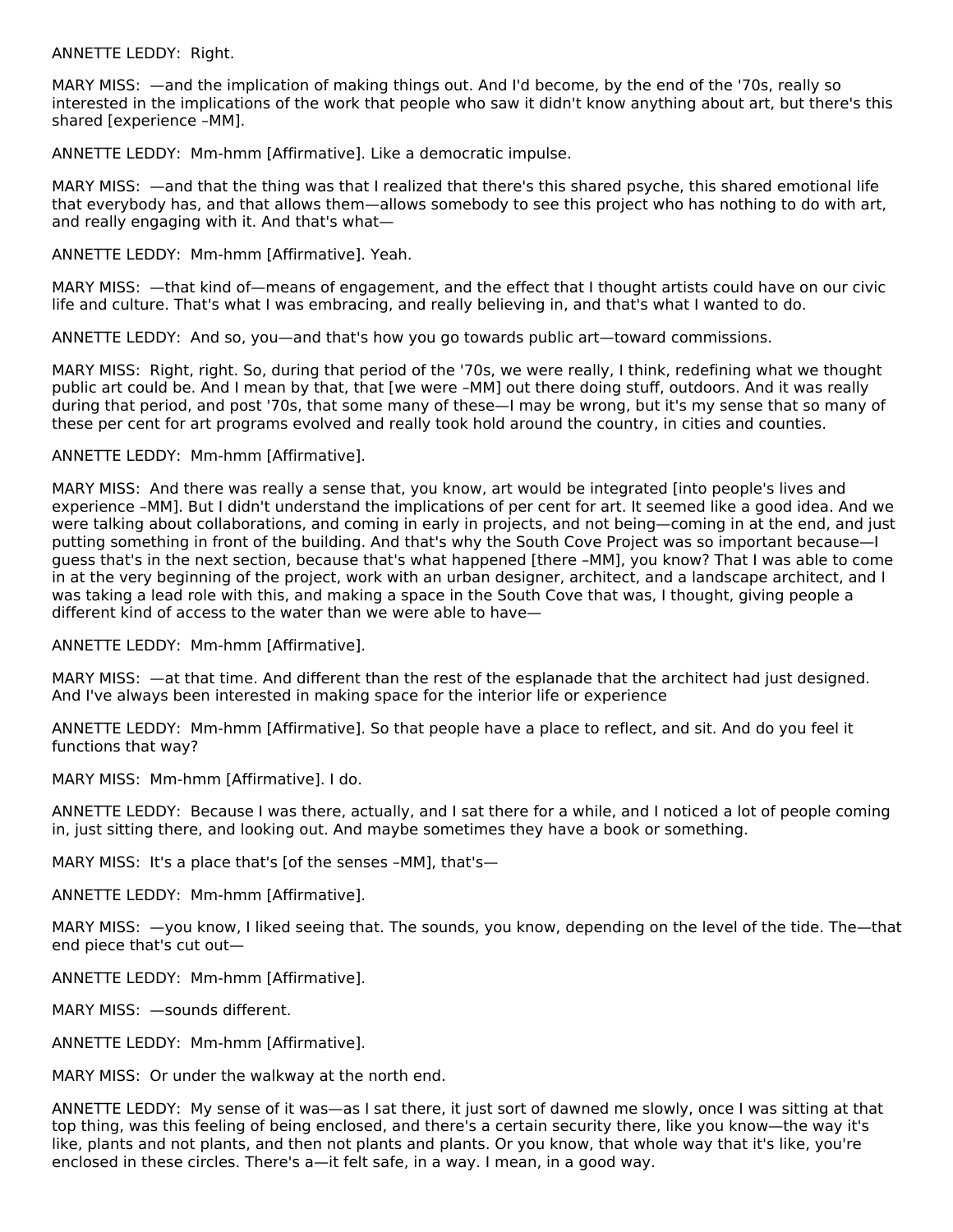MARY MISS: Mm-hmm [Affirmative]. I think—at the time that project was not particularly appreciated. The architect, urban designer, Stan Eckstut, who I was working with, who had been responsible for the rest of the esplanade, I think, was seen as being kind of reactionary. In a way, he was. He had done—he and his partner, Alex Cooper had done this, you know, very Upper West Side brought to Lower Manhattan plan. And so, people who knew my work thought, "Oh, what is she doing this very, you know, compromised work with these retro guys?" But to me, it was a very—I can remember saying, at the time, I want—this esplanade is fine, but I would like to kind of explode it at a certain point, and give people a very different sense, and really let them feel the water, and walk out on the water, and smell it, and hear it—

ANNETTE LEDDY: Mm-hmm [Affirmative].

MARY MISS: —and have that experience of the senses, and have it be sensual. But it, you know, somebody was talking recently about—to me, about how it has really influenced most of the rest of the water front that's been developed.

ANNETTE LEDDY: Mm-hmm [Affirmative]. Like in Brooklyn, and—

MARY MISS: Like Brooklyn, or on—up the Hudson River, the kind of planting, the kind of—choice of materials. In some places, trying to get out over the water. So, it's interesting, the [impact –MM] that we're seeing over time.

ANNETTE LEDDY: But at the time that it was built, you're saying it was actually a completely new idea in New York to have that?

MARY MISS: Yeah.

ANNETTE LEDDY: You were like—

MARY MISS: This was the first—

ANNETTE LEDDY: You were among the first—

MARY MISS: Yes.

ANNETTE LEDDY: —to do that?

MARY MISS: Right. And you know, the water [front –MM] just wasn't built up.

ANNETTE LEDDY: Mm-hmm [Affirmative].

MARY MISS: So it was really such a great thing to get to do that project, which also was on the same site as the circles descending into the ground which—

ANNETTE LEDDY: Well, that's what I was wondering. Is that why they gave that to you because they took away the—

MARY MISS: They didn't realize that it was on the same site.

ANNETTE LEDDY: Oh.

MARY MISS: And so, after this—after I'd been selected, I said, "You realize I did this project there in 1973?" And nobody had kind of made that connection because in the photographs, you just see this cut out in this sanded—

ANNETTE LEDDY: Yeah.

MARY MISS: —you know, area.

ANNETTE LEDDY: Did you think of trying to create that circle project in that site? No?

MARY MISS: Uh-uh [negative]. Not at all. With—you know, that was just the—I like thinking of it as being—of having an echo in the city [this work in the way it has affected other projects on the waterfront –MM].

ANNETTE LEDDY: Mm-hmm [Affirmative].

MARY MISS: It's not—

ANNETTE LEDDY: Yeah.

MARY MISS: —so much like, oh, I did this first. But I really—that's what I believe in, that artists should do things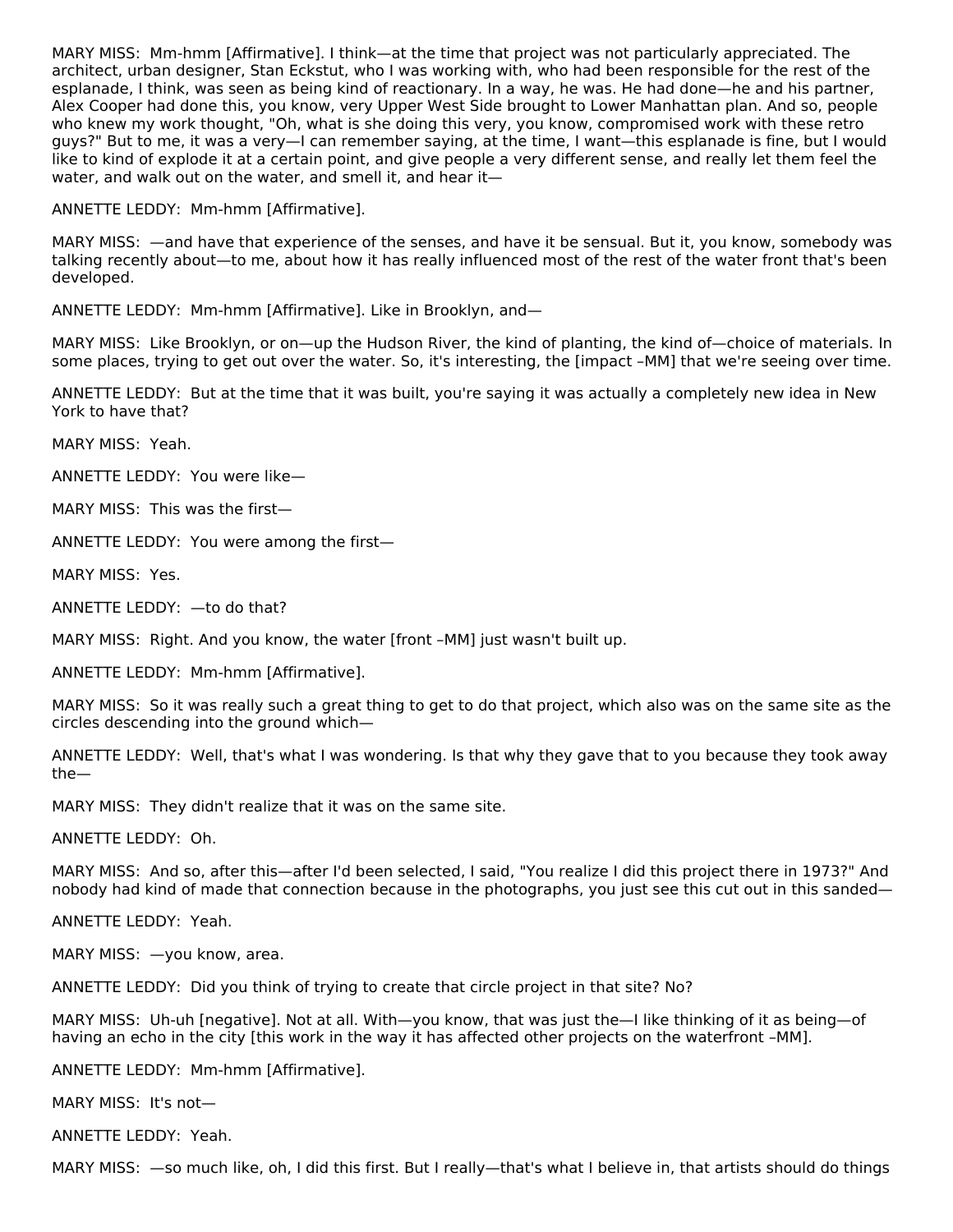that can help shape cities. And I—it's like—I'm not sure how many people think of it that way, but a few people do. And I think it's important to acknowledge that role, that artists can have—here, I get to do a \$13 million project, collaboratively. I would never have known plants, and the plants—you know, and the trees and—

ANNETTE LEDDY: Mm-hmm [Affirmative].

MARY MISS: —grasses are what make it—what I knew was I wanted [to see there –MM]—I described, you know, the kinds of things, and Susan [Child] and I—the landscape architect and I, you know, had discussions, and they came up with these great multi-stem honey locust trees that are on that upper level.

ANNETTE LEDDY: Mm-hmm [Affirmative].

MARY MISS: And—but, I really got to imprint on the city something that it could benefit from in other ways—kind of continuing ways.

ANNETTE LEDDY: I feel like we kind of got away from—I want to keep going in this direction, on the one hand, but I also feel like we didn't talk about Heresies, and all these other things-

MARY MISS: Mm-hmm [Affirmative].

ANNETTE LEDDY: —to do with the women's movement—

MARY MISS: Mm-hmm [Affirmative]. Yeah.

ANNETTE LEDDY: —so, I'm trying to decide if we should go forward, or go back to that—

MARY MISS: No, I think, go back because that's such an important thing, even though I'm so spotty in my memory of who did what when, but I was trying to remember the name of the show that was, I think, in 1971, in Jackie Ferrera's building, where, you know, Louise Bourgeois insisted on hanging this giant phallus in the window, and we were saying, "Please, Louise, can we move it back there? All these truck drivers, they're hassling us," and she would not move it. She wanted it right there—high visibility. But you know, it was like—I don't know if I had already had a show at 55 Mercer, but it was about the same time, probably. But the—you know—

ANNETTE LEDDY: When you talk about all these women who you met, and you became friends with, a thought I had afterwards—well, I wonder what the steps are from that to Heresies?

MARY MISS: So, it was about doing things—doing this exhibition, or doing the slide registry, and that came out of our meetings that we were having, and I can't remember the name of the group [Ad Hoc Women's Art Committee –MM], but Lucy was there, and that's where I said I met Michelle [Stuart]. And Michelle or Jackie remember the name of this—I don't know if we had a name. But we were having these meetings, and somehow, I don't even remember—we had the idea of doing this journal. I'm sure Lucy must've been the instigator because it was about writing.

ANNETTE LEDDY: Well, Michelle told me she and Joyce came up with it when they were doing the laundry one day in their building.

MARY MISS: That's likely. That's likely.

ANNETTE LEDDY: And then she said—they came up with the concept, and actually, I think Michelle believes it was her concept primarily. But then, when it was discussed in the group, she said that there was a terrible fight about the title, and Lucy wanted to call it "Pink."

MARY MISS: And I wanted to call it "V," and somebody said, "No! That's the name of Thomas Pynchon novel."

ANNETTE LEDDY: Or "Triple V" as maybe—you know, the surrealist journalist—yeah, anyway. So, that was all that's all she said about it. But I mean, what I'm wondering is when you—what were your hopes for your journal, and how invested did you feel in it?

MARY MISS: I think it was like another way to—it's like the slide [registry –MM]. Okay, let's do things. Let's take action, you know? Let's go and you know, confront the guy who was doing the next Documenta—I forget his name [Harold Szeemann –MM], but there was some gathering at the Museum of Modern Art, and you know—

ANNETTE LEDDY: Was it—

MARY MISS: In the early '70s—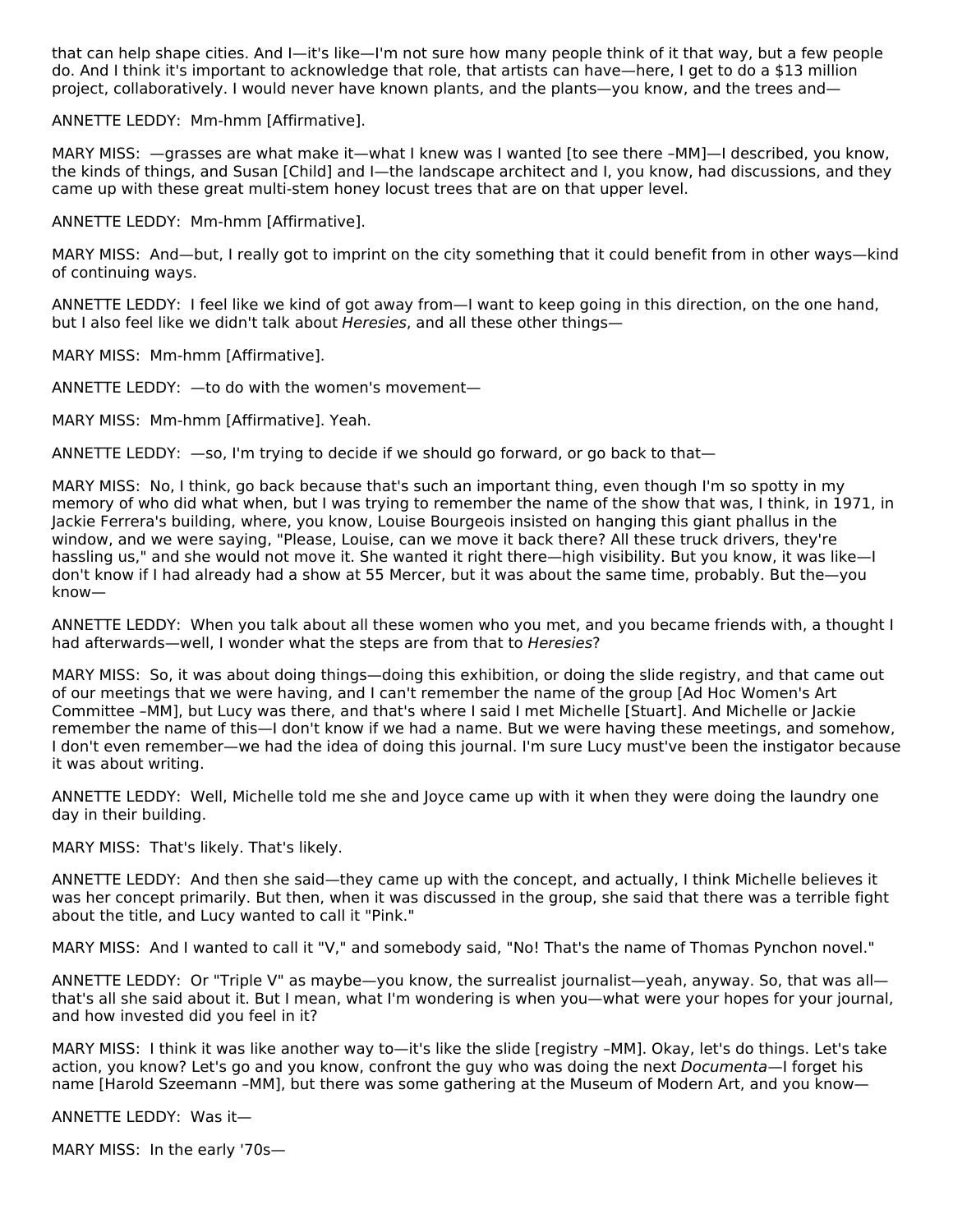ANNETTE LEDDY: Harold Szeemann who did When attitudes become form?

MARY MISS: I don't know, I don't know that part but really, you know, saying hey, you know, why aren't there any women in this exhibition? I mean, it was just about taking action—

ANNETTE LEDDY: Mm-hmm [Affirmative]. MARY MISS: —and— ANNETTE LEDDY: And were you in Guerrilla Girls? MARY MISS: No. ANNETTE LEDDY: No. MARY MISS: I never was. And so, this was just another thing, you know— ANNETTE LEDDY: But it was the same time, right? Heresies, Guerrilla Girls. It was the same— MARY MISS: Guerrilla Girls was later. ANNETTE LEDDY: —it was a little later. A little later. MARY MISS: Later. ANNETTE LEDDY: More like— MARY MISS: And I wasn't involved in the forming— ANNETTE LEDDY: —early '80s. MARY MISS: —of it, but I can't believe Joyce doesn't—wasn't a part of it. I'm sure she must've been. ANNETTE LEDDY: Well— MARY MISS: We would presume. [They laugh.] ANNETTE LEDDY: But I do just think—I'm only asking you, when the posters appeared on the walls of the streets — MARY MISS: That was later. ANNETTE LEDDY: Yeah, but what was your response? MARY MISS: Great. ANNETTE LEDDY: Yeah. MARY MISS: Great. And funny, you know? ANNETTE LEDDY: It was so funny. MARY MISS: It was really nice to see this humor. ANNETTE LEDDY: Yeah. MARY MISS: So, it was—and we had our retreat. You know, you've probably seen photographs of all of us at— ANNETTE LEDDY: No.

MARY MISS: What was it? Joan Snyder's farm.

ANNETTE LEDDY: Oh.

MARY MISS: And talking about what it [Heresies -MM] could be, and you know, trying to work out how it would happen. And so, that part was really—I really liked the beginnings of it, and the, you know, kind of—what as soon as it started to actually really take place, there was all this arguing all the time about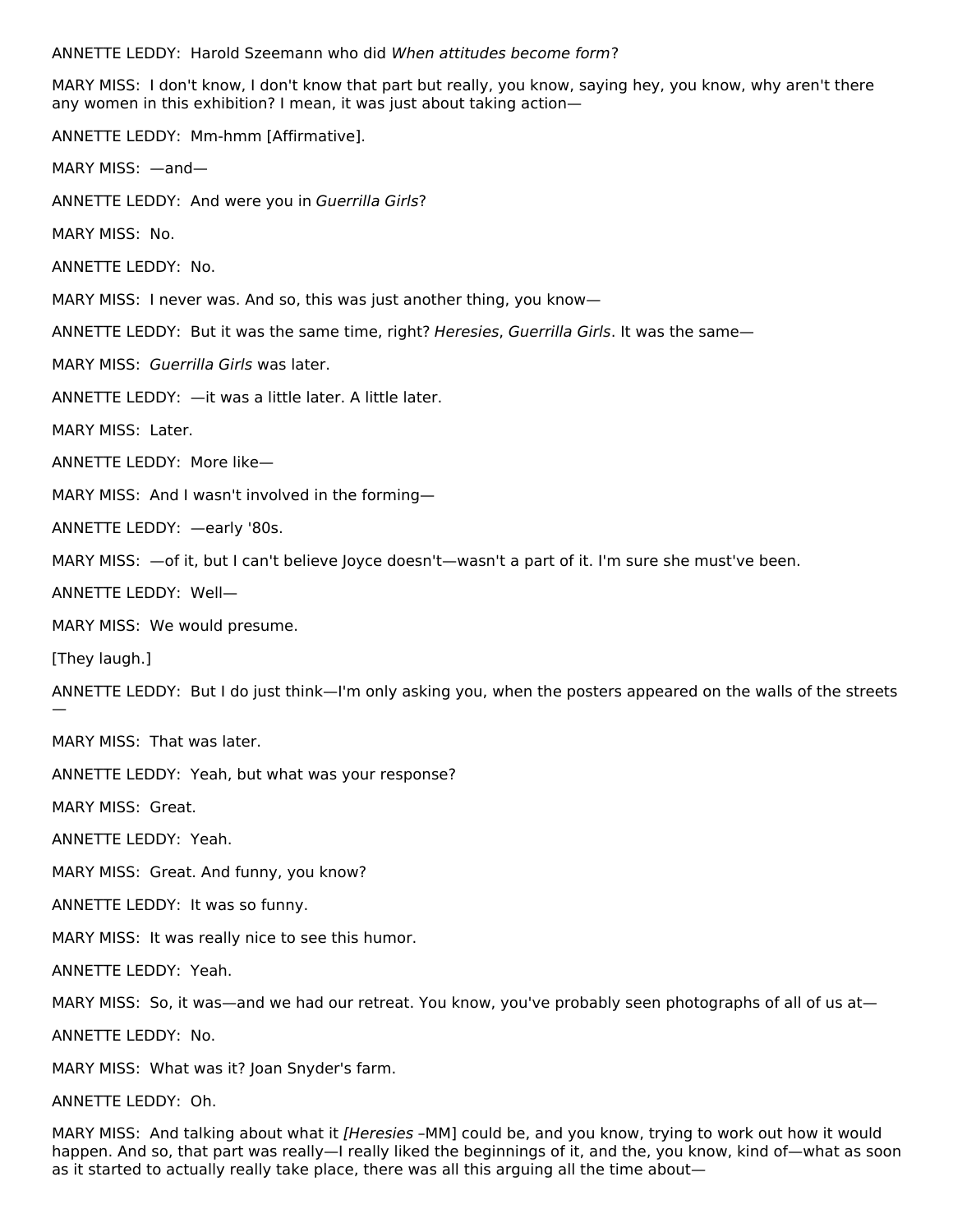ANNETTE LEDDY: About everything?

MARY MISS: About everything.

ANNETTE LEDDY: Every article, and every piece of art, and—

MARY MISS: Everything. And I just—

[Crosstalk.]

I think Michelle and I both—about the same time thought this isn't what I'm signing up for. So, really, quite early on, I left.

ANNETTE LEDDY: You stopped participating?

MARY MISS: Yes, stopped participating.

ANNETTE LEDDY:

So, it was more at the creation of it, but then—

MARY MISS: Yeah.

ANNETTE LEDDY: —after that—

MARY MISS: Yeah. But it was really important to me to see this—

ANNETTE LEDDY: Yeah.

MARY MISS: —happen.

ANNETTE LEDDY: You know, that is a story I hear from so many people—

MARY MISS: Oh, my gosh.

ANNETTE LEDDY: The arguing, and you know, I mean—I went to Mimi Schapiro's memorial—I don't know if you were there.

MARY MISS: I was out of town.

ANNETTE LEDDY: But you know, it was very touching, in the sense that there were so many women who had been so helped by her and everything—

MARY MISS: Mm-hmm [Affirmative].

ANNETTE LEDDY: —but—

MARY MISS: But she was a pill, too.

ANNETTE LEDDY: —the one thing they all said was that, you know, just the amount of arguing and fighting and anger—

MARY MISS: It was [laughs].

ANNETTE LEDDY: Maybe that's what it takes for a movement, you know? That was the thought I had—

MARY MISS: But maybe—but maybe—but I also, you know, if you look at kind of—I don't know. It seems like so many good left wing things had dissolved into—

ANNETTE LEDDY: Well, just—

MARY MISS: —you know, this kind of—

ANNETTE LEDDY: —partisan infighting.

MARY MISS: —partisan infighting that I, you know, I'm not sure it's the—

ANNETTE LEDDY: Yeah.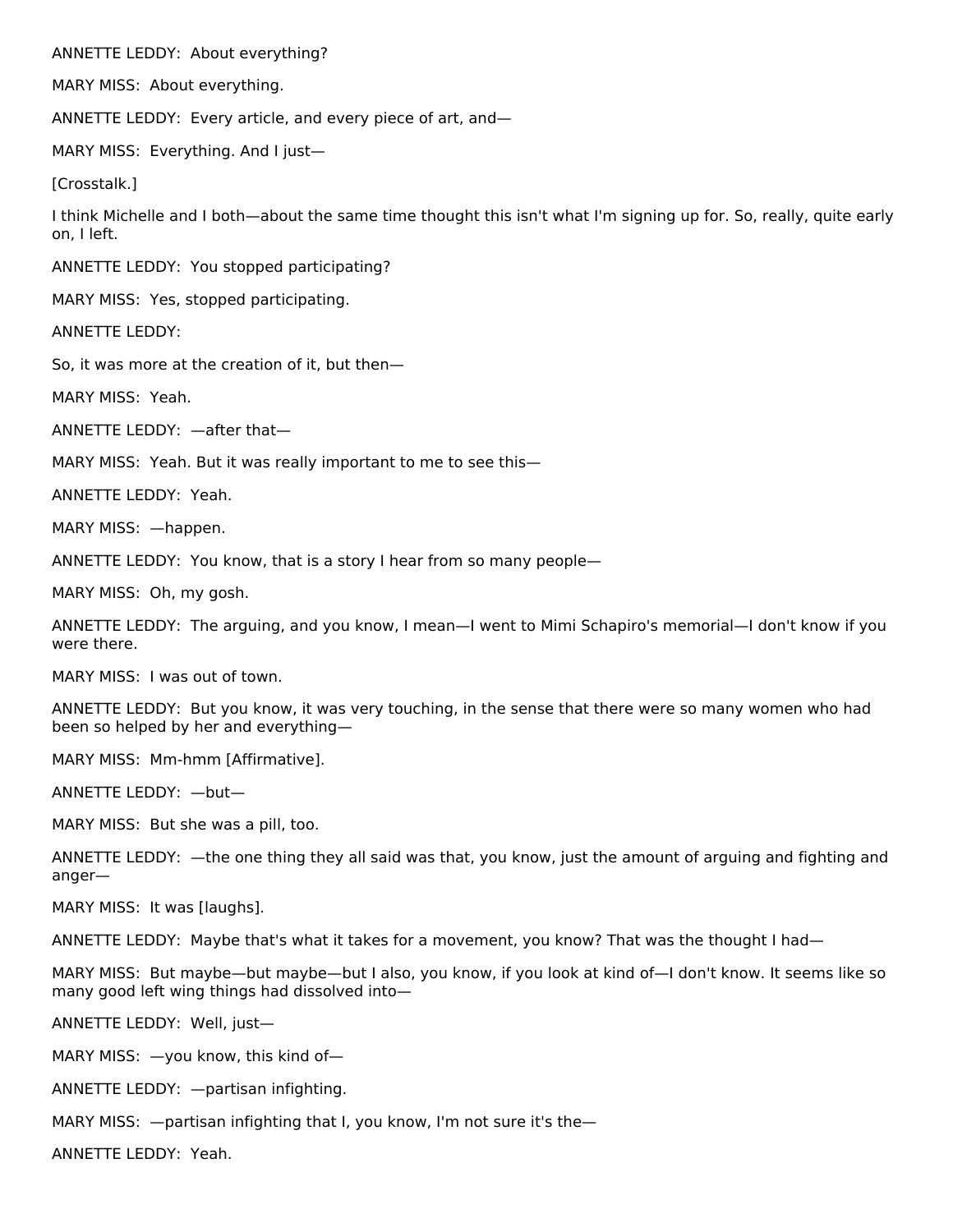MARY MISS: —best thing to—

ANNETTE LEDDY: Yeah.

MARY MISS: —get things to happen, but—

ANNETTE LEDDY: Yeah.

MARY MISS:  $-$ it's human nature, I guess, or maybe

ANNETTE LEDDY: To some extent—

MARY MISS: —it's not.

ANNETTE LEDDY: —yeah. It's just a—there just seems to be a fine line between people who kind of want freedom, and then sometimes, you know, those same people, that sort of resentment and bitterness that drives this, you know, the—

MARY MISS: Right.

ANNETTE LEDDY: —sort of punitive or vengeful thing. And I don't know. They just can shift so easily.

MARY MISS: Mm-hmm [Affirmative].

ANNETTE LEDDY: That's how it feels to me.

MARY MISS: Right.

ANNETTE LEDDY: And it just feels a liberating impulse can become—in some way, destructive.

MARY MISS: Yes.

ANNETTE LEDDY: You know? I just think it's sort of almost breathtakingly easily. And I mean, you lived through that in a way that I never have. But I've, in little ways, lived through it and seen, and observed, and it feels to me that that's what it all comes down to—

MARY MISS: Mm-hmm [Affirmative].

ANNETTE LEDDY: —and how do you fix that? I don't know. I mean—

[They laugh.]

Anyway, so, then—

MARY MISS: You—one thing I would like to say, though—but I look back at that period, and there were so many women that were vital to that situation. And how many of them made it to, you know, any visibility? I mean, I'm very fortunate in that I've been able to support myself as an artist, and I've kept working. And I've been practically invisible, you know, within the art context, anyway. But there are people who weren't able to have any support, and what did they do? And that kind of fall out—you know, it's so important to note the lack of—we were making our way, but there really wasn't that much support coming up to us. How could it be that after 1980, I was not worth—almost [being covered –MM] in a magazine again, or many of the people that I know weren't worthy of continuing to have shows?

ANNETTE LEDDY: Oh, I know. It's—

MARY MISS: And—

ANNETTE LEDDY: —so horrifying.

MARY MISS: —you know, I have this friend who I haven't seen in a long time, Charlotte Douglas, who writes about the Russian constructivists—

ANNETTE LEDDY: Mm-hmm [Affirmative].

MARY MISS: —and at a certain point, she was going to do a book about the women during the constructivist period who weren't really visible. And she said, there were hundreds of them. It wasn't just-

ANNETTE LEDDY: Mm-hmm [Affirmative].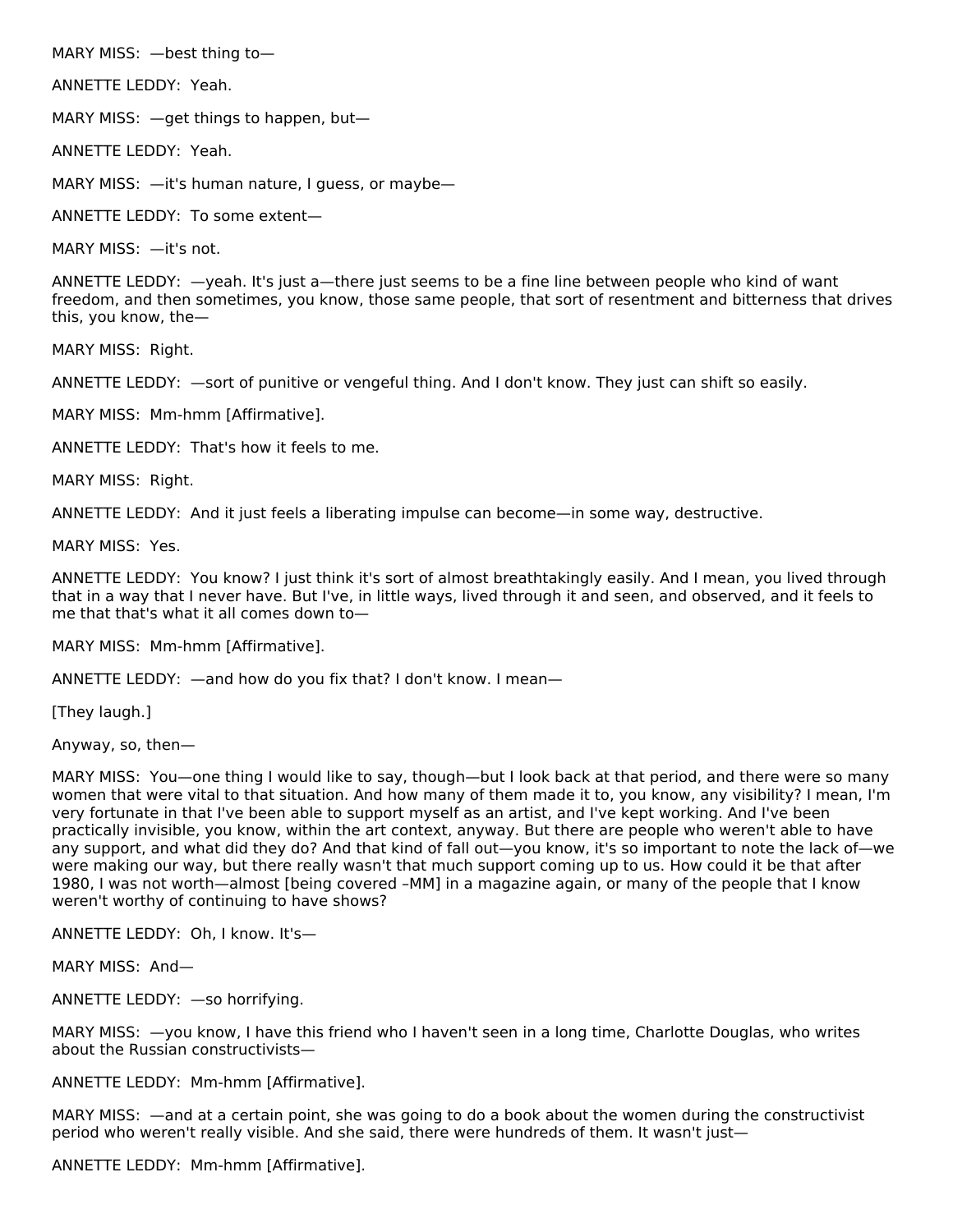MARY MISS: —Popova and, you know, a few—she said there were really hundreds. And Abrams was going to do a book; the editor died. She never did the book. And it's—I really—I feel like history is repeating itself, you know?

ANNETTE LEDDY: Yeah.

MARY MISS: That there was this great rising of, you know—

ANNETTE LEDDY: But you know—

MARY MISS: —how it happens I've never, you know, I had no clue. I mean, there's some many people—

ANNETTE LEDDY: Like, if you look at this list, though, that I made of these women who you knew, when you that you met at the beginning. And you think, some of them, well, here's Mary Heilmann, who's done very, very well. And as with [unintelligible]—

MARY MISS: Yeah.

ANNETTE LEDDY: —and you know, Alice Aycock was also—

MARY MISS: They were definitely—

ANNETTE LEDDY: Elizabeth Murray—

MARY MISS: Yeah.

ANNETTE LEDDY: —did very well before she, of course, died so prematurely—

MARY MISS: [inaudible]

ANNETTE LEDDY: —and Michelle Stewart. I mean, I know what you mean. So many aren't, but then—

MARY MISS: But yes, absolutely.

ANNETTE LEDDY: You know; you see—

MARY MISS: But there's a difference—

ANNETTE LEDDY: —I mean, you just—

MARY MISS: —afterwards.

ANNETTE LEDDY: —and you just see how it took—I mean, I—you know, how much it took for people to survive that—those changes in all those decades.

MARY MISS: Right.

ANNETTE LEDDY: Kind of—actually, that's somewhat true with Miller's as well, where—

MARY MISS: Any artist.

ANNETTE LEDDY: —you'll see, like—

MARY MISS: Any artist.

ANNETTE LEDDY: —oh, wow, this person was famous in 1980, and no one's heard of him now.

MARY MISS: Right.

ANNETTE LEDDY: You know, it also does—there's that long distance runner aspect to being an artist—

MARY MISS: Absolutely—

ANNETTE LEDDY: —that it's just—

MARY MISS: —yes.

ANNETTE LEDDY: —some people don't have that—

MARY MISS: Right.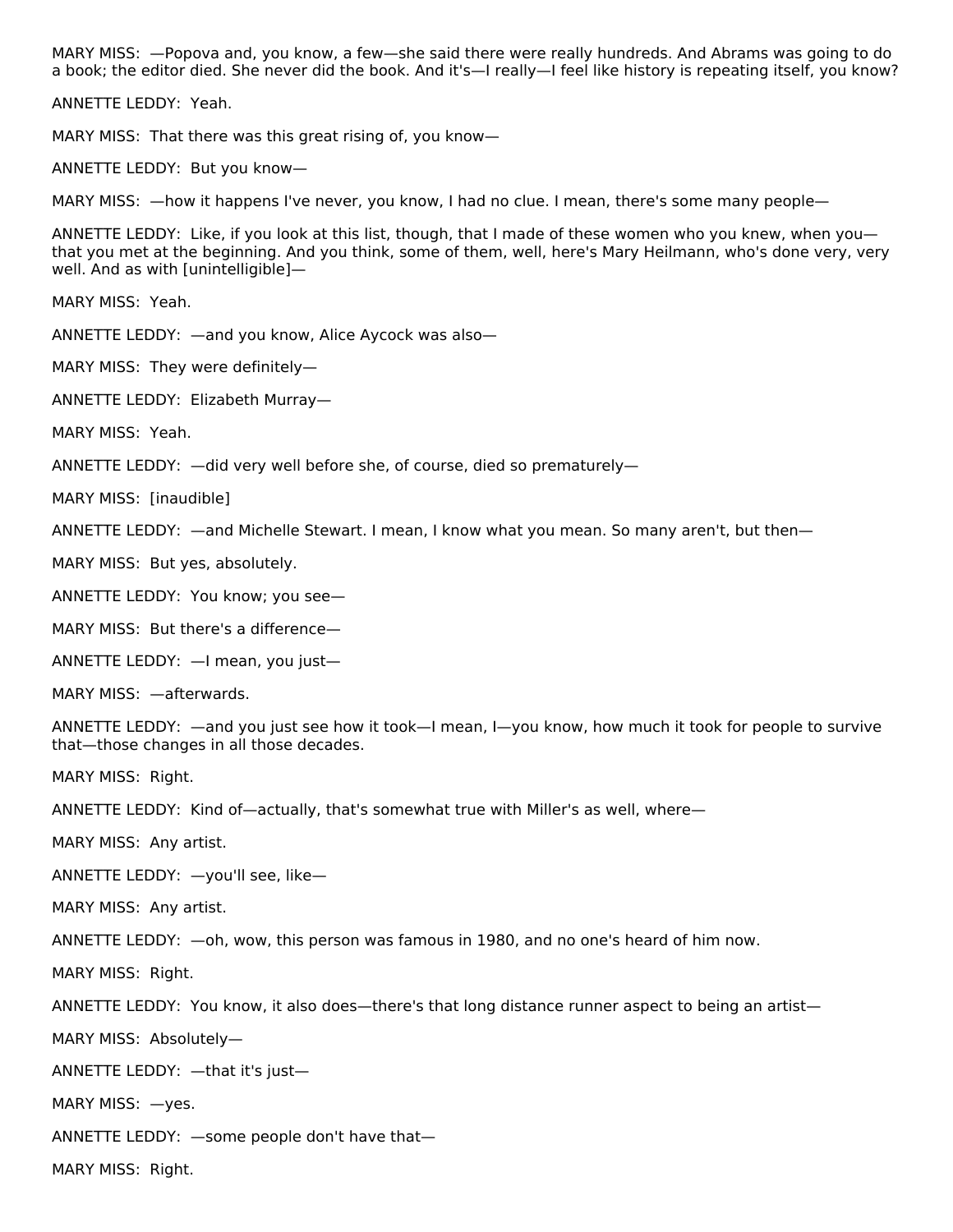ANNETTE LEDDY: —you know? It's just the crash and burn style of like, a lot of the 112 people. You know, you just—

MARY MISS: Right, right.

ANNETTE LEDDY: But of course, it's much worse, and much harder for women. That's so clear, you know? But it —I mean, I don't know. I think, in your case, it's obviously this thing of having moved—I mean, to me, it seems from—as you say, this is an experimental period where everything's open, and every—a lot of different kinds of things are getting attention because in a sense, the whole art world is regrouping, and it's broken down—

MARY MISS: Mm-hmm [Affirmative].

ANNETTE LEDDY: —in certain ways and all of that. And then, once it kind of reorganizes itself, like the gallery system seems to be reorganize itself to accommodate these works of art that previously wouldn't have been shown in a gallery or whatever. Then, it all becomes monetized again, and it closes down, you know?

MARY MISS: Mm-hmm [Affirmative].

ANNETTE LEDDY: And that's maybe just my perspective, but—and then, that just seems to have every decade—

MARY MISS: Gone on steroids, yeah. Worse and—

ANNETTE LEDDY: —gotten like, more and more extreme so that, you know, Michael Heiser is at, you know, showing at, what is it—Gagosiann when I last—I mean, some, you know, massive space, and it just feels like—

MARY MISS: Right.

ANNETTE LEDDY: —so different from the initial impulse, you know? But I mean, I don't—

MARY MISS: It's kind of dizzying.

ANNETTE LEDDY: Yeah.

MARY MISS: But then—as I say, you've got your questions. But then, I'm just acknowledging something that happened that I see for myself. But what I was able to do is kind of find a way to continue what I started in the '70s, which was, okay, they don't want me at this party. I'm going to make my own party. And you know, that's what I was—I was able to find a way to function in this public realm, even though I—it was fairly restrictive. You know, these per cent for art programs—

ANNETTE LEDDY: So, talk about the restrictions, and how it affected your work in that subject.

MARY MISS: So, I think that, you know, there were these projects—the Governor's State Project was really like this very open situation. And you know, this open field where I got to do something. These are all things I'm just kind of doing.

ANNETTE LEDDY: This is your—this is the proposal that—

MARY MISS: That's getting into the proposals. But then, there's this period of, you know, they really want you to come and put something in front of the building. Really, it's like—

ANNETTE LEDDY: Like a statue.

MARY MISS: That's what they really want.

ANNETTE LEDDY: Yeah.

MARY MISS: But they—but they invite you in and say, well, you know, we've selected you as the artist. So, you're always trying to fit into this context. And it's like, you know, this shoe that's really uncomfortable, but you're trying to make the best of it. There was a project I really liked, but it—they end up being these things that don't happen. But this was for a project for a tax building, I guess, in Minnesota, in St. Paul. And I went to the site—it was a construction site. The building's foundations were being put in. There was equipment all over. There was this funny little house sitting in the middle of it. It was the first house that was built in St. Paul—

ANNETTE LEDDY: Oh, wow.

MARY MISS: And it was in the middle of this because the community and local history group didn't want it to be torn down, but they didn't know what to do with it. And so, I had this commission, and basically, they wanted something in front of the building. I thought, oh, okay, I'll just pull it straight out from where it had been located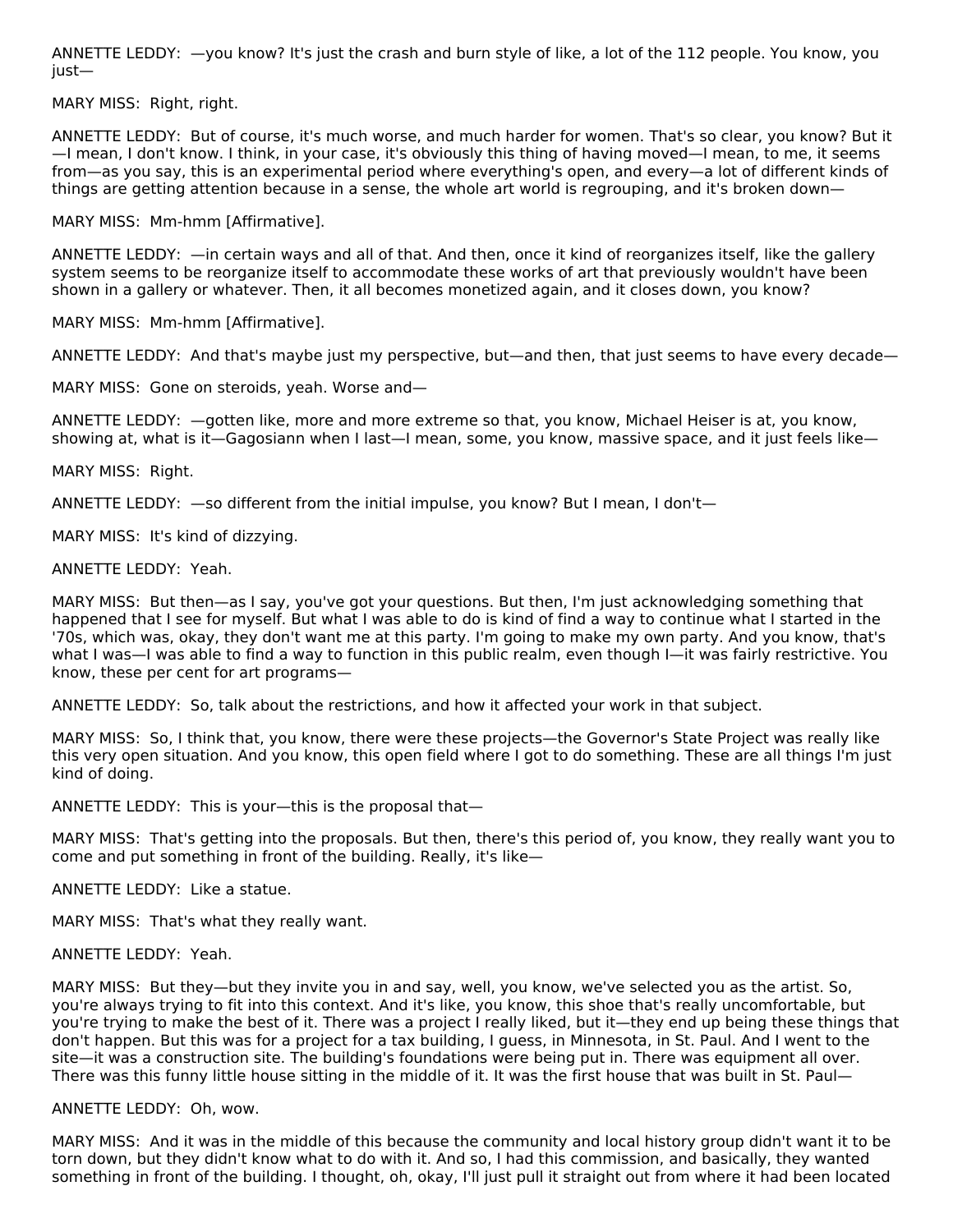originally. And that happens to be the cafeteria, so, we could even mark it out on the cafeteria floor. Let's pull it straight out, in front of the building and you know, restore it, but [in the surrounding area –MM] take it apart, and show what all the parts were that made this building up. The stone foundation—

ANNETTE LEDDY: Mm-hmm [Affirmative].

MARY MISS: —how much wood it took to build the building, laid out as a seating area. Something to show the shape of the rooms inside, something to show the structure of the floor plan, the layers of walls—

ANNETTE LEDDY: Mm-hmm [Affirmative].

MARY MISS: —that there were. And I mean, who knows what it was in that situation, but there was always a reason that, no, that's no—

ANNETTE LEDDY: No, we can't do that. Yeah.

MARY MISS: I think it was accepted, and then somebody—some acting director said he didn't think that was a good idea for a tax building—so, you know, it's like trying to figure out how to make something interesting. I don't think I have the—

ANNETTE LEDDY: So, of the ones that have been made, what are the ones that you feel the most successful, you know, what you really wanted them to be, from the beginning? Are the closest to what you wanted them to be?

MARY MISS: Probably the Union Square Project.

ANNETTE LEDDY: I actually really like that. I think that really works.

MARY MISS: And—

ANNETTE LEDDY: And it's my favorite of all the subway station projects, really. I mean, there's so many, but this —I like how it's so abstract.

MARY MISS: So, I went to the station, and you know, Union Square's one of the most complicated stations, and it was even more so before—and I saw these things spray painted on the station.

ANNETTE LEDDY: Mm-hmm [Affirmative].

MARY MISS: And you know, at first, I thought, oh, if we could only get some light in here—that was not possible. I saw this red spray paint, and I—and then they told me they were going to be covering up all of the historic—

ANNETTE LEDDY: Tile?

MARY MISS: - tile, you know, this.

ANNETTE LEDDY: Yeah.

MARY MISS: And how they are allowed to do this—

ANNETTE LEDDY: Yeah.

MARY MISS: —by the preservation rules, I don't know, but—

ANNETTE LEDDY: Yeah.

MARY MISS: I thought, okay, but what if I could at least keep fragments of the old station, and kind of get—call people's attention to it? And in this case, the architect was really interested, Lee Harris Pomeroy, and I found, in an old platform, abandoned platform, these beautiful faienced tiles and medallions. And they were going to take them out, and put them in the MTA Museum. And I said, "Can we keep them in place?" And the passageway was only going to be that wide.

ANNETTE LEDDY: Mm-hmm [Affirmative].

MARY MISS: And the architect said, "Look, we could really use more space. We'll use a big saw, cut that—cut these fragments out, widen this."

ANNETTE LEDDY: That's so good. And those big, excavated pieces of rock? Where did those come from?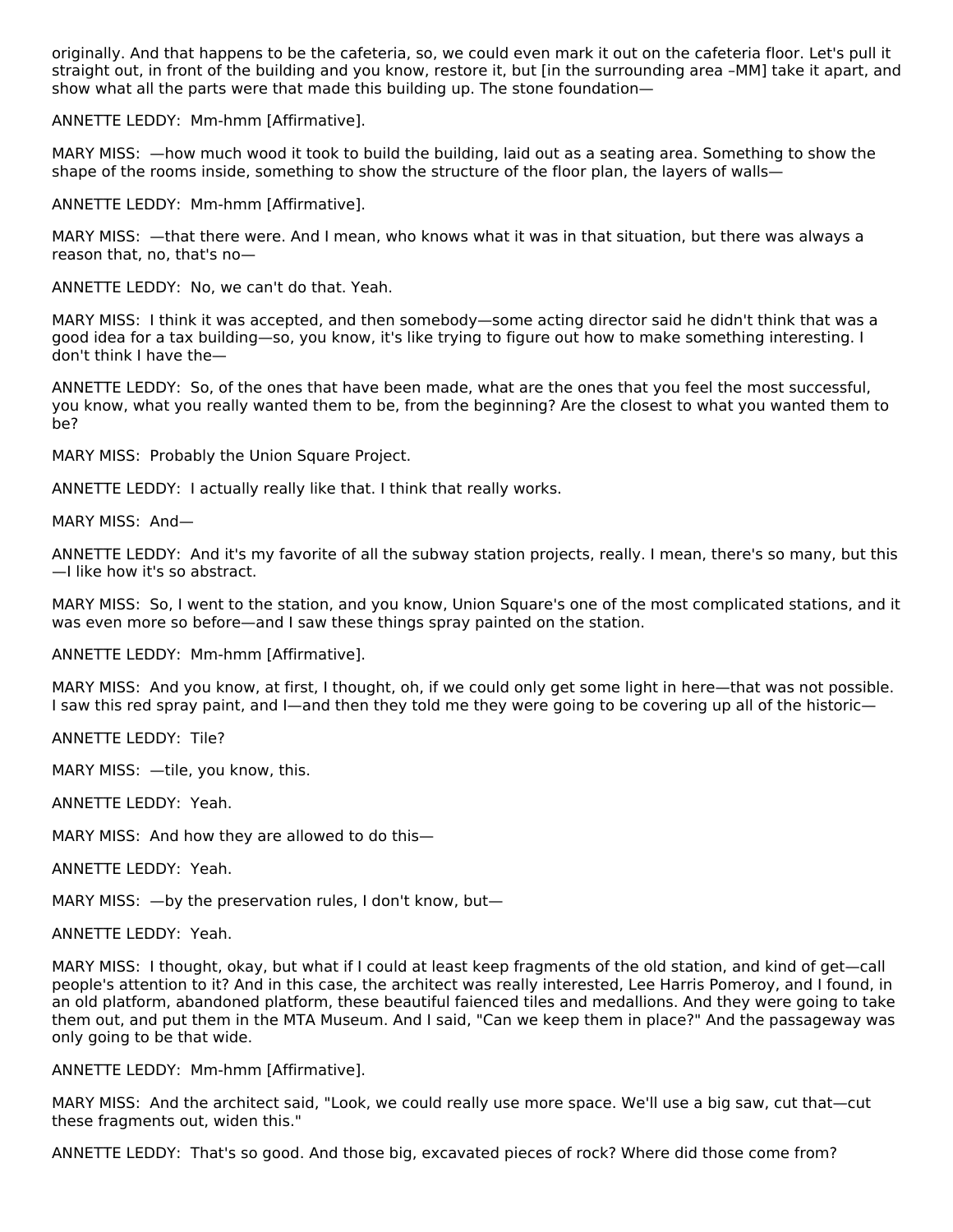MARY MISS: This?

ANNETTE LEDDY: You know, the ones—that's like under these wires, going up? And then, in the ceiling, there's there are letters in an inserted space?

MARY MISS: This.

ANNETTE LEDDY: Oh, that's that. So, it looks different from the angle I saw, okay.

MARY MISS: Yeah. So, what I wanted to do was kind of reveal the history of the station, and in these frames, there's text that's written on the underside of the frame, and then there's a mirror—

ANNETTE LEDDY: A mirror that reflects it, yeah.

MARY MISS: —so that it reflects it, so that you have to kind of try and figure out where the words are coming from, just like underground, you had to figure out where the grid was ending. But also, that mirror—I thought, "Oh, people will stop to check themselves—

ANNETTE LEDDY: Mm-hmm [Affirmative].

MARY MISS: —you know, put their lipstick on or something, then maybe they would get interested." And with the big piece that was—there was a mirror on this reverse side so that if you're walking in the back, you can get a glimpse of what's on the other side—you know, you'll see this reflected. And this shows—this says something about who made the—

ANNETTE LEDDY: Right. But this still looks different than the section—okay, so I saw this—oh, no, it doesn't, I see. Yes, the rock part of it.

MARY MISS: Yeah.

ANNETTE LEDDY: That's what I was noticing on the other side. I see.

MARY MISS: Right.

ANNETTE LEDDY: Okay.

MARY MISS: That's where they just used a giant saw, and sliced through the—

ANNETTE LEDDY: And so, here, we come back to the red. So, the red came from the station itself, basically?

MARY MISS: Yeah.

ANNETTE LEDDY: And you just decided to build—

MARY MISS: To red line the—to red line the station, is how I thought of it. You know, that you could just go around the station. There are 125 fragments. Here, we inserted these in the historic railing, and they all kind of have something that they're, you know, lining up with that tells you something about the, you know—

ANNETTE LEDDY: Mm-hmm [Affirmative].

MARY MISS:  $-$ station itself, and how it functions-signals. Then, the other elements are these-

ANNETTE LEDDY: When you're in the—when you're in the Number Six subway, there are also some that you see across from the rails.

MARY MISS: Yes.

ANNETTE LEDDY: Yeah.

MARY MISS: And then, these inserts in the wall—

ANNETTE LEDDY: Mm-hmm [Affirmative].

MARY MISS: —have images of parts of the station that were removed—

ANNETTE LEDDY: Removed, yeah.

MARY MISS: —with the description. And then, again, it's—you're looking into that, but you don't know how far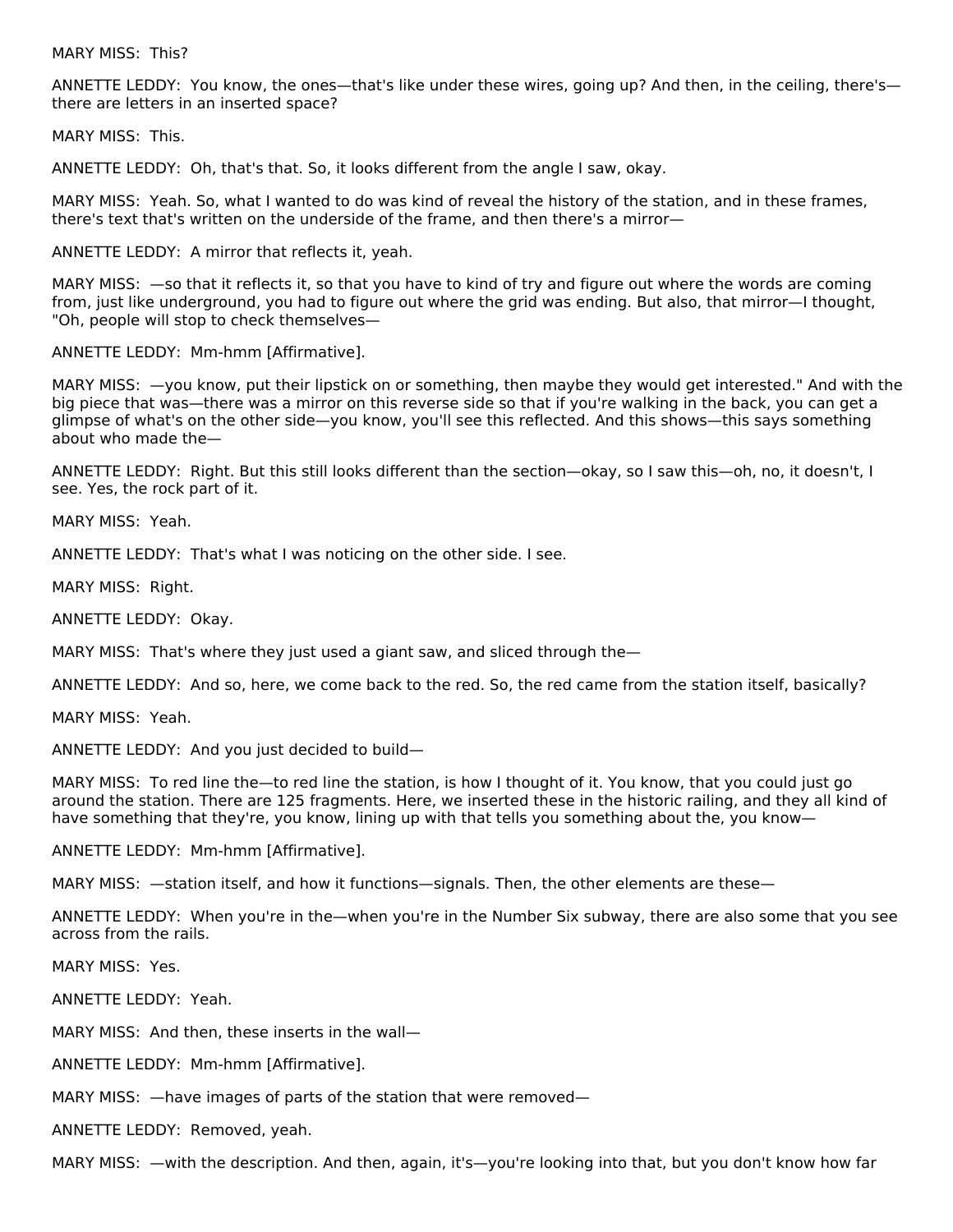the space kind of—

ANNETTE LEDDY: Mm-hmm [Affirmative].

MARY MISS: —goes beyond.

ANNETTE LEDDY: I mean, it's very subtle. And in a way, you know, if you don't know it's there, you don't really know, but once you get the—it's this whole intervention, that it's a piece that, you know, it's involved in the whole history. It's just like—it expands in your mind—

MARY MISS: Mm-hmm [Affirmative].

ANNETTE LEDDY: —you know? It's—

MARY MISS: But you know, when I talked about like, if you could have a moment of intimate engagement in this very public space, that interested me. You know, I traveled in India quite a bit, and something that's—that was a real inspiration for me, to see these sites in cities where there's total chaos around you, and there'll be some little place that somebody's bothered to pour orange powder on this, you know, rock in front of a tree. And so, even though there's this chaos around you, there's this one spot that gives you pause. So—

ANNETTE LEDDY: Well, it reminds me a little bit of Athens—there're certain subway stops in Athens that—where they have display—where they display things that they found in excavating the station.

MARY MISS: Interesting.

ANNETTE LEDDY: And they're beautiful. You know, it's—you're not—it doesn't have a museum kind of precious feel, but it really feels, you know, it's—they're just—it's striking and beautiful, and it changes the whole feeling—

MARY MISS: Mm-hmm [Affirmative].

ANNETTE LEDDY: —of being—

MARY MISS: Mm-hmm [Affirmative].

ANNETTE LEDDY: —in a subway.

MARY MISS: Sounds nice.

ANNETTE LEDDY: Yeah. I think that's very recent, though. I think that—this station, the one I'm thinking about, was built when it—for the Olympics. It was an extension of the metro—

MARY MISS: Mm-hmm [Affirmative].

ANNETTE LEDDY: —and then, they built this one new station. And in the course of doing it, they found, you know, like so much stuff underground. And some of it was put in the museums, but then they decided to keep some of it—

MARY MISS: Mm-hmm [Affirmative].

ANNETTE LEDDY: —and just insert it in these little places.

MARY MISS: Niches.

ANNETTE LEDDY: And things like that, yeah.

MARY MISS: Interesting.

ANNETTE LEDDY: And there's glass, sometimes, and I don't know. It's interesting.

MARY MISS: I'd like to see it.

ANNETTE LEDDY: Yeah, yeah. Not as—this feels—it has more of a feeling of being in the tradition of, you know, conceptual art. In some ways, you know, you might think like, Lawrence Wiener even, or someone like that—

MARY MISS: Mm-hmm [Affirmative].

ANNETTE LEDDY: —where theirs is still a little more conventional, but it still does have this—it's kind of a way the public space has been expanded, and deepened, without it being done in some precious or catchy way.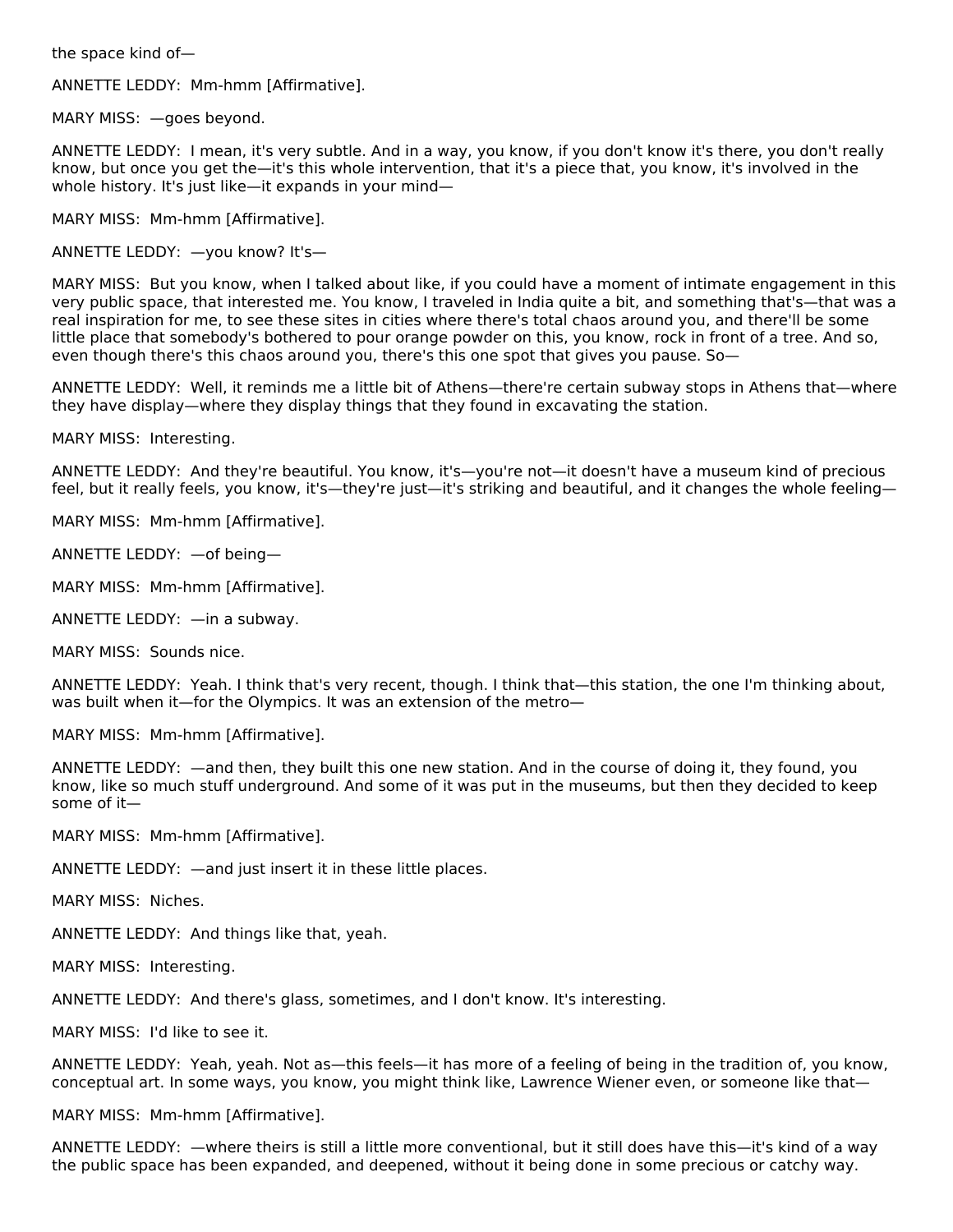MARY MISS: Mm-hmm [Affirmative].

ANNETTE LEDDY: You know what I mean? In a kind of real way.

MARY MISS: So, this probably—this kind thing, I—you know, there were interior pieces that I was doing occasionally, along the way. Let me look at what those are.

ANNETTE LEDDY: I like these mirror ones that you have in the woods, too, and that in a way, this seems like still in that—I was trying to think about, you know, what elements, survive from your earlier works. And definitely, the reflective surface thing, you know—

MARY MISS: Mm-hmm [Affirmative].

ANNETTE LEDDY: —the mirror thing does—

MARY MISS: Mm-hmm [Affirmative]. This was really one of the few indoor projects that I really liked, especially because there was a mirror reflection between the top and the bottom there [referring to installation at the Danforth Museum –MM].

ANNETTE LEDDY: Mm-hmm [Affirmative].

MARY MISS: Kind of—it's like, whenever I could make you think you weren't inside, I felt happier—happiest with some of interior works. Oh, that very early one on the wall that the Guggenheim owns, actually—it's this one.

ANNETTE LEDDY: Oh, wow.

MARY MISS: Where there's this space you can't quite see what's behind there. But then, this one, there were all of these—there were these corridors, but then, all these mirrors in it, so it seemed like there were—

ANNETTE LEDDY: Arrivals and Departures—the Doors. We need to keep saying the titles because of the—

MARY MISS: Ah [inaudible].

ANNETTE LEDDY: Yeah.

MARY MISS: There were actually 100 doors that opened within this, but then, when the mirrors reflected, there were—

ANNETTE LEDDY: And the—that's in a museum, right? In Texas—is that where this is?

MARY MISS: The Museum of Modern Art owns that.

ANNETTE LEDDY: This? Oh.

MARY MISS: But it was shown in, I think, Dallas.

ANNETTE LEDDY: Mm-hmm [Affirmative].

MARY MISS: It was an exhibition of Alice Aycock, George Trakas, Richard Fleishner and myself that traveled, and one of us did an installation at each of the places, and I did it in, I think, Dallas. And George did a beautiful project that's at the La Jolla Museum, outdoor project.

ANNETTE LEDDY: Mm-hmm [Affirmative]. Yeah, I've spoken to him, and he's shown me—you know, he sort of have this whole other life in France. You know, I mean, he has these commissions in France, and not in Paris, but —

MARY MISS: I love the one that's like the knife blade. You know that one?

ANNETTE LEDDY: It's a bridge?

MARY MISS: Yes.

ANNETTE LEDDY: Oh, I know. That's so beautiful, yeah.

MARY MISS: George is one of my favorite—

ANNETTE LEDDY: He is a really—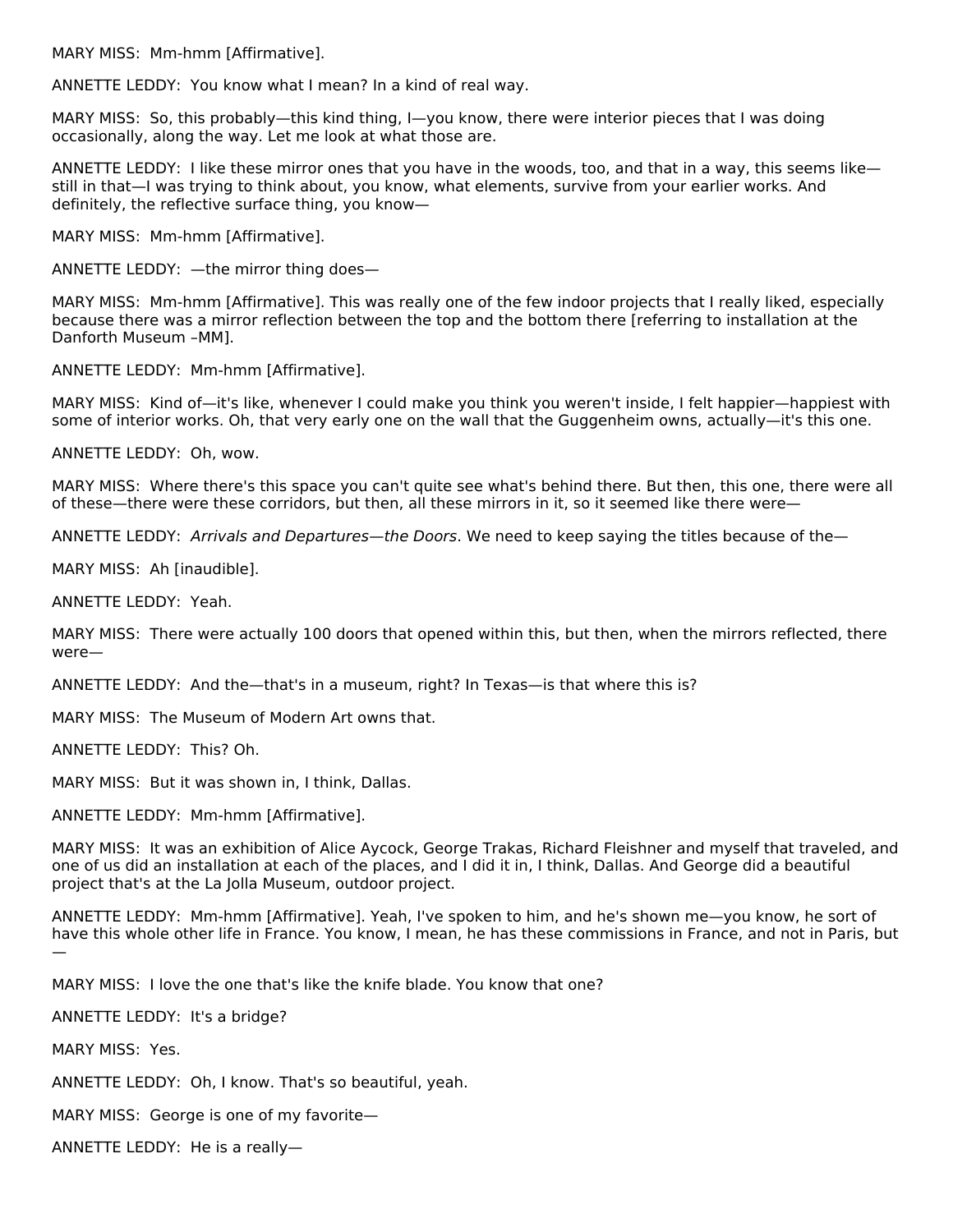MARY MISS: —artists.

ANNETTE LEDDY: —really amazing. I mean, I think, I really didn't know that much about—112 early things I'd heard about, but I didn't—it's hard to ever know about these things that are done in foreign countries.

MARY MISS: Yes. And also, George has been more elusive than most in his peripatetic life of traveling and working wherever he is.

ANNETTE LEDDY: Yeah. Well. Let's see. I think we might be at the end of our allotted time here.

[END OF SD02, TRACK01.]

ANNETTE LEDDY: But it seems like your work has gone in a really different direction since then and in a way, I'd just like to—like you to tell me how it developed. I mean I'm aware of the CALL project and that kind of thing, just how you ended up where you are now with it and also how your studio process has changed because I see you have this staff and it's a whole different deal than it was—

MARY MISS: Mm-hmm [Affirmative].

ANNETTE LEDDY: —years ago, right?

MARY MISS: Yes. So in the '90s, I spent a lot of time doing projects, developing proposals that didn't happen for one reason or another.

ANNETTE LEDDY: Do you know why they didn't happen in general?

MARY MISS: For the most part, it was about money, always about money.

[They laugh.]

Not most part I think. Well, I guess it's a little bit—so for instance, I spent a number of years developing a project, which is in this book, which was for a walkway in Milwaukee along the river.

#### ANNETTE LEDDY: Mm-hmm [Affirmative].

MARY MISS: And I was really interested in trying to show the relationship between runoff water in a city and the river, and in this walkway, trying to get people out in a different relationship to the city and the river by taking them out onto the river for instance, and then in detailed ways, showing them the water running off and getting them to think about that. And it was something the people weren't focusing on at that point. Ecology wasn't focusing on it [the ecology of cities –MM]. City government wasn't, but I knew that it was important and being—it seemed important to me. When it came to funding, when I had signed the original contract, they said you have to at least be able to provide at the end of this a walkway that is walkable and we hope it can be more than that, but at least it has to be able to make this passage from this half mile along the river.

And so in the end, they couldn't raise the money to do the more expansive project and basically that stripped off all of the parts that I thought were really important about showing this. And a few things were left in, but I turned the project over to the architects I had been working with and said, you know, you're going to implement it. I had never been back to see it until I went recently to start working in Milwaukee again, which is a later story.

A sewage treatment plant, water treatment plant, in Arlington, Virginia, I was asked to come and do a per cent for art project for this very extensive rehabbing of a 30-acre plant right below very wealthy homes, fancy homes, in Arlington. And I—it was—I think they thought they were going to get something in front of the gate. And I said I'd really like to think about how this piece of infrastructure could become a public place, how people could begin to understand the relationship to the piece of infrastructure, in other words, what they do in their homes and businesses affects how that plant operates. Could we invite people into it? Could we—if they even just drive by, make it apparent that what's happening—

#### ANNETTE LEDDY: Mm-hmm [Affirmative].

MARY MISS: —here? So went through the development of this project. The engineering part of this rehab of the plant, which was \$400 million plus or minus 40 percent, which people don't get that kind of budgets, only engineers, went over like 150 percent over, you know—

ANNETTE LEDDY: Wow.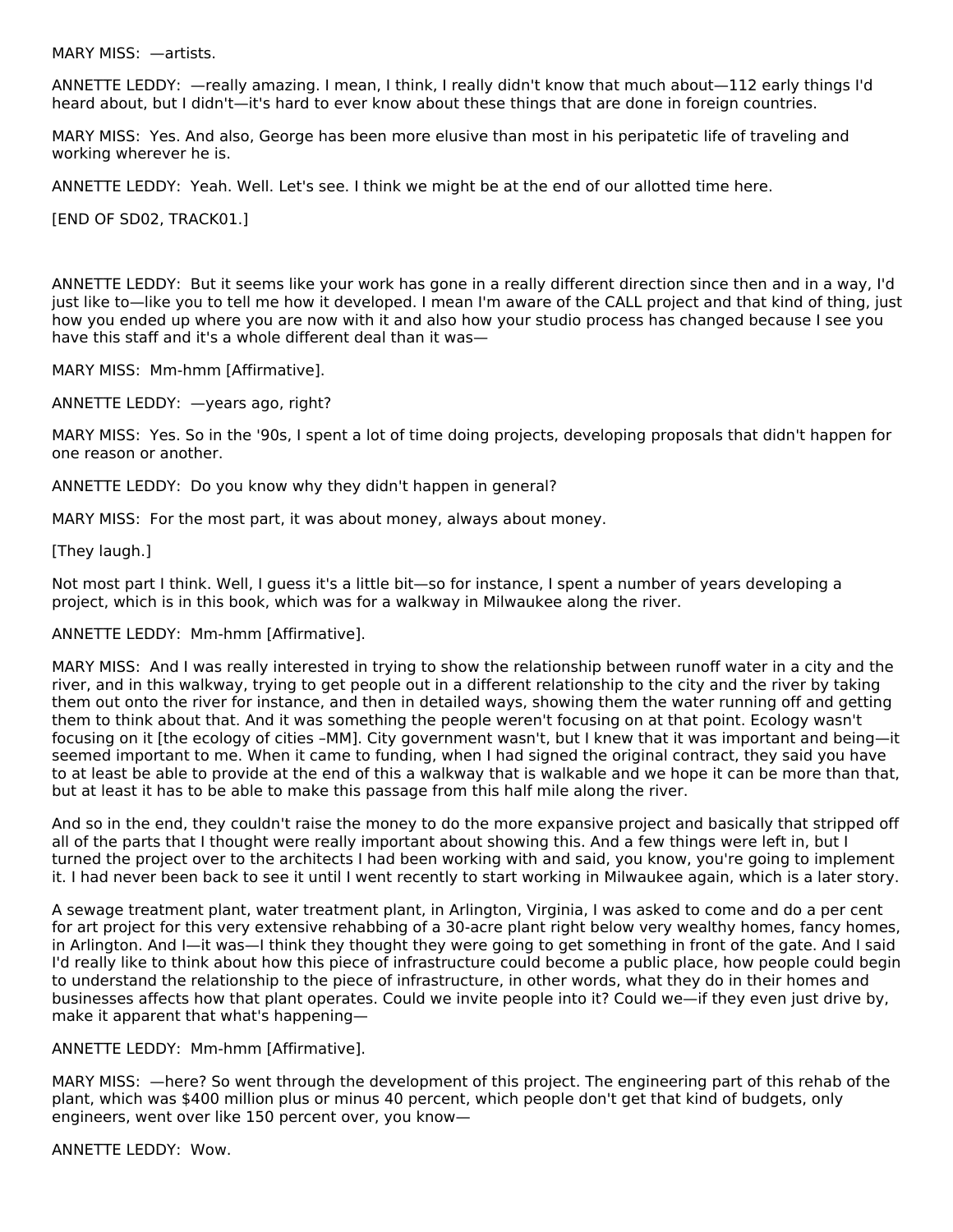MARY MISS: —or something. And so they eliminated the part that I was going to do, and again, it's a substantial amount of money that in that case was a certain number of millions of dollars.

ANNETTE LEDDY: Yeah.

MARY MISS: So there was this kind of—Indianapolis Museum of Art asked me to do a walkway, decided it was going to cost too much, did ask for another proposal, decided it was going to cost too much, asked for a third proposal, decided it—

ANNETTE LEDDY: Yeah, see and so it just keeps being the thing that can be crossed out on a budget.

MARY MISS: Yes, and—

ANNETTE LEDDY: Extraneous.

MARY MISS: And so in the meantime, these are really interesting ideas that I'm developing for a—that little house—

ANNETTE LEDDY: Yeah.

MARY MISS: —you know, in St. Paul. That one doesn't get built. Well, in that case, it was really the—somebody decided they didn't like the idea, that acting director who came into a position of authority. But I was—I was really learning interesting things or there was the—one of the L.A. county museum that didn't happen which was about the Le Brea tar pits and trying to show people—

ANNETTE LEDDY: But there is something there now, right, that you—

MARY MISS: Not mine.

ANNETTE LEDDY: Not yours, but something where you go and you sit in this little area and you look down into the—

MARY MISS: Yes, it was—

ANNETTE LEDDY: —pit.

MARY MISS: And when I was there, it was very rough—

ANNETTE LEDDY: Mm-hmm [Affirmative].

MARY MISS: —you know, structure and I thought, oh, wow, this is great. Let's try and make it—

ANNETTE LEDDY: Yeah.

MARY MISS: —accessible and more—

ANNETTE LEDDY: Mm-hmm [Affirmative].

MARY MISS: —you know, part of a larger thing.

ANNETTE LEDDY: Mm-hmm [Affirmative].

MARY MISS: In that case, the tar pit museum, the museum of whatever it is—

ANNETTE LEDDY: Mm-hmm [Affirmative]. That's over—yeah, next to that one.

MARY MISS: And the county museum got into a dispute and I was the, you know—

ANNETTE LEDDY: Sacrifice?

MARY MISS: Not sacrifice. I just got caught in the conflict—

ANNETTE LEDDY: Mm-hmm [Affirmative].

MARY MISS: —so it didn't happen and it was really such, you know, an interesting project. I really was—anyway, so here's this time going on. No wonder I have no visibility—I keep doing these things, spending years on things, and nothing happens.

ANNETTE LEDDY: Mm-hmm [Affirmative].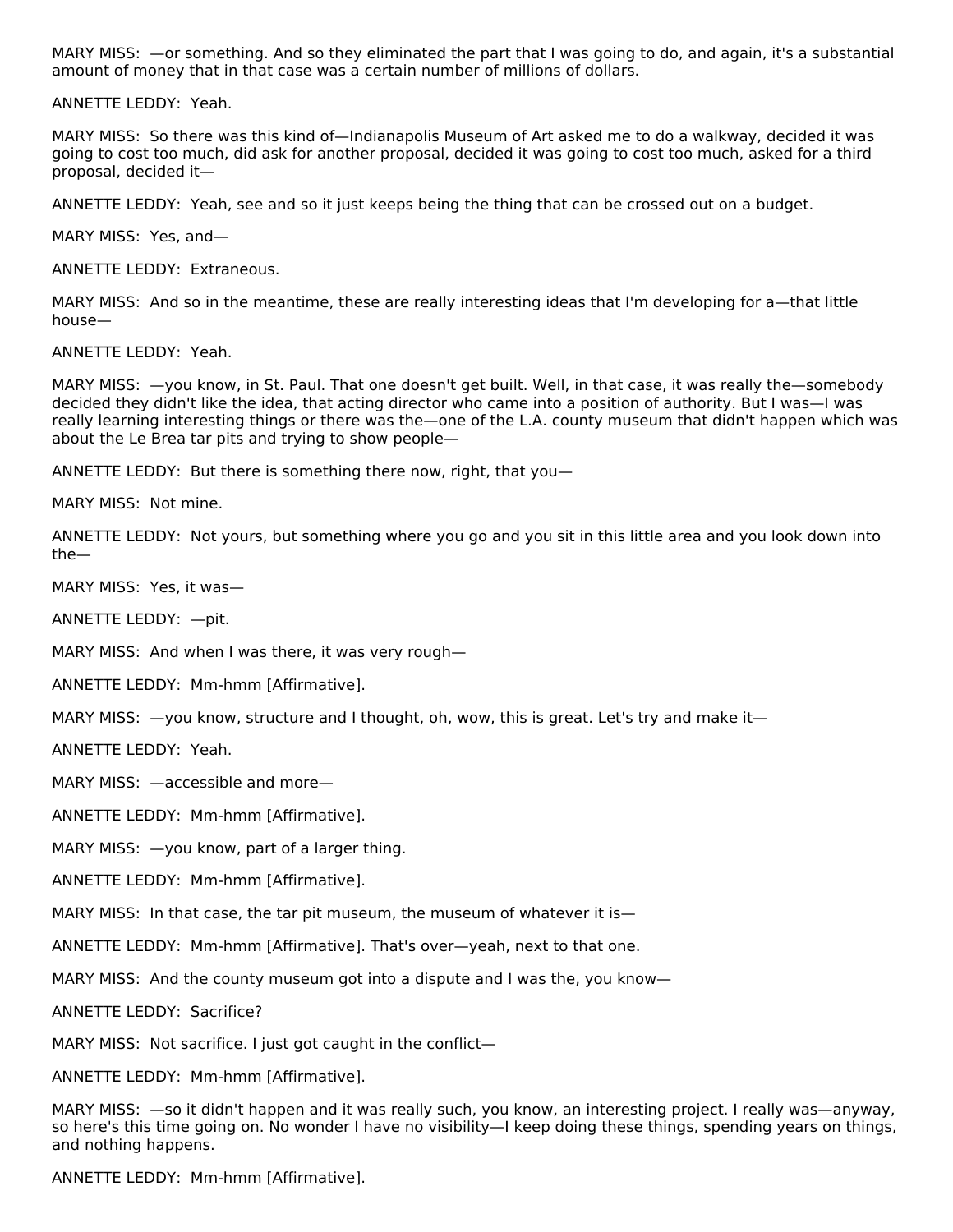MARY MISS: And in the meantime, I'm thinking, wait a second. I'm really—I'm talking about the importance of an artist's role in the public realm. I've been, you know, proselytizing for this so to speak over—and I'm sitting in my studio stacking up plans that aren't working. And I think the—where it really became apparent to me that something had to change was when—after 9/11. You know, I had just taken the last train out of Penn Station going to Princeton that morning. I get to see this happening as you come out of the tunnel.

## ANNETTE LEDDY: Oh, my god.

MARY MISS: And nobody's cell phones are working on the train because the towers are, you know, not working transmission towers aren't working. And my husband was in his own studio at the time and watched everything happen and we couldn't communicate. I'm stuck in Princeton. The city's closed, total trauma. We get back, stay with some friends up on 86th Street, and after a couple days, are able to get back down[town]. I had left my windows open in the front and in the back so this—everything was covered with dust and my assistant—one of my assistant's brothers worked for the EPA and we said is it safe for us to go in and start cleaning? And he said yes, it would be safe, but we wore, you know, masks and clothes—those paper covers. And we cleaned for several days and, I mean, you can imagine trying to clean this place. Everything had to be touched, you know, and wiped down. And afterwards, we were still traumatized and my assistants and I, you know, there was a landscape—there were two landscape architects that were working with me at that time and we just, you know, what can we do? What can we—how can we—we had to do something and then there all of these people coming downtown in the droves, and—where is the—here it—this is the project, but if you see a little bit of blue on the wall over there that's showing—

ANNETTE LEDDY: Mm-hmm [Affirmative]. The blue fence.

MARY MISS: The blue and so we saw all of these people coming downtown and they built this platform that kind of put them overlooking the site and it was—I thought it was horrible because people were coming down and they were put in the position of being voyeurs and gawkers. And what they were coming—they—I think the desire of people were mourning, but there was no—

ANNETTE LEDDY: Mm-hmm [Affirmative].

MARY MISS: —way for them to. And all they were doing is facing police barriers, first at 14th Street, then at Houston, then at Canal for a long time, and then down here for a very long time at Chambers Street. And so we said let's try to imagine a different kind of edge of this that could be a temporary memorial and let's replace the sawhorse like police barriers with these—we'll string together plastic pipes and paint them blue. And in place of the Jersey barriers, we'll do concrete seating and trees that could flower in the Spring. And how could we begin to think of this as a wreath—

ANNETTE LEDDY: Mm-hmm [Affirmative].

MARY MISS: —for Ground Zero—

ANNETTE LEDDY: Mm-hmm [Affirmative]. Beautiful.

MARY MISS: —and make it a place that people could come as mourners and have a way of being participants and not just in that awkward, you know, just looking position. And it was such a kind of key moment for me to begin to think about my own neighborhood, my own city, what was most compelling to me. Here I'm always taking these assignments. Here's a sewage treatment plant. Here's a, you know, the grounds of the county museum. Here—but how could I focus on things that I was really concerned about and so this position that artists are always in as the recipient of the assignment—

ANNETTE LEDDY: Mm-hmm [Affirmative].

MARY MISS:  $-$ if you're in the public realm-

ANNETTE LEDDY: Yeah.

MARY MISS: —I wanted to turn around and say there should be a way that artists could address the issues that they found be compelling—

ANNETTE LEDDY: Yeah.

ANNETTE LEDDY: —and in their own communities. And so I went on to do work on a park project in Santa Fe. It was really trying to—I was kind of building this conceptual framework for that project saying it should be a place where people could come and have new ways of thinking about this relationship of the city, the city of Santa Fe, and the natural environment.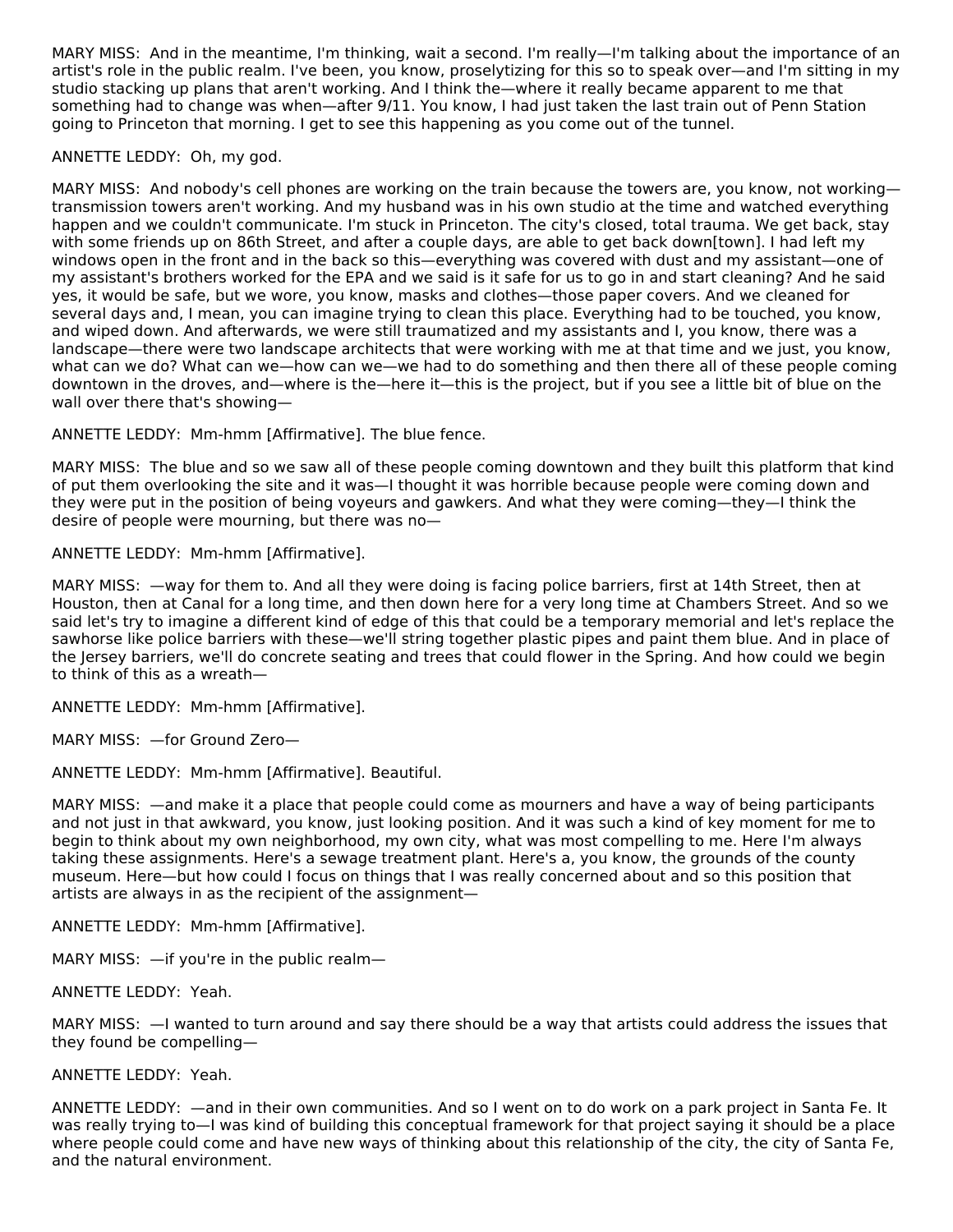# ANNETTE LEDDY: Mm-hmm [Affirmative].

MARY MISS: They were in the midst of a terrible drought at the time. Again, most of those things got eliminated because of budget or because of regulations about how water is controlled. So then there was a big park project that was a competition we entered in Orange County, California and in that, I said, "Okay, I've learned my lesson. I'm not going to presume that things get put in in the beginning." How can we think of this as being a park where incrementally, over time, artists would collaborate with scientists and other experts to do projects that would give people new ideas about what do you plant in your yard? What, you know, how do you handle water? And what's our history, you know? There was an old control tower. It was an old—the El Toro Marine Air Base where Nixon landed when he went home after leaving office and many other things happened there, but we were going to convert the control tower into the residency center for people to come and stay. But that project didn't happen and in the meantime, I was moving ahead with another proposal in Indianapolis that didn't happen, but they paid me for the work that I had done. So I took a year and really thought, you know, there's got to be a better way than all of this time spent. I really want to get things, even if they're very modest, to be happening.

# ANNETTE LEDDY: Yeah.

MARY MISS: And so I developed the City as Living Laboratory during that year that I had covered and I—about the same time, I did this project in Boulder that's with—you see in the corner there with that blue dot. We placed 300 of those blue markers showing the projected flood level in Boulder ["Connect the Dots": Mapping the History and High Water of Boulder Creek –MM].

ANNETTE LEDDY: Mm-hmm [Affirmative].

MARY MISS: And, you know, the scientists were upset because nobody was listening to them. Here you are in Colorado, who's concerned about flooding, but Boulder's at the mouth of a canyon.

ANNETTE LEDDY: Mm-hmm [Affirmative].

MARY MISS: And it's the highest hazard flood zone in the western United States.

ANNETTE LEDDY: Mm-hmm [Affirmative].

MARY MISS: So here with those markers you could see okay, in relation to my own body, they're ankle high or they're—

# ANNETTE LEDDY: Mm-hmm [Affirmative].

MARY MISS: —you know, 18 feet up in the air, but there was this visceral way of understanding what this was really about. And so I—the idea was how could you get cities to begin to understand that artists could have a more essential role than just a per cent [for art] kind of thing, that we could help? And of course then all during the '00s and, you know, during this time, but starting in the '90s, you're beginning to see these issues about the environment become more and more pressing and not just pressing, but overwhelming.

ANNETTE LEDDY: Mm-hmm [Affirmative]. May I ask a question? When—so in a project like this of showing the flood levels and so on, are you—is it your idea to create a kind of political awareness, you know, on the part of the population? When you talk about the role of the artist in this, it's—there's partly making them aware of the history of their city and of the water systems around the city. That seems to come up quite a lot, but is there also the sense that if they understood the dangers that we're up against they would become more activist or at least supporters—

MARY MISS: Mm-hmm [Affirmative].

ANNETTE LEDDY: —of climate change related—

MARY MISS: Mm-hmm [Affirmative].

ANNETTE LEDDY: —legislation? Is that—

MARY MISS: Mm-hmm [Affirmative].

ANNETTE LEDDY: —how you think? Yeah?

MARY MISS: So, you know, if you look back at the early work and the kinds of things that were interesting to me, I talk about engagement. I talk about intimacy and interior kind of, and so I'm starting to do things then during this period that are very modest. I'm saying, "Okay, I've tried all these big projects,"—another one for the North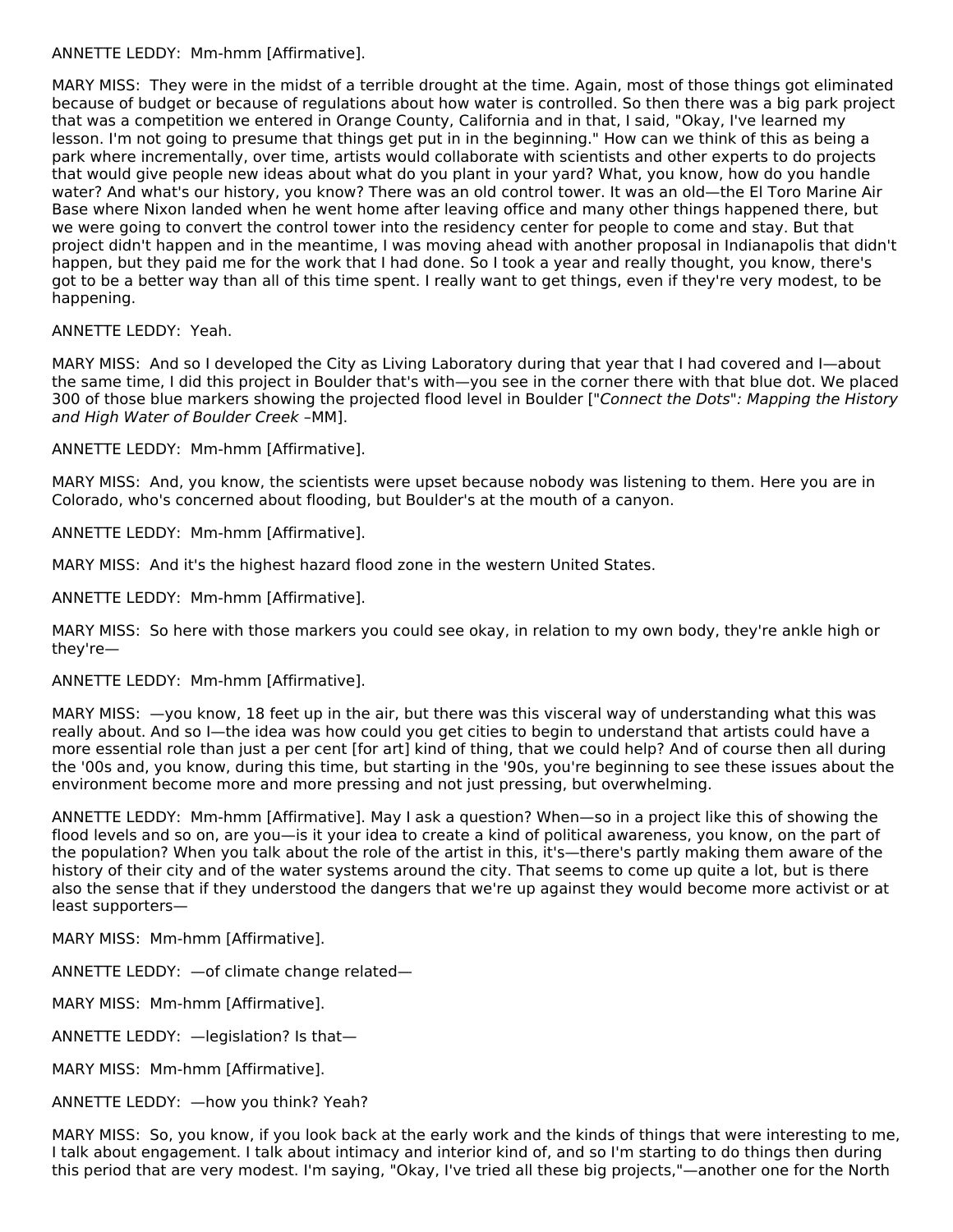Carolina Museum of Art. I do this major planning for this. There's a hole in the water where it's very dramatic. It's going to be this great project. They called me a year later [and told me they needed to pause our work during the construction of the building –MM] and say we've already built it, and they built it with the landscape architect. And I mean by this time I've just had it up to here.

ANNETTE LEDDY: I mean it must have been just heartbreaking to have this happen again and again.

MARY MISS: And at a museum?

ANNETTE LEDDY: Yeah.

MARY MISS: You know, wait a second. Those are the protectors of the arts, right? So it's like okay, how can I do a very modest thing? And I can't, [continue in the same way –MM] you know, I'm giving up on these things, you know. Okay, I did the South Cove. It cost \$13 million in 1986 or 1987, or whenever it was completed. I thought I would I get to do those [types of projects –MM] again. Never again did—was that possible to work at that scale.

ANNETTE LEDDY: Wow.

MARY MISS: And so I'm saying how can I do something that—where there is a visceral engagement?

ANNETTE LEDDY: Mm-hmm [Affirmative].

MARY MISS: What is the means of engagement that I can use?

ANNETTE LEDDY: Mm-hmm [Affirmative].

MARY MISS: The other part is, I did the project in Des Moines, Iowa that was this demonstration wetland and this was done—again, it took a long time to do over the course of the '90s from maybe I worked '91 and I when—I forget when it was finished in '96—oh, ['98 –MM]. And I worked with a botanist at Iowa State and some engineers, but the botanist was so interesting as he was describing this [site]. We were trying to show, in the middle of the city, you know, there was an area where you could walk through. I guess it was in the—a total aerial of this, that you could walk through reeds that—here, this path. There were tall grasses growing on either side of you and so you could walk through that. There was a place you could get up high and see what kind of birds are, you know, in this area. There was this place where you could sit down and look at eye level with the water. But as I was hearing about the plants that are [already growing there –MM], you know, being—and that we were also planting with collaborating with the garden club there, I was getting this intimate sense of the site and I had done these projects or proposals over the years, there was this more intimate engagement that was happening [at the site –MM].

ANNETTE LEDDY: Mm-hmm [Affirmative].

MARY MISS: —as I was looking at places. It wasn't just the distant view. It's like what's growing there.

ANNETTE LEDDY: Yeah.

MARY MISS: And so I really got interested. On this project, I was saying by the end, "But I wish I'd been able to have people hear what I got to know about this place. I wish there was some way for that knowledge, that, you know, about that place to be available." And so then as I'm starting to think about this City as Living Lab, I've got this idealistic, back from my '70s experience, okay, we're going to change everything. I'm still the, you know, '60s, '70s girl after all. I think we can let cities know that artists really can have this different role and—but people didn't know what I was talking about so Indianapolis asked me to come back and do another project, having vetoed three in a row or something.

ANNETTE LEDDY: [Laughs.]

MARY MISS: They said will you come back and do something—

ANNETTE LEDDY: Mm-hmm [Affirmative].

MARY MISS: —more of a modest—more modest scale, and I did this project along the river. I don't know if you've seen pictures of it [FLOW (Can You See the River) –MM], where there was a red sphere on the thing I wanted people to notice in the mirror, adjacent with a red mark on it [the face of the river –MM].

ANNETTE LEDDY: Mm-hmm [Affirmative].

MARY MISS: And you could align those. The thing could be called out that I was asking you to look at, a fish hatchery or a historic site or a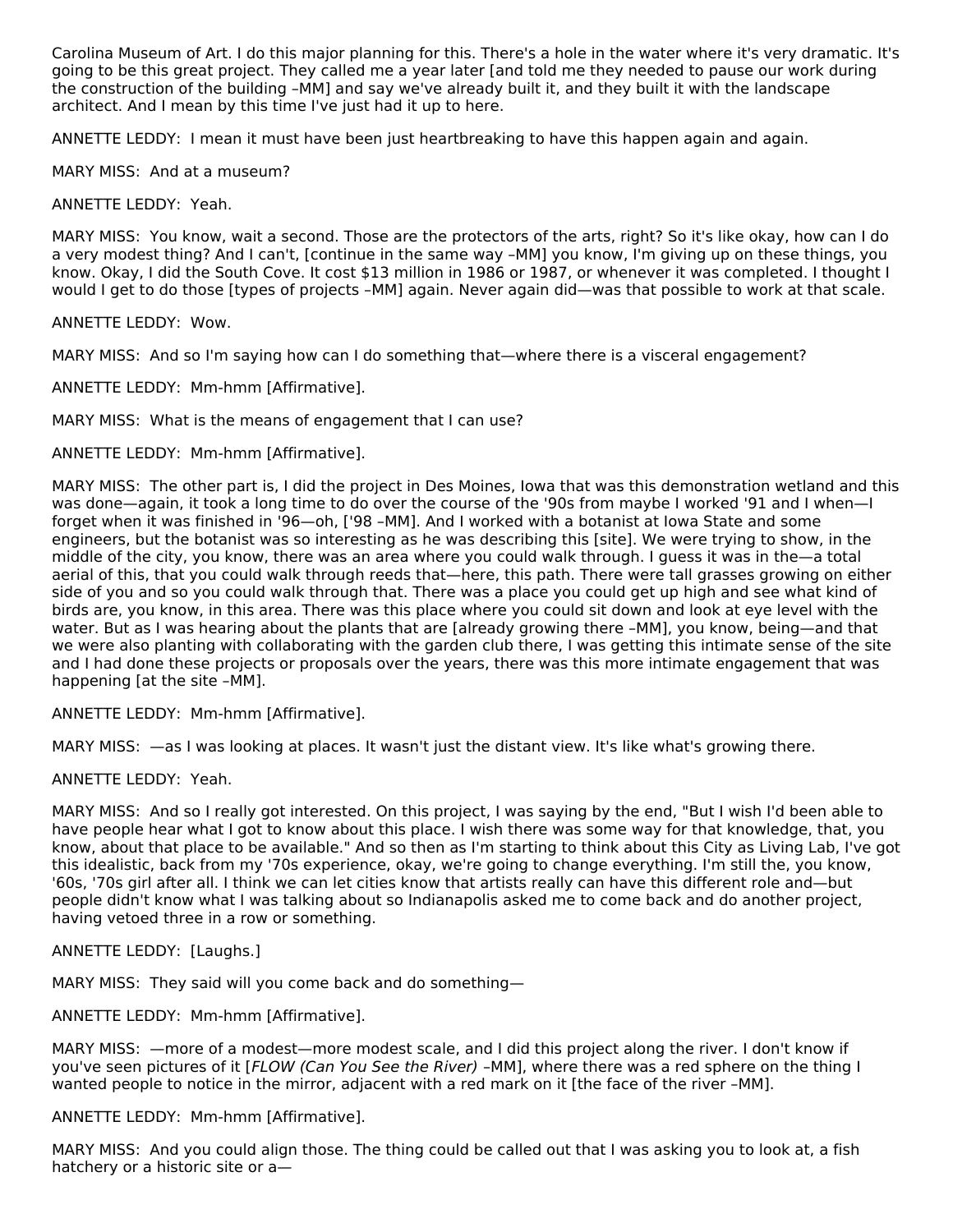ANNETTE LEDDY: Mm-hmm [Affirmative].

MARY MISS: —you know, something about that river. So we had 125 stopping places and I said this isn't anything about, you know, the spectacle approach. This is like, I want people to get to intimately look at this river system and I would like you to be able to have the experience that I've been lucky enough to have of listening to [someone knowledgeable about the site describing it –MM]—you can dial up and listen to just a one minute description of what that is that you're looking at. So—

ANNETTE LEDDY: So the works are more informational than they used to be?

MARY MISS: I'm trying—I'm trying not to have them be informational. I'm trying—and I'm still trying to figure out how do you engage people with this more intimate knowledge of a site without having it be like you're just telling them—giving them information.

ANNETTE LEDDY: Mm-hmm [Affirmative].

MARY MISS: You know, how can you—how can you provoke their interests? And so as the City as Living Lab was going on, one of the premises was that as I developed it, the—Mayor Bloomberg was developing this PlaNYC about sustainability and it was Department of Construction talking to Department of Transportation talking to, you know, whatever, and with really no engagement with people in neighborhoods or on the streets. So it really became a very important part of this that our goal was to engage people on the streets in their own neighborhoods.

ANNETTE LEDDY: So you started working with the Bloomberg initiatives? You mean the ones where he—where he sort of makes those seating areas in the middle of the street and does that sort of thing?

MARY MISS: I mean those are the things that were outcomes of the PlaNYC.

ANNETTE LEDDY: Mm-hmm [Affirmative]. Yeah.

MARY MISS: But I'm kind of looking at—they're looking at waste [cleaning run-off water from the streets in those projects –MM].

ANNETTE LEDDY: Mm-hmm [Affirmative].

MARY MISS: You know, water—

ANNETTE LEDDY: Mm-hmm [Affirmative].

MARY MISS: —energy. So they've got their six topics that they're looking at.

ANNETTE LEDDY: Right.

MARY MISS: And I'm thinking, "Okay, how could you really get people to know what those little green buffers are at every street corner?" Do people really know that those are bio swales collecting water and that altogether they make 5000 [acres or some large amount of land –MM].—you know, almost as big a Central Park, you know? So that's when I proposed the Broadway 1000 Steps—

ANNETTE LEDDY: Mm-hmm [Affirmative].

MARY MISS: —thinking, "Okay, how could have—how could you imagine Broadway from the tip of Manhattan to the top of the Bronx as the green corridor of the city? And could you imagine incrementally?" It's kind of like the park, incrementally, over time that this could be occupied by temporary or permanent projects that let people see things [new ways of thinking about living in the city –MM].

ANNETTE LEDDY: So in a way, your—what's happening instead of being project oriented, you're creating frameworks, right, for artist collaborations—

MARY MISS: Mm-hmm [Affirmative].

ANNETTE LEDDY: —with civic units?

MARY MISS: Right.

ANNETTE LEDDY: So, it's a much bigger ambition?

MARY MISS: Mm-hmm [Affirmative].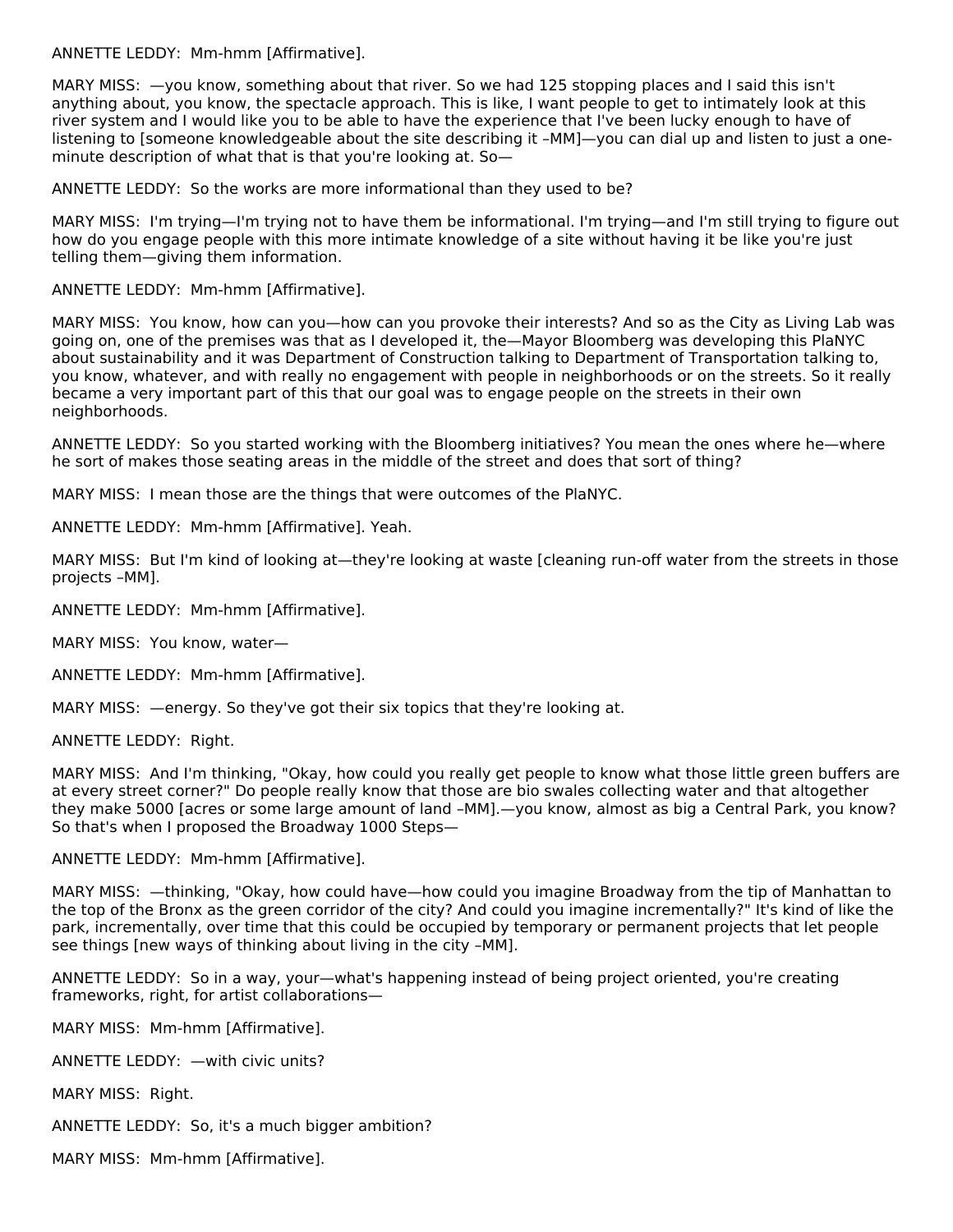ANNETTE LEDDY: Does that seem correct that—

MARY MISS: Yes.

ANNETTE LEDDY: —the idea is to create the framework and the—

MARY MISS: Yes.

ANNETTE LEDDY: —within which—

MARY MISS: So—

ANNETTE LEDDY: —these things can happen?

MARY MISS: A framework and a methodology.

ANNETTE LEDDY: Right.

MARY MISS: And so that's what we've been, since 2008, really focusing on. So here's me who's never run any kind of organization. I form a nonprofit, I develop the City as Living Lab framework in 2008, 2009, go to a something [a conference –MM] called Tipping Point that the Earth Institute at Columbia organizes at the Lamont Observatory and they invite artists and scientists, and they—the arts people are mostly theater or dance, not too many visual artists.

ANNETTE LEDDY: Mm-hmm [Affirmative].

MARY MISS: And I get to meet these really great scientists like Eric Sanderson who did the Mannahatta Project, and Bill Solecki who's the head of the Sustainable Cities Initiative at Hunter.

ANNETTE LEDDY: Mm-hmm [Affirmative].

MARY MISS: And, you know, several others and they help me articulate the, you know, the important things from a scientist's point of view. So it's—I guess what—collaboration had been so important to me over the years and all my projects. I really was totally committed to it, but it's, you know, I needed to not just be doing my riff on—I had to make sure that it was—as I—the way I was proceeding had sound principles for the scientists that they would be willing to—

ANNETTE LEDDY: [Laughs.]

MARY MISS: —you know, play with me—

ANNETTE LEDDY: Mm-hmm [Affirmative]. Right.

MARY MISS: —with the artists.

ANNETTE LEDDY: Yeah.

MARY MISS: And so as I've gone forward, I—that's why I think the collaboration is so important because artists can always do their own riff on things, but it may be missing the—

ANNETTE LEDDY: So let me just get clear about this. So you—how is this funded? This, you know, you have this nonprofit, but how do you—do you raise money from different organizations? Like you've said the Mellon people or—

MARY MISS: So we started and had some really good luck early on. Ford Foundation gave us an officer's grant. We didn't quite fit in there. The Rockefeller Foundation gave us a grant. So we started getting grants and we did this first under the fiscal umbrella of New York Foundation for the Arts.

ANNETTE LEDDY: Mm-hmm [Affirmative].

MARY MISS: And then after, you know, we had an advisory board and then maybe in 2010, became a nonprofit. I don't know if it was '10 or '11 that we got—

ANNETTE LEDDY: Mm-hmm [Affirmative].

MARY MISS: —the—we, you know, it takes—

ANNETTE LEDDY: Mm-hmm [Affirmative].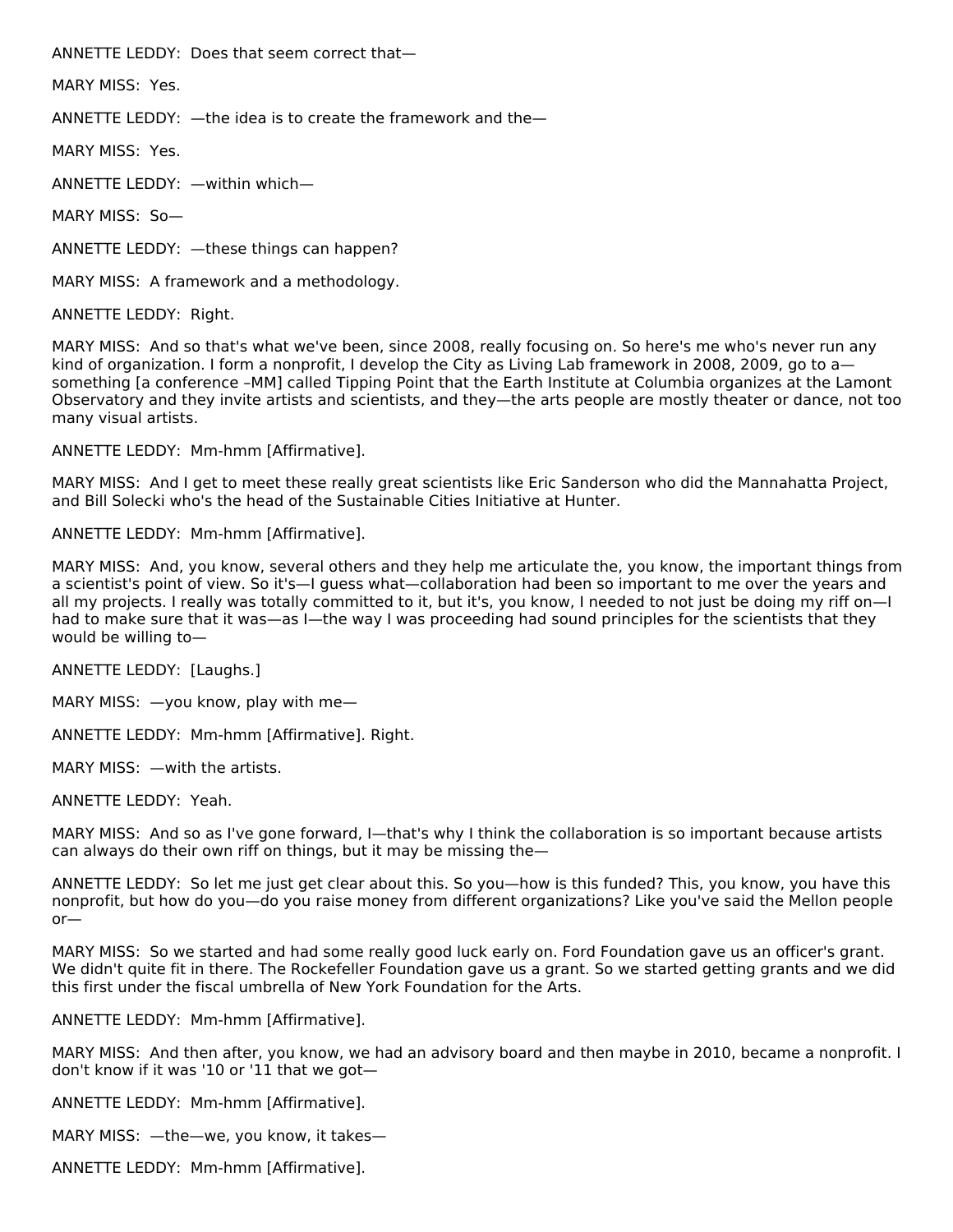MARY MISS: It's a process and started with a real board in '11, '12, and so we're this young organization and we've kept getting grants. The New York—the National Science Foundation, I had a very interesting conversation early on with somebody in the informal science part of National Science Foundation. And I talked about the Broadway project and I said, "We really need \$10,000 to, you know, do some tests." And he said, "What would you do with \$100,000?"

ANNETTE LEDDY: [Laughs.]

MARY MISS: We're like—what?

[They laugh.]

So we got I think a \$250,000 grant, which at least half of which went to somebody who did an assessment—

ANNETTE LEDDY: Mm-hmm [Affirmative].

MARY MISS: —of what we were doing. Then we've—it's been kind of hand to mouth with some private donations and grants—another very large grant. It's the \$3 million grant we got from the National Science Foundation. Now, we're working in Milwaukee on a project and that's being sponsored by Marquette University who's partnering with us to look at this kind of city scale project there. In the meantime, City as Living Lab is really about supporting other artists in pursuing initiatives like these.

ANNETTE LEDDY: Mm-hmm [Affirmative].

MARY MISS: So we've been having workshops along Broadway, for this Broadway initiative, having artists and scientists attend those and then do proposals. We have about five proposals now that we're in various stages of developing.

ANNETTE LEDDY: Like what would be an example?

MARY MISS: There's going to be a climate action kiosk. We don't have a better name for it yet, but in Harlem near 125th Street on the property of the—one of the NYCHA housing complexes.

ANNETTE LEDDY: Mm-hmm [Affirmative].

MARY MISS: And we've collaborated with an environmental justice group called We Act, and the people who the residents of this NYCHA complex to see if we can do a—we're calling it a kiosk that—where people would be able to come and get information about doing a community garden or health issues. Air quality and asthma are a huge problem in that neighborhood or disaster warning preparation or heat advisory things. People really wanted a place that they could come to share information or get information and could this be a physical place on the grounds of a NYCHA property?

ANNETTE LEDDY: Mm-hmm [Affirmative].

MARY MISS: One is a community garden that's trying to reflect the different cultures of the residents of another NYCHA property up near Van Courtland Park.

ANNETTE LEDDY: Mm-hmm [Affirmative].

MARY MISS: Another is to bring attention to Tibbetts Brook which is a stream that's in a tunnel and people would like to have it out in the open to daylight the brook, but it's going to take maybe 20 years to do that so this project—our temporary projects are to kind of call attention to Tibbetts Brook in the meantime.

ANNETTE LEDDY: Mm-hmm [Affirmative]. So this is a very different kind of art and also different kind of working method than you began with. It's really—

MARY MISS: Yeah.

ANNETTE LEDDY: Do you ever miss the simplicity of making those objects out of planks of wood and—

MARY MISS: Mm-hmm [Affirmative].

ANNETTE LEDDY: Oh, you do? Or do you ever think about also doing sculpture for example?

MARY MISS: Well, my—doing this, you know, the sculpture in quotes was always pretty limited. I go upstate about once a month for a week. A week or ten days to work and what I miss is the—that kind of quiet—

ANNETTE LEDDY: Mm-hmm [Affirmative].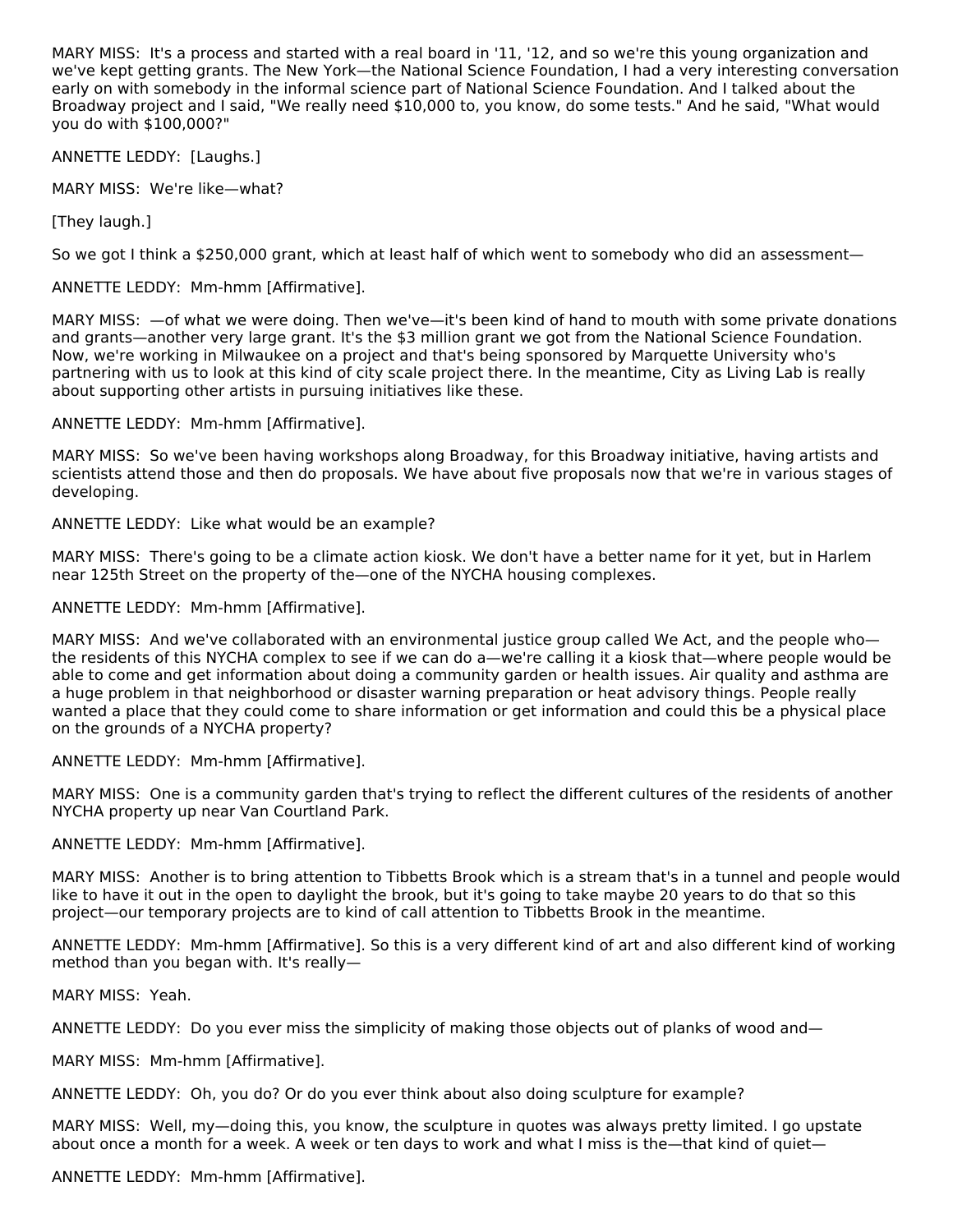MARY MISS: —time of reflection.

ANNETTE LEDDY: Right.

MARY MISS: But, you know, I've either built or dreamt up so many things over the course of my career. I'm ready to kind of take on a role like this [helping to establish the CALL methodology, at the same time I'm working –MM] in Milwaukee doing my own project—

ANNETTE LEDDY: Mm-hmm [Affirmative].

MARY MISS: but I'm interested in supporting—in kind of having this support role or—

ANNETTE LEDDY: Mm-hmm [Affirmative]. Yeah, facilitator or really an artist-activist role, you know, and that's the—and do you think—you started this by saying that it all began with 9/11. I mean do you think it is this condition of the world and the condition of climate change and so on that has kind of moved—

MARY MISS: I think we—

ANNETTE LEDDY: —you towards this?

MARY MISS: Yeah, I think we all need to reconsider ourselves, our lives, our roles.

ANNETTE LEDDY: Mm-hmm [Affirmative].

MARY MISS: And I think that's what I've kind of been redefining.

ANNETTE LEDDY: Mm-hmm [Affirmative].

MARY MISS: So yes, do I miss just sitting? [and thinking? –MM]. I've always had to have some support [in the studio –MM] and more support as computers have become more important and as I have not wanted to spend my time totally on the computer, you know, so others help me with drawings and things that are done that way.

ANNETTE LEDDY: Oh, so that's—so one of the one of the questions that we always ask is how has technology affected your work?

MARY MISS: It's been really interesting because I'm very interested in technology as I can learn about it. So what remains the most compelling thing to me, from the very beginning to the very end, is engagement and engagement with this world—

ANNETTE LEDDY: Mm-hmm [Affirmative].

MARY MISS: —around us—

ANNETTE LEDDY: Right.

MARY MISS: —and how that can happen so I'm really interested in technology and that kind of engagement that's taking place, but I'm trying to marry it to place, to the real world, because that real world has been the thing that's [most compelling to me –MM]—it's engagement, but it's engagement with this—

ANNETTE LEDDY: Mm-hmm [Affirmative].

MARY MISS: —real—with real places.

ANNETTE LEDDY: Mm-hmm [Affirmative].

MARY MISS: And—

ANNETTE LEDDY: Not with like selfies on—in cyberspace kind of thing?

MARY MISS: No.

ANNETTE LEDDY: Yes, yeah.

MARY MISS: It's—so—but I think that technology has great potential for making the link to place.

ANNETTE LEDDY: Mm-hmm [Affirmative].

MARY MISS: And I don't know what it is yet and I haven't figured it out. I haven't—I've never felt that I've gotten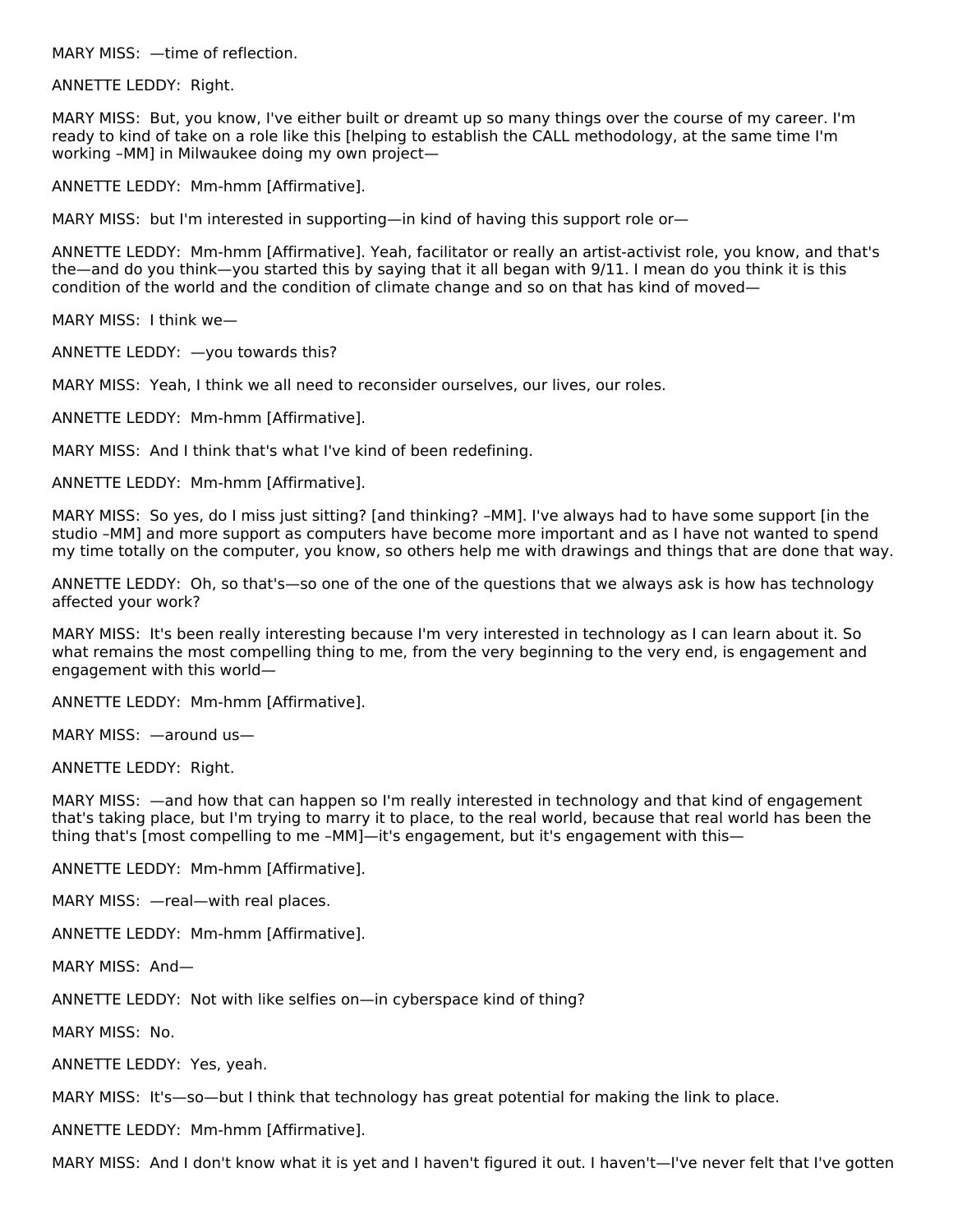the balance quite right, but I'm trying different things. I just finished a project in Staten Island where on an old on the side of an old quarantine facility—

ANNETTE LEDDY: Mm-hmm [Affirmative].

MARY MISS: —and how can you not just illustrate that you were on this historic site? So I did these like 14 columns and there's this—it's a little bit related to the interiors that you see of the columns in Union Square where you're looking in the glass box and see the reflection. They're these columns with mirrors and words and they're fragments of the story about this site which is very traumatic. It's where people were taken off boats, put in this facility against their will, separated from their families. Sometimes they never saw their families again. The surrounding community built—burns the place down at a certain point because they don't want disease spreading and so I have these 14 columns, fragments of each part of this—pieces of this story. And then we asked six different people, and then I did one of them, to record these short pieces about this place, but we tried to get people that would be interesting like there's this—Guy Molinari, who was this kind of semi-criminal head of Staten Island for decades; Buster Poindexter, who's a famous musician—rock musician who every young person knows about; one of the Black Angels, the black nurses who agreed to take care of TB patients when nobody else would. We got these people that like are interesting people to tell the story. So we're trying that, but, you know, in—we're looking at—in—

ANNETTE LEDDY: Well, and I have a question. So, I'm thinking about the Diego Rivera murals in the municipal palace in Mexico City. You know, they tell this story of, you know, the discovery of essentially the life in Mexico before the conquest and then the conquest, right? So—and it's a narrative that is accessible to all kinds of people who go there, you know, just visually and in a way you're also telling that story and breaking it into frames, right, to parts, only it's—so what—I'm just wondering how do you see what you're doing in relation to that older way of telling that story?

MARY MISS: I don't know that people would have the patience to look at that mural and figure out what it's all about.

ANNETTE LEDDY: That's probably true. It would take too much work.

MARY MISS: And—

ANNETTE LEDDY: It would have to be a video, [laughs] yeah.

MARY MISS: You know, it has, you know, that—the engagement—humans are still the same humans. Engagement, what excites them—what excites them is, you know, changes so much.

#### ANNETTE LEDDY: That's true.

MARY MISS: And we did this other project in Long Island City for an exhibition at the Noguchi Museum and part of it was to trace Sunswick creek, a creek that's no longer visible. It's in pipes, and we worked with a writer, Robert Sullivan, and I don't know if you know his writing. He's a really wonderful writer. He's—he wrote a book called Rats. He wrote a book overlaying—Rats sounds very undesirable, but it's really a very interesting history of New York. But he did another book recently where he's looking at contemporary sites and overlaying them with revolutionary war where events happened and kind of—

ANNETTE LEDDY: Mm-hmm [Affirmative].

MARY MISS: —this marriage of the—

ANNETTE LEDDY: Mm-hmm [Affirmative].

MARY MISS: —you know, this overlay. I love his writing and he—we asked him to write pieces. We were kind of having cookie crumbs to draw people along this route, very modest interventions, and then he did this narrative that—just short again. You hear one minute or something where he's evoking this creek, what was there, what is there now, and showing how related they are, and that the path is going through the middle of a NYCHA housing, but it's following the path of the stream. So they put the buildings to either side so you still see the reflections or that this was always a place of kind of new things happening and indeed there are all of these little shops with muffler repairs and little startup shops, you know, for taxicabs and things like that or that you get to kind of source of Sunswick creek and gee, how interesting this place that was really swampy is a little triangle that nobody ever built on in the middle of the road.

#### ANNETTE LEDDY: Mm-hmm [Affirmative].

MARY MISS: And it was—it was—I really loved that narrative—the, you know, evocative narrative. So now we're trying to find a way to get people to explore the whole corridor or Broadway. What would get them curious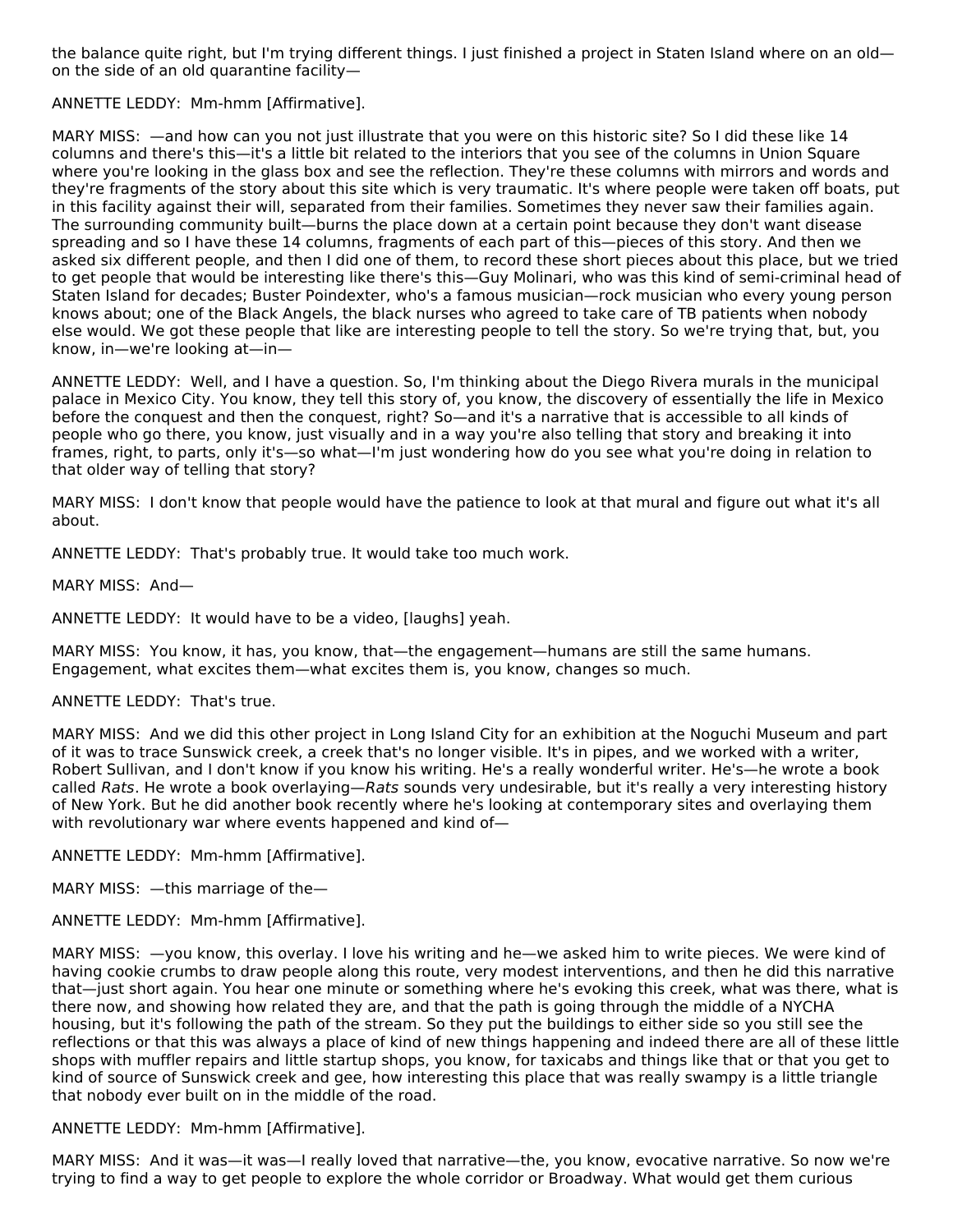enough to do sections of it or maybe to finally try the whole thing? And we're trying to do this with a, you know, virtual, you know, device in your hand, but in a way that you don't stay on your device, but that—

ANNETTE LEDDY: Mm-hmm [Affirmative].

MARY MISS: —that allows you to connect with different aspects of the city.

ANNETTE LEDDY: Mm-hmm [Affirmative].

MARY MISS: And I feel that probably there needs to be some kind of narrative within that that—or that it could really benefit from that, but—so I'm really interested, but where my heart and soul is in the world around us, the physical world, and it always has been, you know, those—that first like taking the rubber mold off the plaster and seeing that you could do that and how things work and how the tree—how do the roots go into the ground? You know, some people are obsessed with other people and who they are and what—

ANNETTE LEDDY: Mm-hmm [Affirmative].

MARY MISS: —they're like and—

ANNETTE LEDDY: Right, right.

MARY MISS: —other people are words. I do like words a lot, but my main obsession is with the physical world—

ANNETTE LEDDY: Mm-hmm [Affirmative].

MARY MISS: —you know, and looking at it. So I understand young people having this—who've grown up with this virtual world being obsessed with it, but it's not in itself the thing that—although I really am so interested in the aspects of it. I'm not so interested in being able to communicate so easily and quickly with [laughs] everybody all the time.

ANNETTE LEDDY: Mm-hmm [Affirmative]. Well, that's true. The technology question is really pertinent because you've had to bring that into this work to make it—it's part of making things accessible—

MARY MISS: Yeah.

ANNETTE LEDDY: —now so—

MARY MISS: But I guess I'm just wondering does this sound strange or, you know, where I've ended up considering where I started out or—

ANNETTE LEDDY: Well, I think it, you know, it sounds like—to me, it feels like you have followed a certain path, you know, that is internally very logical and so on, but then I would also wonder what the reaction of the art world is to this kind of work? Do you get reviews or anything? There's no reaction—

MARY MISS: No reaction.

ANNETTE LEDDY: —from them. So you're kind of in another realm now.

MARY MISS: Mm-hmm [Affirmative].

ANNETTE LEDDY: The realm of urban design.

MARY MISS: Urban issues.

ANNETTE LEDDY: Yeah.

MARY MISS: Yeah.

ANNETTE LEDDY: Mm-hmm [Affirmative].

MARY MISS: And we completed a project in Indianapolis, this one that was with the National Science Foundation grant, and I mean I'm kind of used to this now since about 1980. It used to be in the '70s I'd send off my latest work and somebody would publish it.

ANNETTE LEDDY: [Laughs.]

MARY MISS: And starting in 1980, I did this project [at the Fogg Museum –MM] that I thought was a fabulous project. It was a response to the space that I was given at the—this project, I really loved it.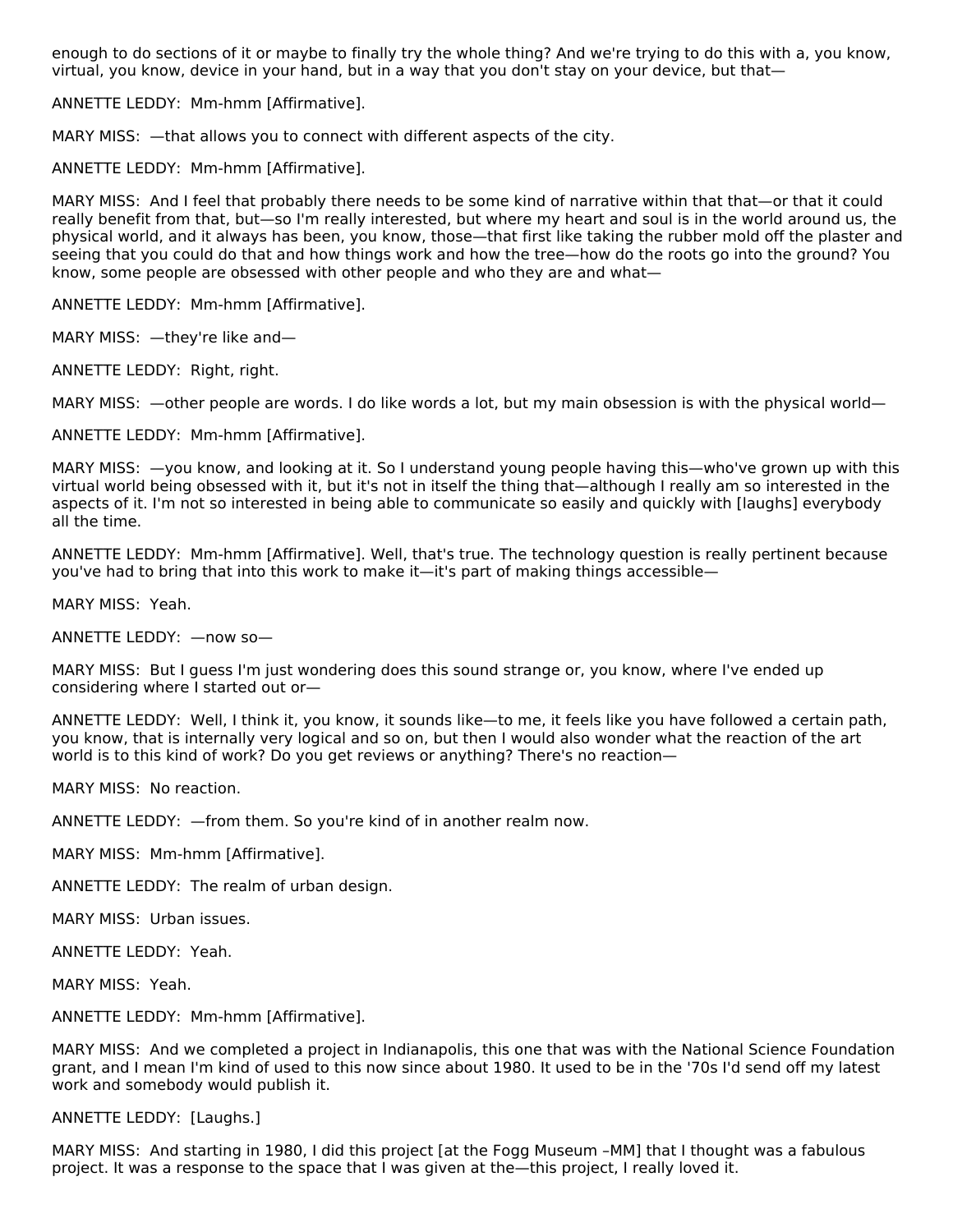ANNETTE LEDDY: Oh, yeah. I've heard a lot of people—

MARY MISS: And nobody would—nobody would—

ANNETTE LEDDY: —talked about that.

MARY MISS: But nobody would—but nobody published it.

ANNETTE LEDDY: Really? Because I've always heard about that one.

MARY MISS: I sent pictures—I sent—I sent pictures of it. Wait a second, I think this is really [laughs] you know, it was a space that was sacrosanct and that nobody could touch anything. And of course I always wanted people to walk through things so I thought well, I'm—I'll make people really wish they could walk through it, you know, and really try to imagine what it would be like. And so I sent this recent project off and went [laughs] so I—

ANNETTE LEDDY: Well, it probably was not about how good the work is because it's obviously wonderful, but it's probably about how somehow the art world has shifted.

MARY MISS: Yeah and—but the thing is I think that there are, you know, this word has surfaced recently about my practice. Everybody talks about their practice.

ANNETTE LEDDY: Yeah, right.

MARY MISS: I never heard that word.

ANNETTE LEDDY: Mm-hmm [Affirmative].

MARY MISS: But actually I've always thought of my work as a practice like in the sense that for me, the most important thing is to every day come in here first thing and sit in my studio and read some things and think. And I'm less able to do it when I'm here because [I'm running a non-profit –MM]—and I try not to go in the other room [where others work –MM] until noon, but then there are meetings and running—

ANNETTE LEDDY: Mm-hmm [Affirmative].

MARY MISS: —a nonprofit and meeting with people who are working here. But this is—to me, it is a practice and it's just been ongoing and evolving and I think the—there are so many younger people who are beginning to think in terms of not just the one per cent [for art], whether it's for the one percent for art or one percent for people who can buy art, but who think of themselves as having a social practice or a—

ANNETTE LEDDY: Mm-hmm [Affirmative].

MARY MISS: —you know, who are interested in engagement in different ways. So I think they're the people who I would hope to be communicating with and—

ANNETTE LEDDY: And that's what you feel—in other words when you think about how you'd like to be viewed in the future, is that what you think? Somebody who essentially enlarged the possibility of social engagement—

MARY MISS: Of what it means—

ANNETTE LEDDY: —for people?

MARY MISS: Of what it means to be an artist—

ANNETTE LEDDY: Mm-hmm [Affirmative].

MARY MISS: —of—that if I could help people consider artists in a different way, as essential and not as the frosting, not as the last thing—

ANNETTE LEDDY: Mm-hmm [Affirmative].

MARY MISS: —that comes in, but really as the essential participants in our culture and in the conversations of our culture. And whether you're looking at sustainability or you're looking at other issues—

ANNETTE LEDDY: Mm-hmm [Affirmative].

MARY MISS: —I think there is this absolutely kind of important role that we can have in communicating in ways that nobody else can viscerally, emotionally—you know, and if I can help. I feel so passionately about it that I'm willing to, you know, spend huge amounts of time with board people and, you know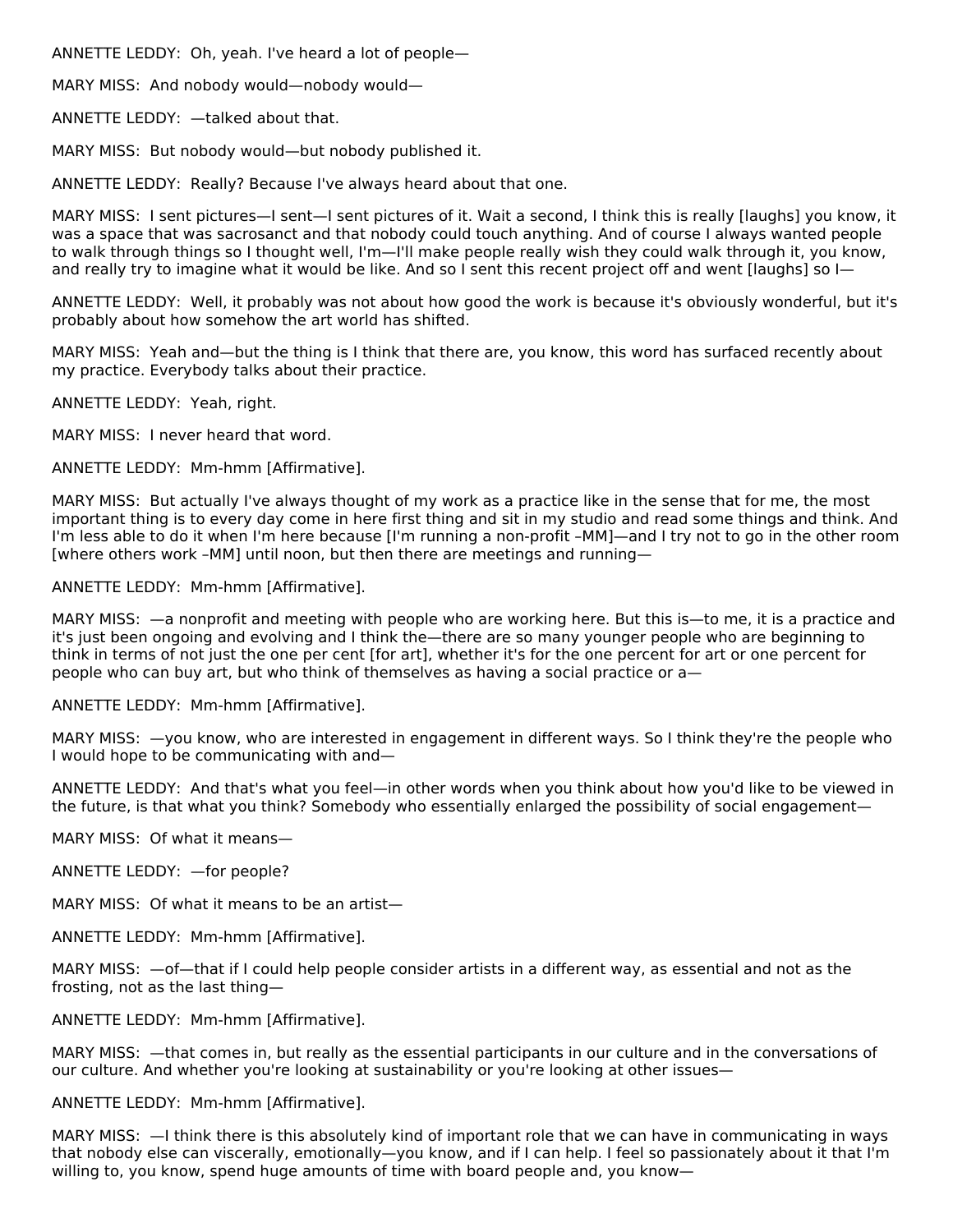ANNETTE LEDDY: Yeah.

MARY MISS: I'm trying to—so it's a pursuit of passion.

ANNETTE LEDDY: And do you see yourself—I know—I noticed that you've done a few pieces abroad and I was kind of wondering if you see yourself as a—working in a global tradition or as being an American artist?

MARY MISS: I'm really an American artist and I think it's interesting to go someplace and do something, and I love doing the project in India that I got to do there—

ANNETTE LEDDY: Mm-hmm [Affirmative].

MARY MISS:

—and—or Finland, but, you know, I've hardly worked in other places. I think my childhood prepared for me this life that I lead, you know, I have not moved out of this place [my loft –MM] since 1970, you know, my home.

ANNETTE LEDDY: I mean; you think it was like you're counter-transitory now or—

[They laugh.]

MARY MISS: I, you know, I've got home on one side, my studio. I've been here all this time, but I move constantly with the work, you know—

ANNETTE LEDDY: Mm-hmm [Affirmative]. Yeah.

MARY MISS: —working Des Moines, Milwaukee, Santa Fe, Orange County, you know.

ANNETTE LEDDY: Mm-hmm [Affirmative].

MARY MISS: It's kind of like my childhood, you know—

ANNETTE LEDDY: Yeah, but, you know, for example with George Trakas that he does all these works in France. He has like, you know, he speaks French.

MARY MISS: Yeah.

ANNETTE LEDDY: He writes French. I mean he's just adapted to that.

MARY MISS: Yeah.

ANNETTE LEDDY: And many American artists have done that and obviously you could have, had you chose to, but it seems—the sense I get is that you're very centered in American culture and geography.

MARY MISS: I—well I think I'm very centered in place.

ANNETTE LEDDY: Mm-hmm [Affirmative].

MARY MISS: You know, it's what really is interesting to me and any—I love going to a place and doing a project and looking at that place and trying to understand it and, you know, scope it out and I just find that totally interesting. And I have to say, you know, I talked about my dad as being really an—this important person for the natural world and understanding—

ANNETTE LEDDY: Mm-hmm [Affirmative].

MARY MISS: —it and relating to it, and—

ANNETTE LEDDY: Yeah.

MARY MISS: —being intimately engaged with it. And, you know, when he was dying, he was telling this story about when my aunt was born. And he said that he and his brother were walking through the woods, that they were hunting and the leaves weren't making noise because it was raining. And I thought that was—

ANNETTE LEDDY: [Laughs.] It's great, yeah.

MARY MISS: You know, this is—this former army officer, you know, telling me 60 years later, that there—the leaves weren't making—I mean the—his observations of the natural world were really important to me. On the other hand, my mother was this—really this curiosity that I recognized in her father, this, you know, Irish orphan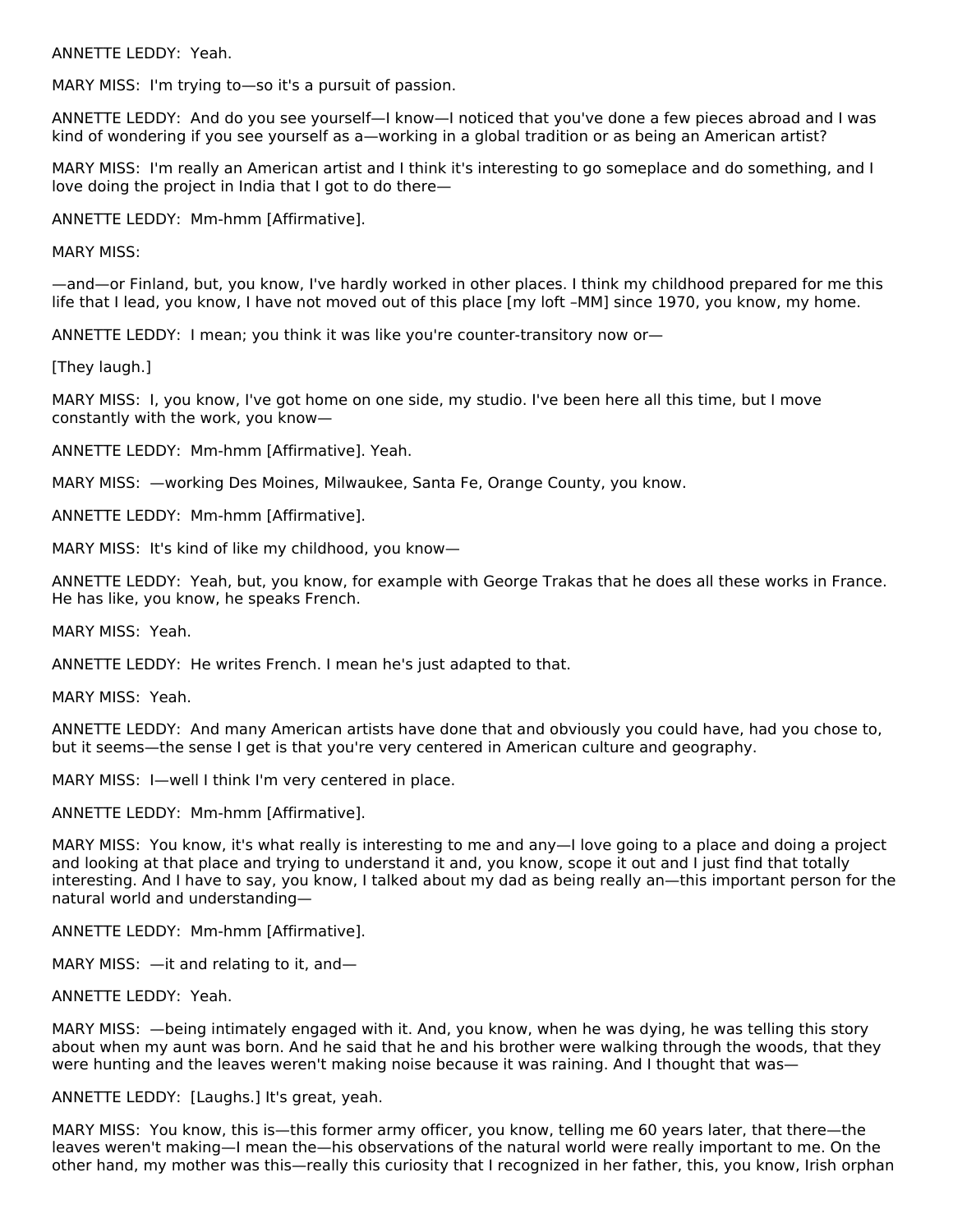kid, you know, who made his way in the world. And she had this kind of curiosity about the world and interest and, you know, this—whether she was going over land to Tibet from Nepal when she was 80 years old in the back of a pickup or, you know, she was just really curious about things. And so I think that was a good combination for me—

ANNETTE LEDDY: Mm-hmm [Affirmative].

MARY MISS: —with those parents—

ANNETTE LEDDY: Yeah.

MARY MISS: —since we started with the parents.

ANNETTE LEDDY: [Laughs.]

MARY MISS: And by the way, I forgot to say that I guess around the early '80s, I—my former husband and I got divorced and we were together about 17 years, and a very rich exchange, a very rich relationship, but at the same time, really impossible, like living by yourself with another person or something. And in about 1990, I met George Peck, who's my husband now, and it was kind of funny because the bike racers, when I first knew my former husband, several of the most serious bike racers were Hungarians and they were part of his friends. And then when we moved here, there were—there was a couple that lived in the alley on Staple Street who were Hungarian who were the only other kind of human beings in the neighborhood and we got to be very close friends. So somehow when I met George, I already had this Hungarian—since [when we first started going out – MM] he's Hungarian—connection and it's been a very interesting and rich kind of connection because the revolution had just happened about the time we met—not revolution [but the end of the Communist era –MM]. He left at the time of the [1956 –MM] revolution, but the wall came down about the time we met and we started going regularly to Hungary. And that was really interesting to have this other culture—

ANNETTE LEDDY: Mm-hmm [Affirmative].

MARY MISS: —made accessible to some limited degree.

ANNETTE LEDDY: And has that affected your work in certain ways? Have you had—

MARY MISS: I just—I saw great things there, you know, that I had really loved looking at and exploring that place, really wonderful friends that we have out there.

ANNETTE LEDDY: And, you know, I wanted to ask you, this book of your photo drawings, now is this something that you did just during a certain time?

MARY MISS: I did them over--I don't know. What does it say? When are the earliest ones in the--?

ANNETTE LEDDY: You did them when you were on—you had a residency and you—

MARY MISS: Let me look a second.

MARY MISS: —began looking at—

[END OF SD03, TRACK04.]

MARY MISS: [Laughs.] This archiving will help figure that out. But, I don't know, I started taking pictures a long time ago and then I started putting them together at a certain point and I was interested in the kind of physicality I could get out of these photographs. And it became less interesting to me as soon as Photoshop came into—

ANNETTE LEDDY: —Oh, of course, yeah—

MARY MISS: And people said, "Oh, you should Photoshop these," and I did one once, then it was totally uninteresting.

ANNETTE LEDDY: Mm-hmm [Affirmative].

MARY MISS: But, if you could actually physically reconstruct something.

ANNETTE LEDDY: Mm-hmm [Affirmative].

MARY MISS: I thought that was—I was learning something from it. But it didn't make sense to do it when you could take the seams [between the photos –MM] away but if you could take the seams away, then I was bored.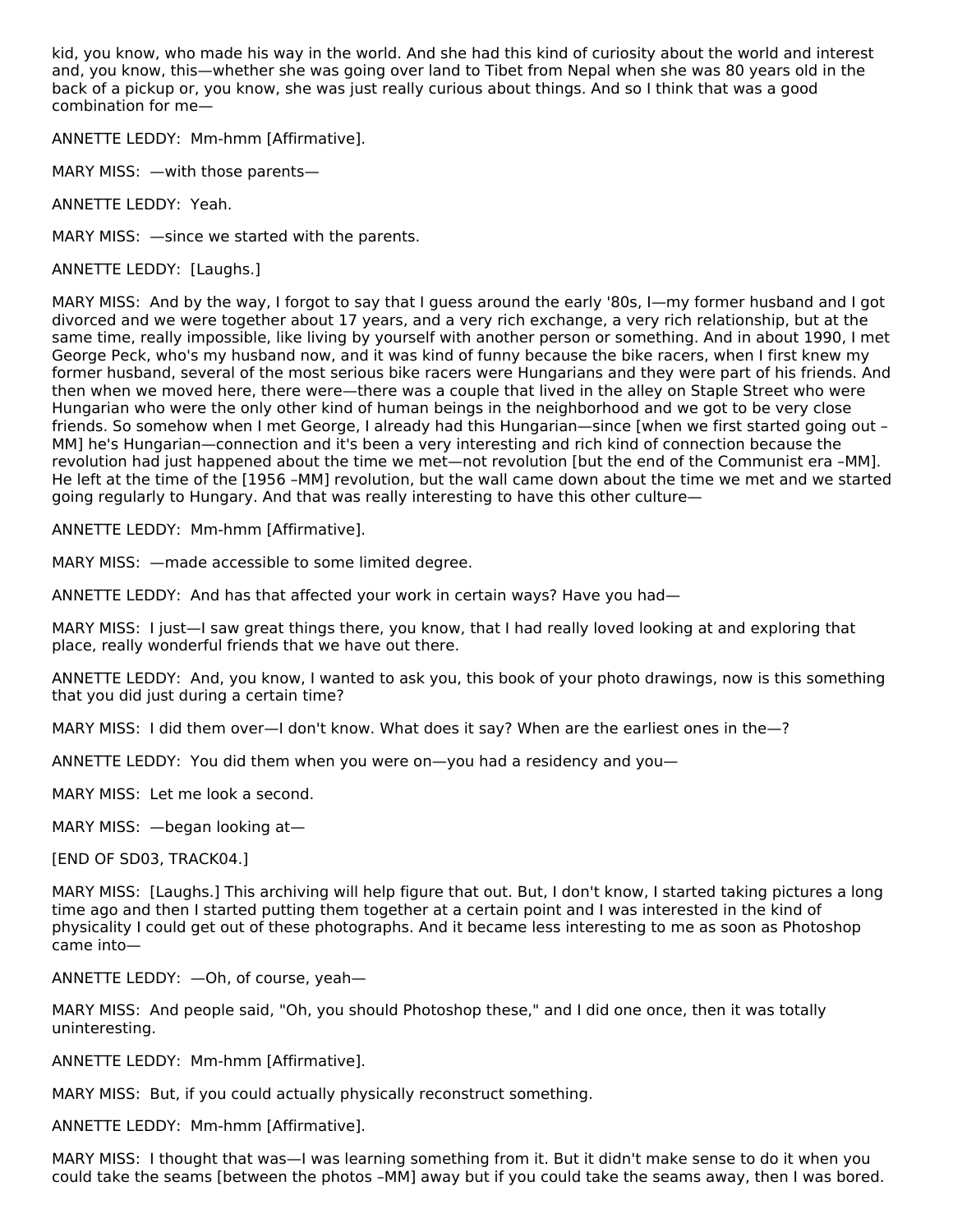ANNETTE LEDDY: I see, yeah. Well, you know, it's interesting because of Land Art and Earthworks are so—and your work too- is so connected to photography because you have to document it. Although, of course, you take these wonderful photographs of your early work and I think that in many cases then, as you I'm sure know, the photographs start to become the focus of the show, for example. It starts to be a new focus for it. It seems like that almost started to happen here and then it went a different way.

MARY MISS: Mm-hmm [Affirmative]. And there was a gallery—Senior and Shopmaker Gallery wanted to show some of these, sold a few of them.

ANNETTE LEDDY: [Laughs.] Ok, so, I feel like we've come to the end here—

MARY MISS: —Yeah—

ANNETTE LEDDY: But is there anything else that you feel like you want to—

MARY MISS: No, I don't think so. Just, this City's Living Lab has been a real adventure, you know. At this late stage, to take up something that—But I really think, it's about all of us redefining ourselves and rethinking, at least it is for me. I feel very lucky to have been able to pursue this.

I was having discussions with one of the board members recently and I think there was the expectation on this person's part that, I don't know, there should be a level of protectiveness or comfort that I've never assumed was necessary.

So, I've always been willing to extend myself into a territory that was very unsure, you know. And it's worked out alright, you know. That you go out and build a project the Nassau County project, you know, by yourself and a couple of helpers and, you know, you just do it. And in 2008 you start a non-profit when nobody has any money and just do it—

ANNETTE LEDDY: [Laughs.] Mm-hmm [Affirmative]. Right, yeah. I mean that you have an internal sense of the next step, is how it seems to me.

MARY MISS: Mm-hmm [Affirmative]. But there are no big bank accounts and long term assurances for—

ANNETTE LEDDY: did you see this—I don't know if you saw this project, that won an award that a redesign of Central Park that stripped the park away and showed just the rocks.

MARY MISS: I didn't see that.

ANNETTE LEDDY: [inaudible]

MARY MISS: Interesting.

ANNETTE LEDDY: I can send you—

MARY MISS: Yeah.

ANNETTE LEDDY: It caused kind of a scandal, because the idea would be that the park itself would be removed and you would look down into all of these prehistoric rocks and so part of it was building these very tall towers. So, only the people who lived in these towers would, obviously, be able to see this.

MARY MISS: It's kind of happening, right? [Laughs.]

ANNETTE LEDDY: In a way it's a little bit prescient, unfortunately. But on the one hand kind of a fascinating idea and on the other hand, oh great, take the park away. And it got an award, I mean [laughs]. Whereas somehow the idea overrode any sense of, like, real life in a city and how critical having that green space is.

MARY MISS: Mm-hmm [Affirmative]. What I always think is so interesting is how New Yorkers, and Jackie Ferrara could be the poster child for this, think that nature and the city are totally separate, you know, and that there's no connection between natural systems in the city. I mean, get her started on taking a trip outside the city, "Oh, no, if I left the city it would be that there are mosquitos or there are—"

ANNETTE LEDDY: —Oh really?—

MARY MISS: —The city is totally separate from that—

ANNETTE LEDDY: The thing with Manhattan is that, I guess it's such a small area, relatively speaking. The layers of history and geography are just so